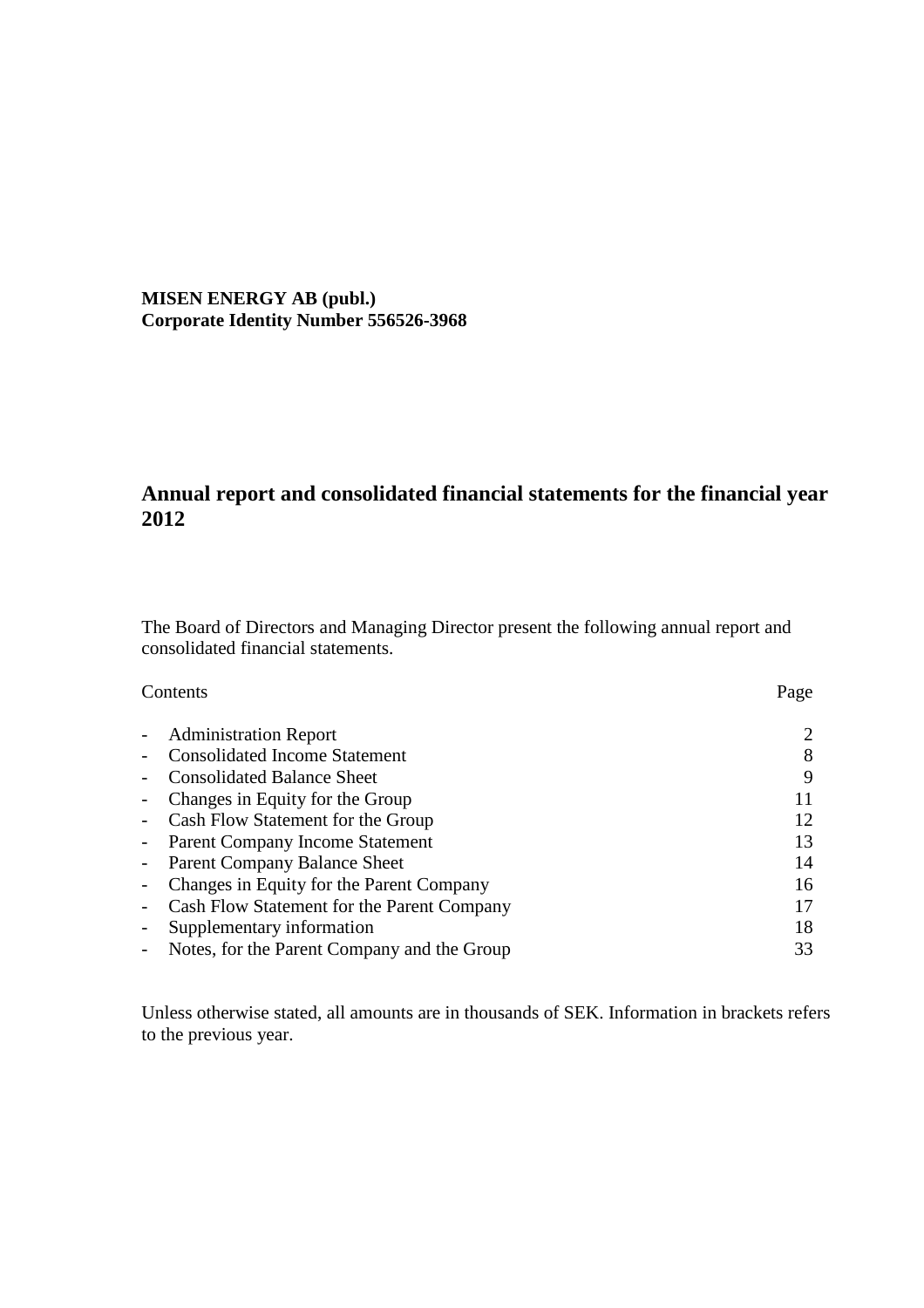# **Administration Report**

# **The Group**

Misen Energy AB, formerly Svenska Capital Oil AB, is a Swedish company, which during the period from 2005 to 2010 was focused on the development of geo resources in Ukraine. As the former wholly-owned subsidiary LLC Capital Oil Ukraine was sold on 30 December 2010, the Company's oil exploration in Ukraine came to an end. From 2011, the business has focused on gas exploration in a new co-owned project, Joint Activity ("JA") in Ukraine. Under this revised business focus, all shares in the Swedish company Misen Enterprises AB and its wholly-owned Ukrainian subsidiary LLC Karpatygaz were acquired in 2011. The Group also includes the wholly-owned subsidiary Capital Oil Resources Sweden AB. The UK subsidiary Capital Oil (UK) Ltd, which has been dormant since 2008, has been liquidated during the year.

At the Annual General Meeting on 30 June 2011, the Board's proposal to acquire all of the shares in Misen Enterprises AB was approved. This acquisition was carried out with effect from 1 July 2011. Payment was made through the issue of new shares in Svenska Capital Oil AB for the entire purchase price, which amounted to TSEK 999,999. Through this transaction, the five previous owners in Misen Enterprises AB became dominant shareholders in Svenska Capital Oil AB, with a total shareholding of 98.8% of all shares. Through this, IFRS rules for reverse acquisitions in preparing the consolidated financial statements are applied.

# **Parent Company**

Misen Energy AB's business focus is to undertake Group-wide tasks and, together with its subsidiary Misen Enterprises AB, provide funding for operations in Ukraine.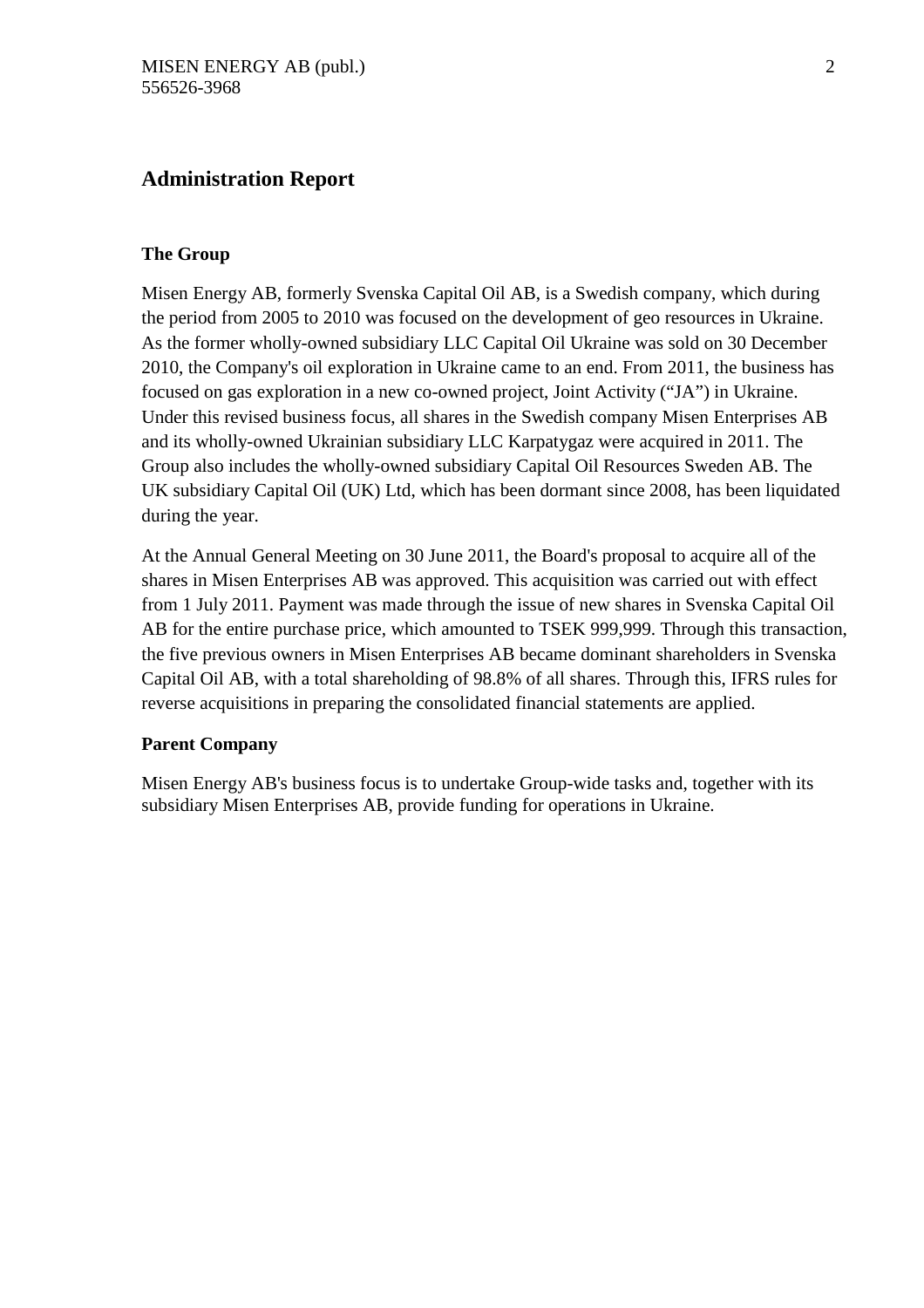# **Comparative figures covering several years**

Summary of the Company's financial development

| 2012    | 2011    | 2010  | 2009 | 2008 |
|---------|---------|-------|------|------|
|         |         |       |      |      |
| 586,549 | 191,113 | 4,241 |      |      |
| 360,450 | 126,233 | 2,556 |      |      |
|         |         |       |      |      |
| 342,892 | 110,482 | 3,252 |      |      |
| 1.83    | 0.58    | 0.02  |      |      |
| 1.83    | 0.58    | 0.02  |      |      |
| 74.9%   | 76.0%   | 48.4% |      |      |
| 111.6%  | 88.8%   | 53.0% |      |      |
| 628,145 | 159,941 | 8,586 |      |      |
| 56.4%   | 68.3%   | 71.4% |      |      |
| 56.6%   | 68.3%   | 71.4% |      |      |
| 25.1%   | 0.0%    | 0.0%  |      |      |
| 87      | 32      |       |      |      |
|         |         |       |      |      |

\* Adjusted for reverse split 100:1 in January 2012.

Information regarding the Group prior to 2010 is not available, as the Group was formed in 2010.

|                                       | 2012           | 2011           | 2010     | 2009       | 2008     |
|---------------------------------------|----------------|----------------|----------|------------|----------|
| <b>Parent Company</b>                 |                |                |          |            |          |
| Net sales, TSEK                       | 9,542          |                | 481      | 2,320      | 3,854    |
| <b>EBITDA, TSEK</b>                   | Neg.           | Neg.           | Neg.     | Neg.       | Neg.     |
| Profit/loss after financial items,    |                |                |          |            |          |
| <b>TSEK</b>                           | $-11,062$      | $-5,644$       | $-7,395$ | $-132,537$ | $-2,296$ |
| Return on equity, %                   | Neg.           | Neg.           | Neg.     | Neg.       | Neg.     |
| Return on capital employed, %         | Neg.           | Neg.           | Neg.     | Neg.       | Neg.     |
| Balance sheet total, TSEK             | 1,011,091      | 1,003,063      | 6,983    | 11,540     | 145,287  |
| Equity/assets ratio, %                | 97.7%          | 99.6%          | 66.6%    | 86.8%      | 98.2%    |
| Proportion of risk-bearing capital, % | 97.7%          | 99.6%          | 66.6%    | 86.8%      | 98.2%    |
| Debt/equity ratio, %                  | 2.0%           | $0.0\%$        | $0.0\%$  | $0.0\%$    | $0.0\%$  |
| Number of employees                   | $\overline{2}$ | $\overline{2}$ | 2        | 2          | 3        |

Definitions of key ratios are provided in the section "Supplementary information".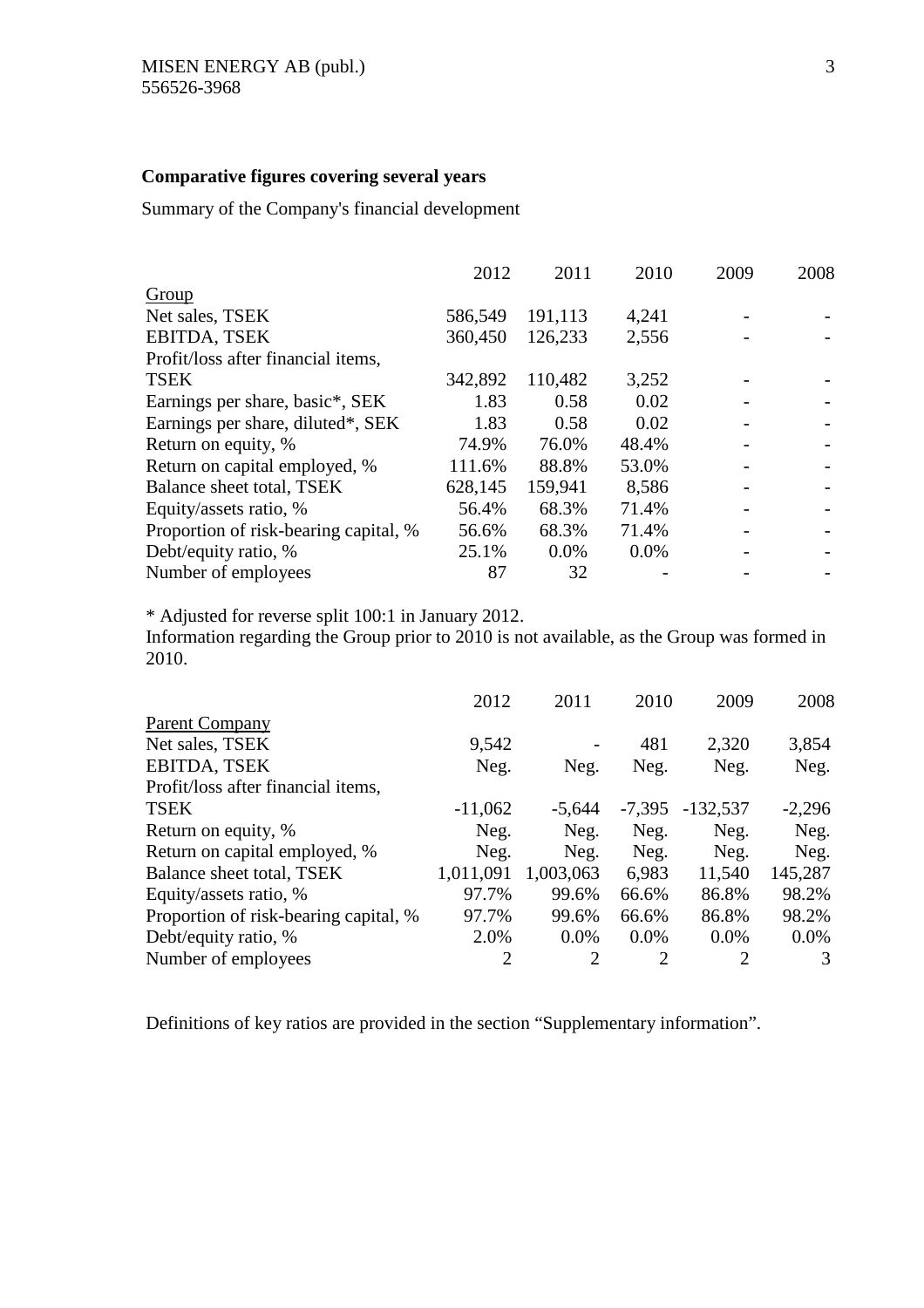# **Significant events during the financial year**

# **Investments and events during the year**

The acquisition of Misen Enterprises AB on 1 July 2011 and the subsequent indirect majority ownership of the Ukrainian JA obtained imply a total change in business focus for Misen Energy AB. This was demonstrated clearly in the consolidated profit for 2011, where Profit after financial items amounted to about MSEK 110 and the Group's operating cash flow was MSEK 96. This positive trend has continued in 2012, with a consolidated profit after financial items of MSEK 343, an increase of 212%. Earnings per share rose from SEK 0.58 in 2011 to SEK 1.83 in 2012, thus tripling. The sharply improved earnings performance is a result of the implemented investment program, whereby both productivity per gas well and the number of wells increased during the year. The number of wells at the end of 2012 amount to 145. JA's operations are investment intensive and in 2012, the Group's share of investment in the renovation of gas wells and purchase of production equipment amounted to MSEK 573 (of which MSEK 404 affected the cash flow) compared with MSEK 109 in 2011. Investment requirements will continue to be substantial, which is why the Joint Activity Agreement ("JAA") stipulates that no dividend will be made until the year 2015 at the earliest. The Group's cash flow, which, in 2012, amounted to MSEK 284 before changes in working capital, is expected to cover most of the future investment requirements.

A financing agreement has been established between Misen Energy AB and a Dutch financing fund, whereby Misen Energy AB has received a funding limit of up to MEUR 7.5, of which EUR 2,325,000 has been utilised as per 31 December 2012. This financing agreement covers the long-term funding needs of Misen Energy AB's Swedish operations.

During the year, Misen Enterprises AB has assumed responsibility for raising USD 12,515,958 before 25 February 2014 and also agreed to secure additional funding for JA up to UAH 3,000,000,000 when required, in accordance with Addendum No. 5 to the existing JAA. The consolidated balance sheet has 50.01% of the aforementioned contributions of MUSD 12.5, recorded as intangible assets in the form of rights and licenses. The UAH 3 billion are reported as contingent liabilities under memorandum items and correspond to MSEK 2,429.

Gas production for the full year 2012 in JA has amounted to 360 million cubic metres compared to 138 million cubic metres in 2011, an increase of 160 per cent. This has been possible thanks to an increase in productivity and also since the number of wells has increased from 110 to 145 during 2012.

At the end of 2012, the monthly gas production was 40 million cubic metres.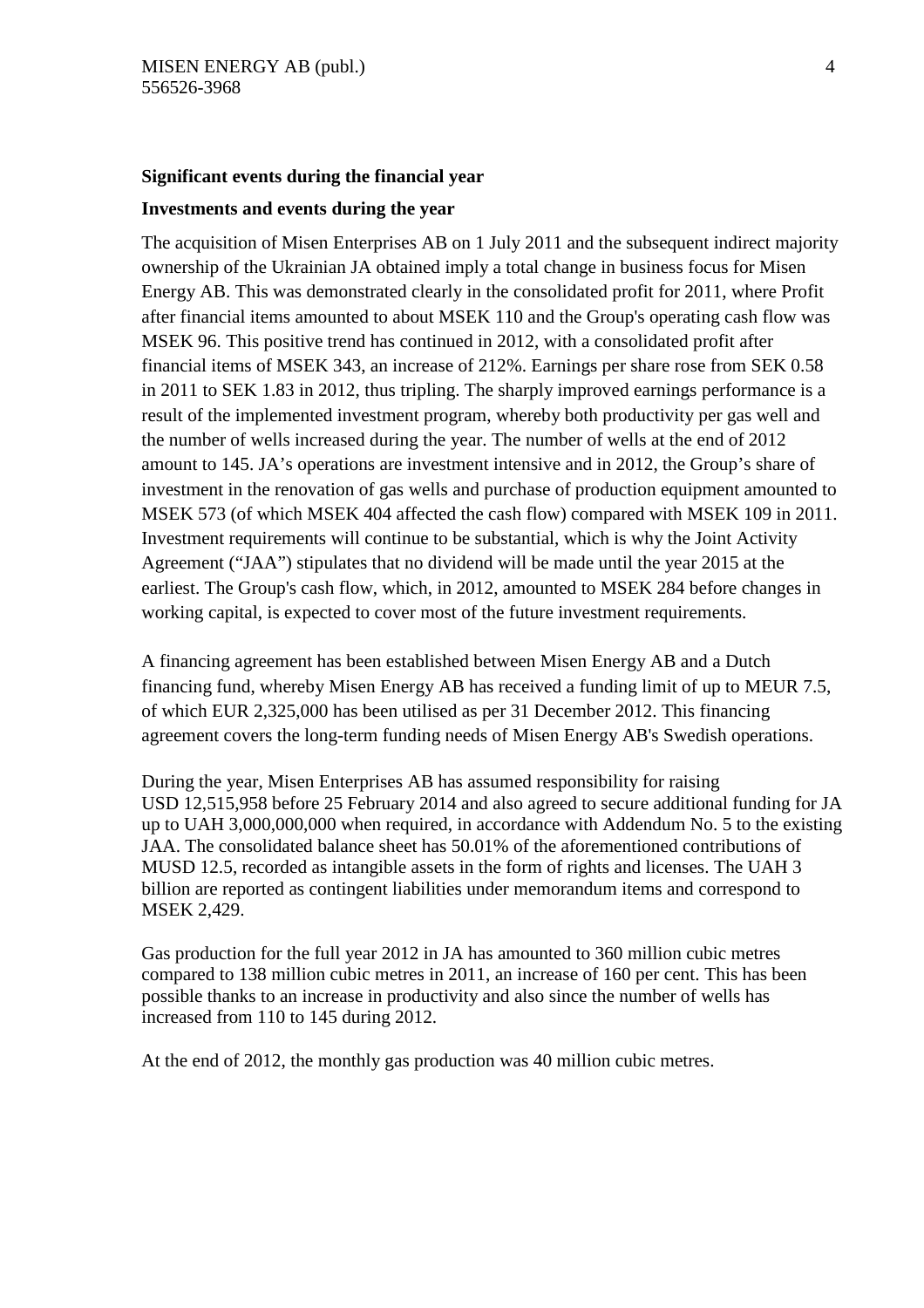# **Significant events after the end of the financial year**

One more Amendment no 6 to the JAA has been signed by Misen Enterprises in April 2013. Under the newly signed Amendment, six existing projects have been enlarged in scope and five new projects have been added, making a total of 27 projects that Misen shall be engaged in Ukraine. Under these projects, the number of fields has been increased to 42 and the number of wells has been increased from 145 to 208. Misen will also construct additional major Booster Compressor Station and two smaller size Booster Compressor Stations (BCS). By signing the JAA 6 Misen´s undertaking to secure further financing when required increased from 3 000 000 000 UAH to 5 000 000 000 UAH.

# **Future development**

Through the acquisition of Misen Enterprises AB and the consequent partnership in the Ukrainian JA, the foundation for the positive development that began in 2011 and continued and improved greatly in 2012 was laid. This development is expected to continue and be further strengthened in the years to come, which will increase value for both old and new shareholders.

This will be realised through a continued future increase in gas production, which in turn leads to continued large investment requirements. To ensure the implementation of the necessary investments, no dividend will be distributed until at least 2015. Instead, profits generated during this period will be reinvested in the operations of the JA.

# **Ownership structure**

The largest shareholders in Misen Energy AB per 31 December 2012

| Number of shares | Participating |
|------------------|---------------|
| 2012             | interest, %   |
| 43,001,100       | 29.64 %       |
| 43,001,100       | 29.64 %       |
| 28,667,400       | 19.76 %       |
| 14,333,700       | 9.88 %        |
| 14,333,700       | 9.88 %        |
| 53,347           | 0.04%         |
| 31,680           | 0.02%         |
| 30,360           | 0.02%         |
| 30,176           | 0.02%         |
| 28,342           | 0.02%         |
| 25,000           | 0.02%         |
| 1,532,317        | 1.06 %        |
| 145,068,222      | 100.00 %      |
|                  |               |

All shares are fully paid up.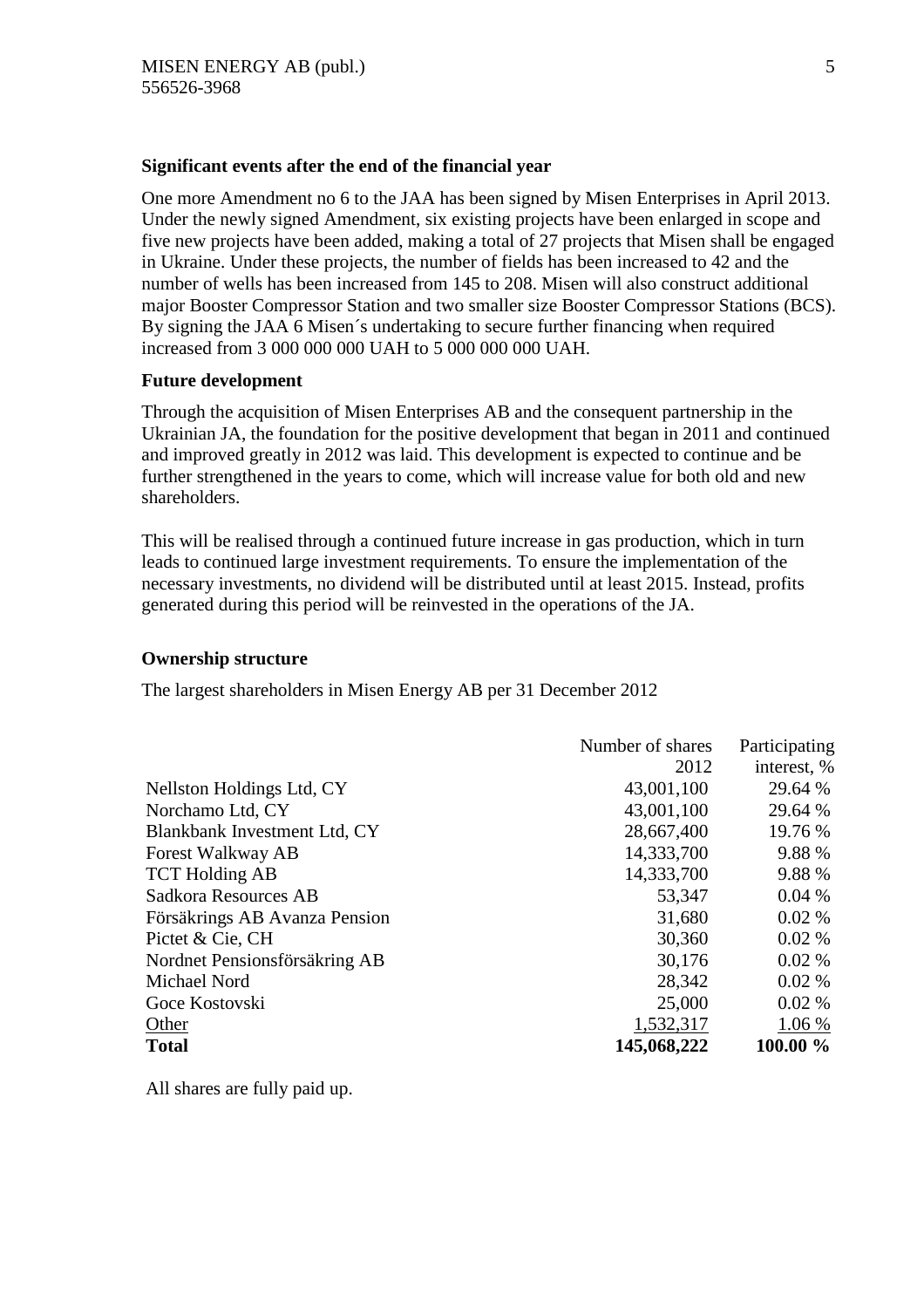# **Environmental impact**

Operations in the JA have an impact on the environment in Ukraine, which is governed by laws and conventions, which in turn control the JA's operations as regards the environment. Oil and natural gas operations are subject to extensive regulations with respect to the environment at both international and national level. Environmental legislation covers the control of water and air pollution, waste, licensing requirements, restrictions on operations in environmentally sensitive and coastal areas. Environmental regulations are expected to become more stringent over time, which will most likely result in increasing costs. The group meets the environmental requirements in order to maintain existing licenses or obtain new ones.

# **Risks and uncertainties**

The Group focuses on exploration and production of hydrocarbons with a focus on the establishment of oil and gas production in Ukraine. In this activity, the Company works with a complex set of industry-specific risks such as price trends for oil and gas, currency risks and interest rate risks, regulatory matters relating to investigations, processing and environment and uncertainty in the value of the completed exploration work and the subsequent field development. With operations now focused on production rather than exploration, the risk exposure has been reduced considerably.

Misen Energy AB will initiate a process that will aim to investigate what measures are needed to extend the licenses expiring in 2018, as most of the licenses formally expire at that time.

The need for funding that may arise in 2013 will be handled through extended credits and if necessary, adjustments in the investment program.

A more in-depth explanation of the different risk exposures in the Company's business can be found under Supplementary Information later in this report.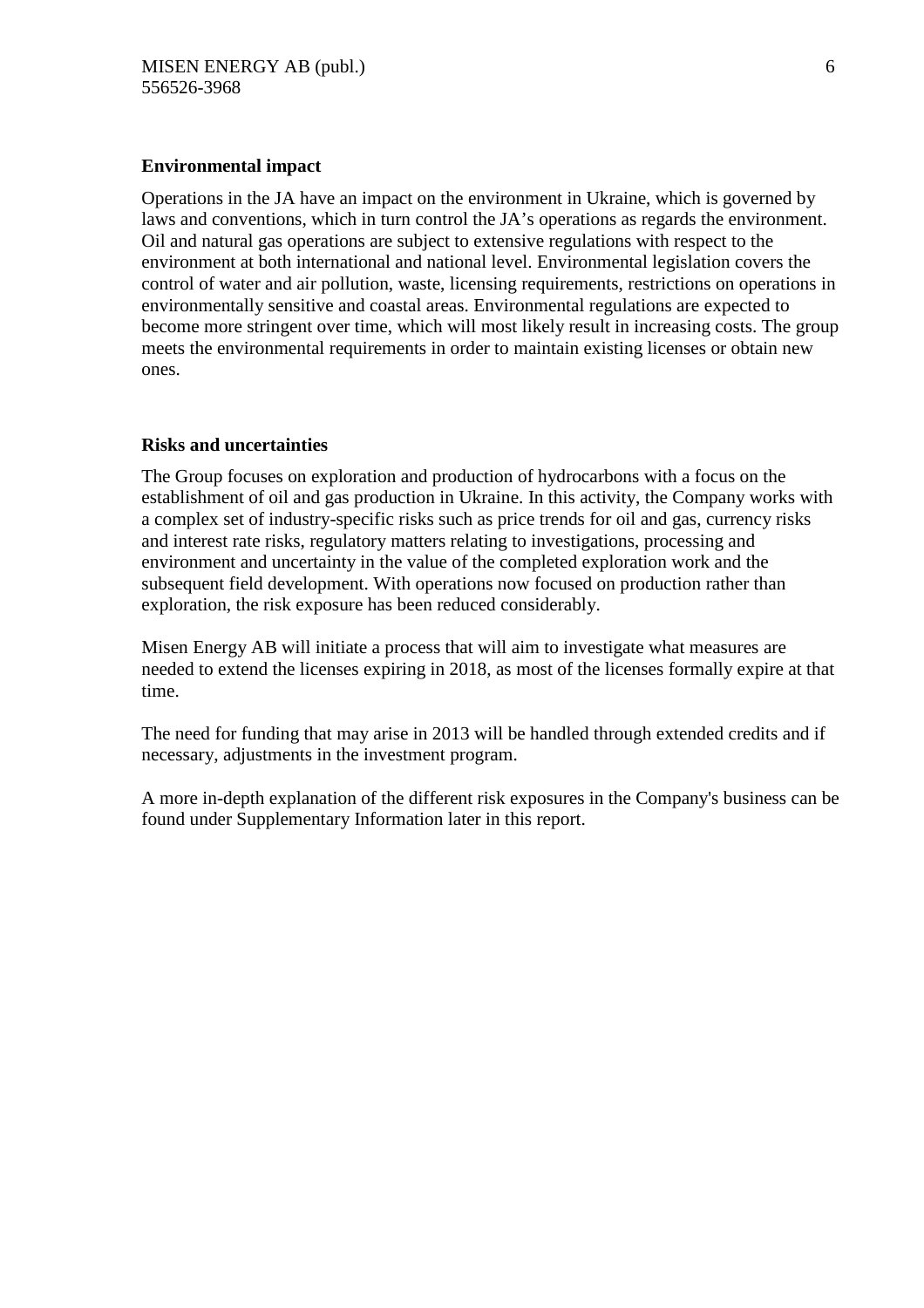# **Proposed appropriation of profits**

The following profits are at the disposal of the Annual General Meeting:

| Retained earnings and share premium reserve<br>Net loss for the year                       | 708,527,827<br>$-11,062,491$<br>697,465,336 |
|--------------------------------------------------------------------------------------------|---------------------------------------------|
| The Board of Directors proposes that profits brought<br>forward be appropriated as follows |                                             |
| to be carried forward                                                                      | 697, 465, 336<br>697, 465, 336              |

For information regarding the result of the Company's operations and its financial position, please refer to the income statement and balance sheet below, with accompanying supplementary information which, together with the administration report, constitute an integral part of this annual report.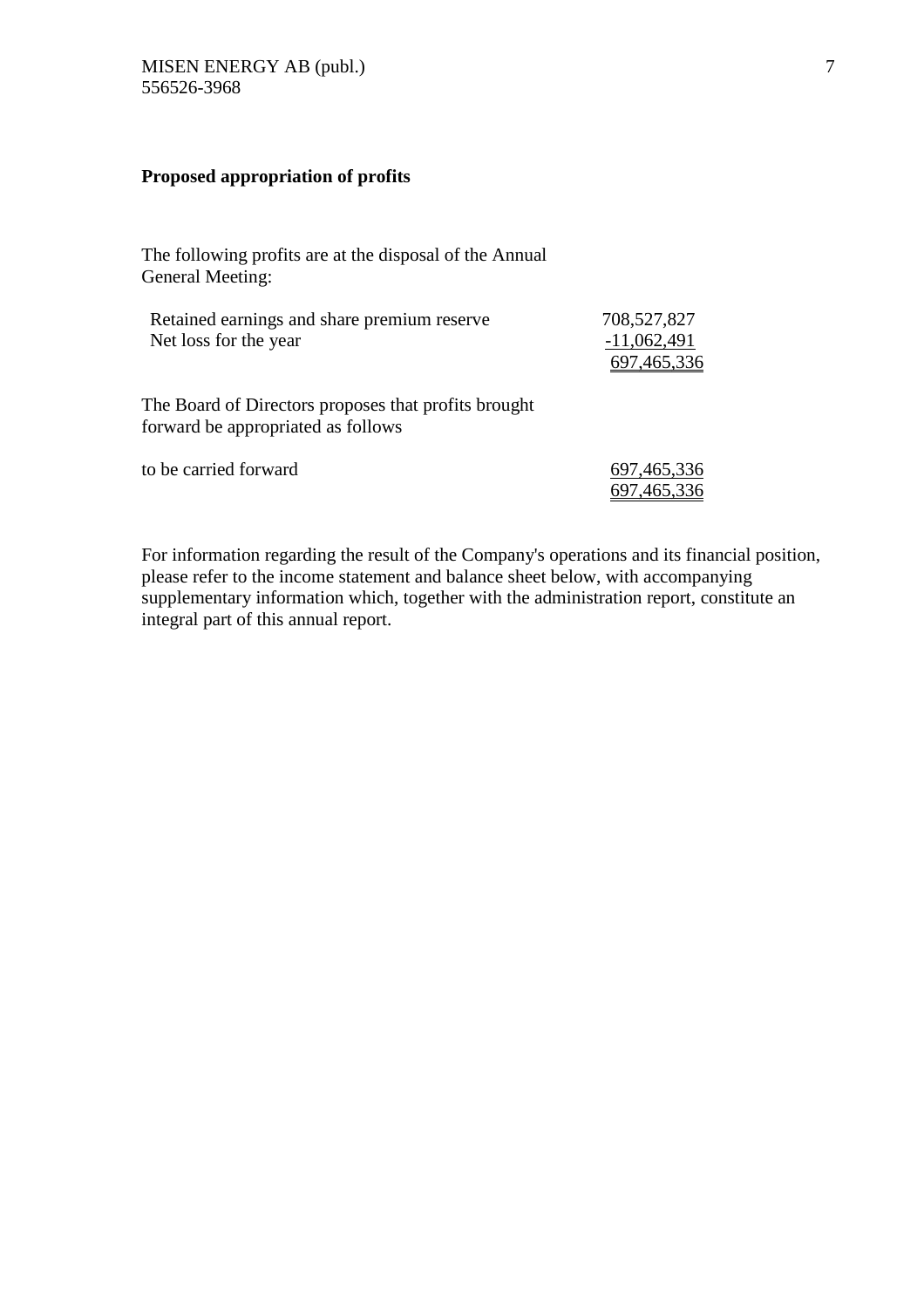| <b>Consolidated Income Statement</b>                                             | <b>Note</b>    | 2012           | 2011      |
|----------------------------------------------------------------------------------|----------------|----------------|-----------|
| Net sales                                                                        | 1, 2           | 586,549        | 191,113   |
| Other operating income                                                           |                | <u>97</u>      |           |
|                                                                                  |                | 586,646        | 191,113   |
| <b>Operating expenses</b>                                                        |                |                |           |
| Other external expenses                                                          | 3, 4           | $-208,728$     | $-62,362$ |
| Personnel costs                                                                  | 5,6            | $-14,106$      | $-5,287$  |
| Depreciation, amortisation and write-downs of                                    | 7              |                |           |
| tangible and intangible fixed assets                                             |                | $-9,777$       | $-792$    |
| Write-down of acquired goodwill                                                  | 7              |                | $-13,510$ |
| Write-down of tangible fixed assets                                              | $\overline{7}$ |                | $-1,483$  |
| Profit from sale of subsidiaries                                                 |                |                | 2,769     |
| Other operating expenses                                                         |                | $-3,362$       |           |
| <b>Total operating expenses</b>                                                  |                | $-235,973$     | $-80,665$ |
| <b>Operating profit/loss</b>                                                     |                | 350,673        | 110,448   |
| <b>Profit/loss from financial items</b>                                          |                |                |           |
| Other interest income and similar profit/loss                                    | 8              |                |           |
| items                                                                            |                | 1,191          | 292       |
| Interest expenses and similar profit/loss items                                  | 9              | $-8,972$       | $-258$    |
| <b>Total profit/loss from financial items</b>                                    |                | $-7,781$       | 34        |
| <b>Profit/loss after financial items</b>                                         |                | 342,892        | 110,482   |
| Tax on profit for the year                                                       | 10             | $-78,142$      | $-27,399$ |
| Net profit/loss for the year attributable to the                                 |                |                |           |
| <b>Parent Company's shareholders</b>                                             |                | 264,750        | 83,083    |
|                                                                                  |                |                |           |
| <b>Statement of comprehensive income - Group</b><br>Net profit/loss for the year |                | 264,750        | 83,083    |
|                                                                                  |                |                |           |
| Other comprehensive income for the year                                          |                |                |           |
| <b>Translation differences</b>                                                   |                | <u>-19,543</u> | 6,608     |
| Total comprehensive income for the year                                          |                |                |           |
| attributable to the Parent Company's                                             |                |                |           |
| shareholders                                                                     |                | 245,207        | 89,691    |

Earnings per share before and after dilution calculated on income attributable to the Parent Company's shareholders during the year amounted to SEK 1.83/share (2011: SEK 0.58/share).

The average number of shares for the year amounted to 145,068,222 (2011: 143,962,611).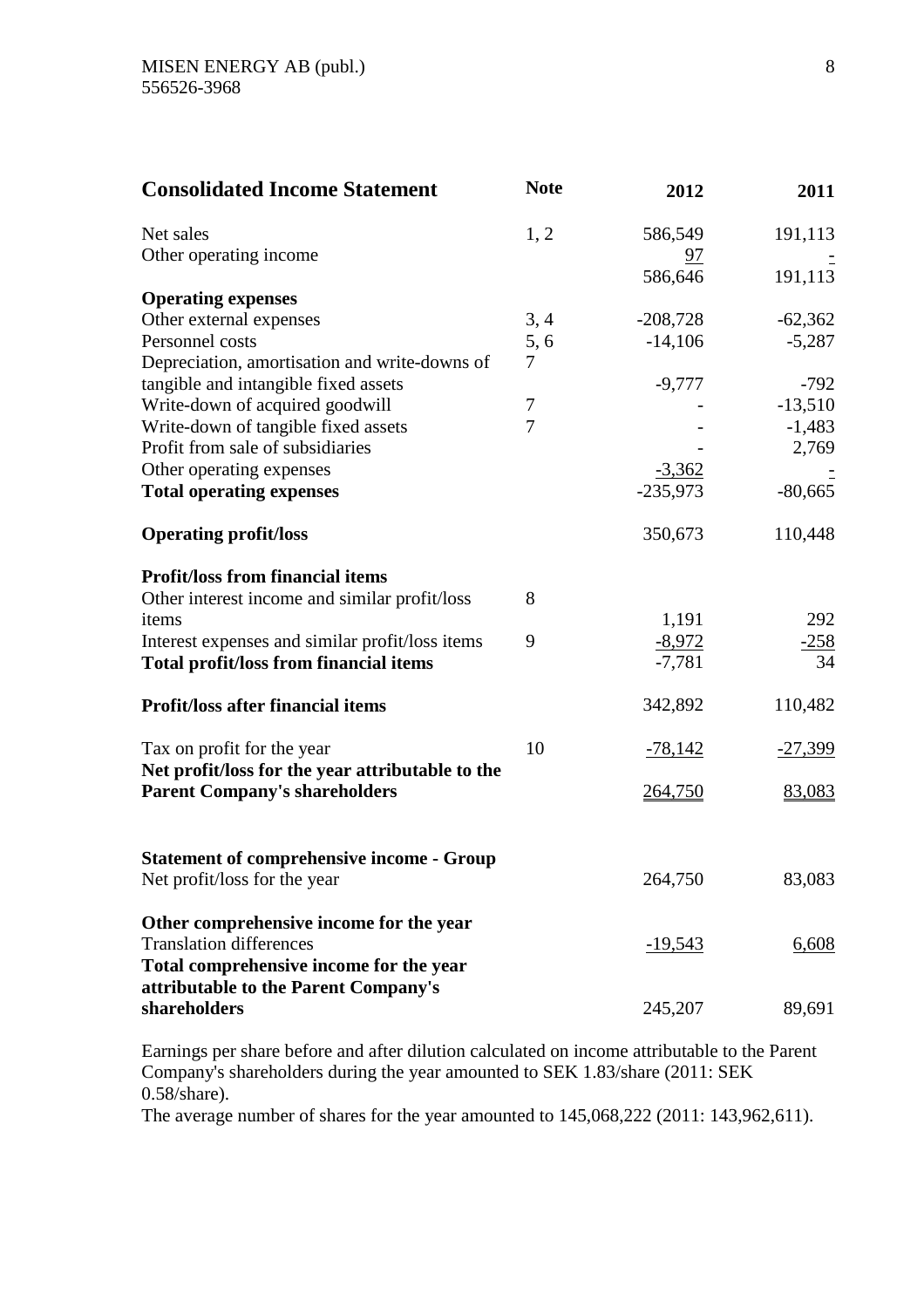| <b>Consolidated Balance Sheet</b>                                                                                               | <b>Note</b>       | 31 Dec 2012            | 31 Dec 2011              |
|---------------------------------------------------------------------------------------------------------------------------------|-------------------|------------------------|--------------------------|
| <b>Assets</b>                                                                                                                   |                   |                        |                          |
| <b>Fixed assets</b>                                                                                                             | $\overline{2}$    |                        |                          |
| <b>Intangible fixed assets</b><br>Rights and licenses                                                                           | 11                | 40,514                 | 844                      |
| <b>Tangible fixed assets</b>                                                                                                    |                   |                        |                          |
| Capitalised development expenditure<br>Equipment, tools, fixtures and fittings<br>Construction in progress and advance payments | 7, 12<br>13<br>14 | 167,641                | 15,884<br>1,650          |
| regarding tangible fixed assets                                                                                                 |                   | 371,902<br>539,543     | 85,530<br>103,064        |
| <b>Financial fixed assets</b><br>Other investments held as fixed assets<br><b>Total fixed assets</b>                            |                   | 580,057                | 2,483<br>106,391         |
| <b>Current assets</b>                                                                                                           |                   |                        |                          |
| Inventories, etc.                                                                                                               | 15                |                        |                          |
| Spare parts<br>Oil products and natural gas<br>Other                                                                            |                   | 545<br>7,438           | 357<br>14,982            |
|                                                                                                                                 |                   | 7,983                  | 444<br>15,783            |
| <b>Current receivables</b>                                                                                                      |                   |                        |                          |
| Accounts receivable - trade<br>Other receivables                                                                                | 16, 17<br>18      | 21,346<br>783          | 11,667<br>2,565          |
| Advance payments to suppliers<br>Prepaid expenses                                                                               | 19                | 4,429<br>222<br>26,780 | 2,325<br>6,391<br>22,948 |
| <b>Cash and cash equivalents</b><br><b>Total current assets</b>                                                                 | 16                | 13,325<br>48,088       | 14,819<br>53,550         |
| <b>TOTAL ASSETS</b>                                                                                                             |                   | 628,145                | 159,941                  |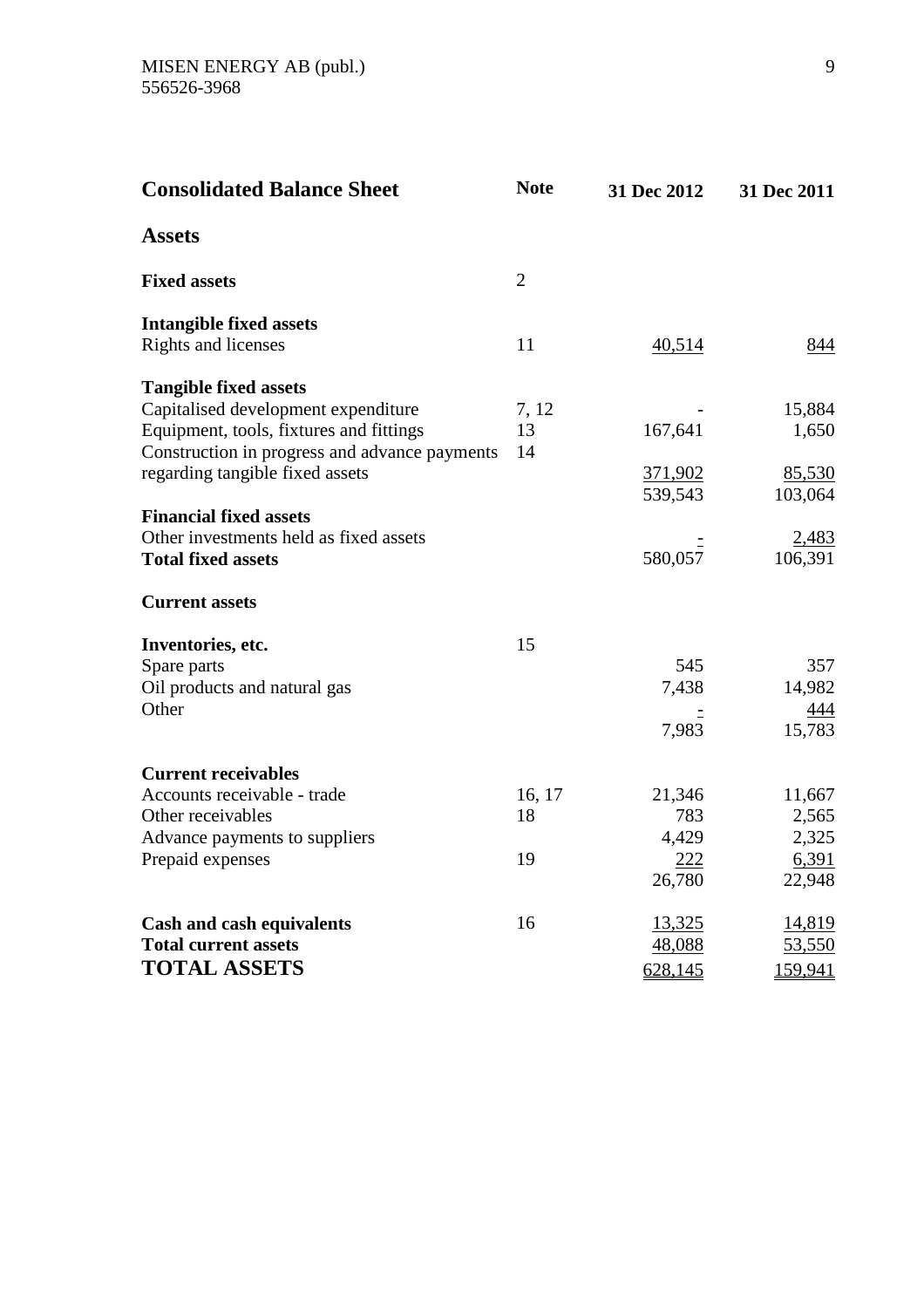| <b>Consolidated Balance Sheet</b>            | <b>Note</b> | 31 Dec 2012 | 31 Dec 2011   |
|----------------------------------------------|-------------|-------------|---------------|
| <b>Equity and liabilities</b>                |             |             |               |
| <b>Equity</b>                                |             |             |               |
| Share capital                                | 20          | 290,136     | 290,136       |
| Share premium                                |             | $-274,435$  | $-274,435$    |
| Other reserves                               |             | $-13,087$   | 6,456         |
| Retained earnings                            |             | 351,884     | 87,134        |
| <b>Total equity</b>                          |             | 354,498     | 109,291       |
| <b>Non-current liabilities</b>               |             |             |               |
| Long-term borrowings                         | 21          | 87,505      |               |
| Other non-current liabilities to JA          |             | 39,639      | 1,518         |
| Liabilities attributable to financial leases | 22          | 14,790      |               |
| Deferred tax liabilities                     |             | 984         |               |
| <b>Total non-current liabilities</b>         |             | 142,918     | 1,518         |
| <b>Current liabilities</b>                   |             |             |               |
| Short-term borrowings                        | 21          | 57,243      |               |
| Liabilities attributable to financial leases |             | 7,211       |               |
| Advance payments from customers              |             |             | 10,508        |
| Accounts payable - trade                     |             | 26,694      | 11,476        |
| Current tax liabilities                      |             | 22,265      | 18,089        |
| Other liabilities                            |             | 15,749      | 6,364         |
| Accrued expenses and deferred income         | 23          | 1,567       | 2,695         |
| <b>Total current liabilities</b>             |             | 130,729     | <u>49,132</u> |
| <b>TOTAL EQUITY AND LIABILITIES</b>          |             | 628,145     | 159,941       |
| <b>Pledged assets</b>                        | 24          | 359,123     | 39            |
| <b>Contingent liabilities</b>                | 25          | 2,633,653   | 934,892       |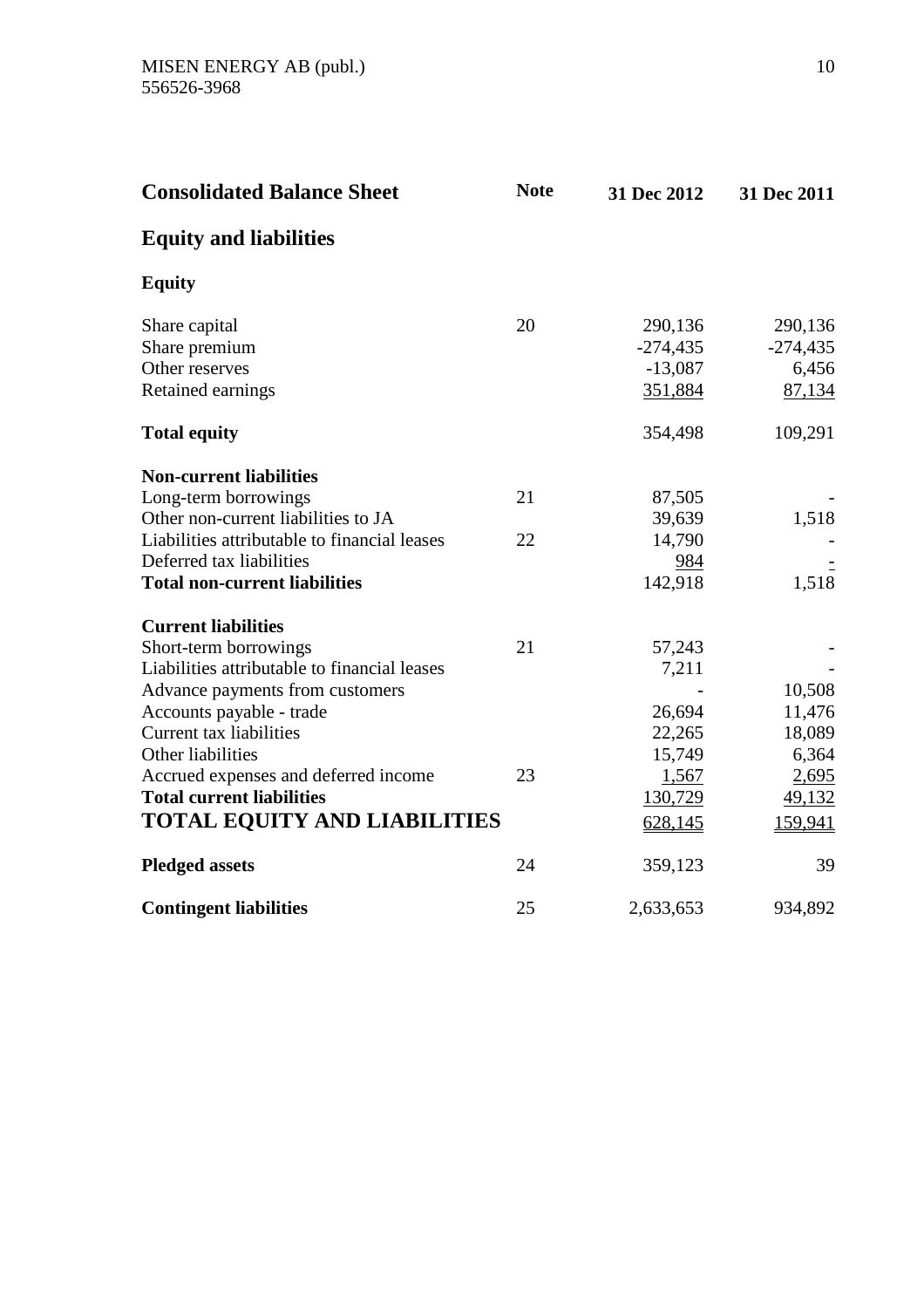# **Changes in Equity for the Group**

|                                       | Share            | Share            | Other                   | Retained | Total         |
|---------------------------------------|------------------|------------------|-------------------------|----------|---------------|
|                                       | capital          | premium          | reserves                | earnings | equity        |
| <b>Opening equity, 1 January 2011</b> | 50               | <b>100</b>       | $-152$                  | 6,135    | 6,133         |
| <b>Comprehensive income</b>           |                  |                  |                         |          |               |
| Net profit/loss for the year          |                  |                  |                         | 83,083   | 83,083        |
| Other comprehensive income            |                  |                  |                         |          |               |
| <b>Translation difference</b>         |                  |                  | 6,608                   |          | 6,608         |
| <b>Total comprehensive income</b>     | $\bar{0}$        | $\bf{0}$         | 6,608                   | 83,083   | 89,691        |
| <b>Transactions with shareholders</b> |                  |                  |                         |          |               |
| New share issue (Effect of reverse    |                  |                  |                         |          |               |
| acquisitions)                         | 290,086          | $-274,535$       |                         | $-2,084$ | <u>13,467</u> |
| <b>Total transactions with</b>        |                  |                  |                         |          |               |
| shareholders                          | 290,086          | <u>-274,535</u>  | $\overline{\mathbf{0}}$ | $-2,084$ | <u>13,467</u> |
| <b>Closing equity, 31 December</b>    |                  |                  |                         |          |               |
| 2011                                  | 290,136          | $-274,435$       | 6,456                   | 87,134   | 109,291       |
| <b>Opening equity, 1 January 2012</b> | 290,136          | $-274,435$       | 6,456                   | 87,134   | 109,291       |
| <b>Comprehensive income</b>           |                  |                  |                         |          |               |
| Net profit/loss for the year          |                  |                  |                         | 264,750  | 264,750       |
| Other comprehensive income            |                  |                  |                         |          |               |
| <b>Translation difference</b>         |                  |                  | $-19,543$               |          | $-19,543$     |
| <b>Total comprehensive income</b>     | $\boldsymbol{0}$ | $\boldsymbol{0}$ | $-19,543$               | 264,750  | 245,207       |
| <b>Closing equity, 31 December</b>    |                  |                  |                         |          |               |
| 2012                                  | 290,136          | $-274,435$       | $-13,087$               | 351,884  | 354,498       |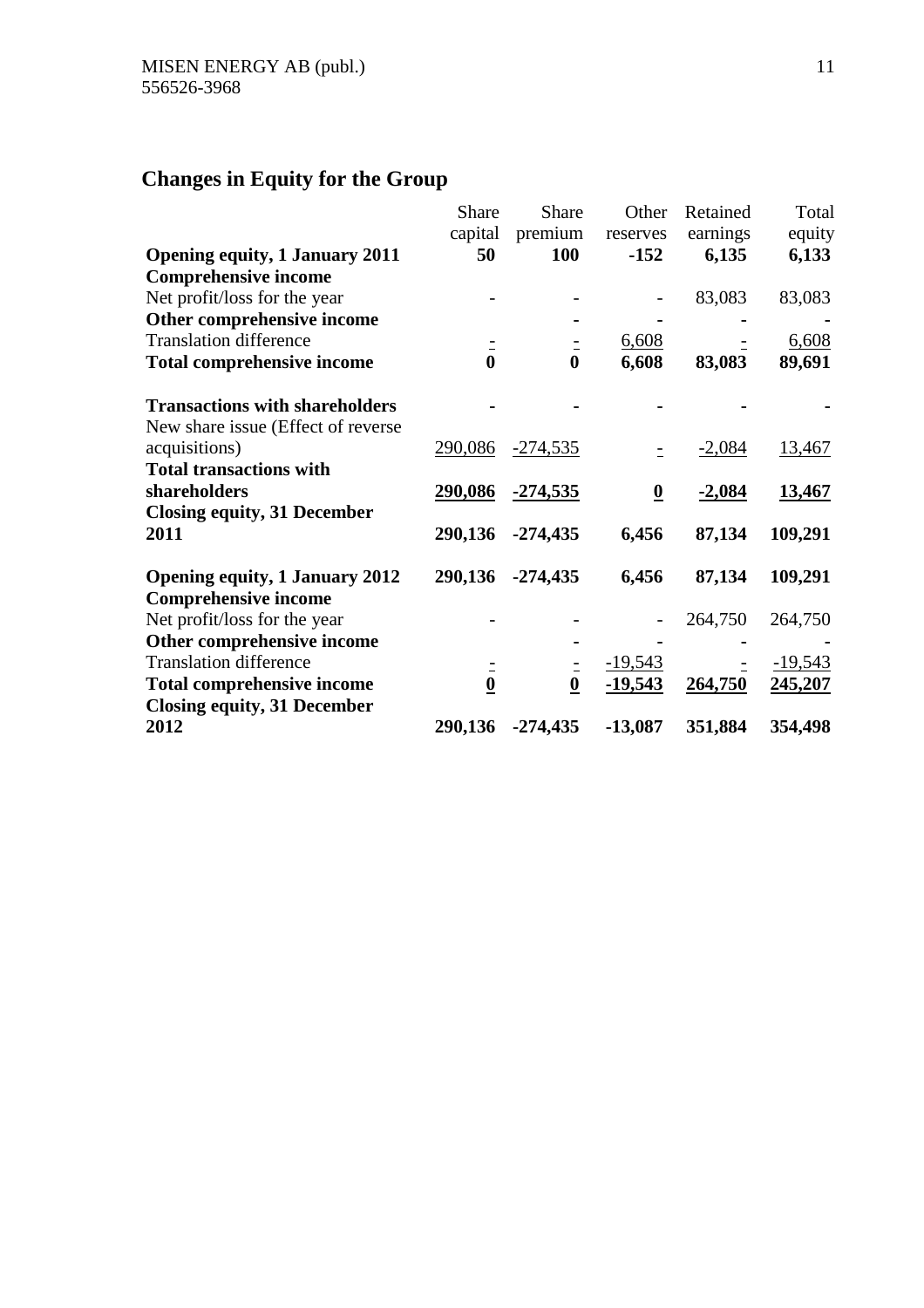| <b>Cash Flow Statement for the Group</b>       | <b>Note</b> | 2012       | 2011       |
|------------------------------------------------|-------------|------------|------------|
| <b>Operating activities</b>                    |             |            |            |
| Operating profit/loss before financial items   |             | 350,673    | 110,446    |
| Adjustment for non-cash items                  | 27          | 14,091     | 13,018     |
| Interest received                              |             | 1,191      | 292        |
| Interest paid                                  |             | $-8,972$   | $-257$     |
| Income tax paid                                |             | $-72,563$  | $-27,398$  |
|                                                |             | 284,420    | 96,101     |
| Cash flow from changes in working capital      |             |            |            |
| Increase/decrease in inventories               |             | 6,977      | $-15,783$  |
| Increase/decrease in other current receivables |             | 51,071     | $-23,841$  |
| Increase/decrease in other current operating   |             |            |            |
| liabilities                                    |             | 16,574     | 46,979     |
| <b>Cash flows from operating activities</b>    |             | 359,042    | 103,456    |
| <b>Investing activities</b>                    |             |            |            |
| Sales of intangible fixed assets               |             | 51         |            |
| Investments in tangible fixed assets*          |             | $-404,378$ | $-108,730$ |
| Sales of tangible fixed assets                 |             |            | 2,769      |
| Decrease in non-current receivables            |             |            | 2,619      |
| <b>Cash flows from investing activities</b>    |             | $-404,327$ | $-103,342$ |
| <b>Financing activities</b>                    |             |            |            |
| <b>Borrowings</b>                              |             | 66,579     | 1,218      |
| Repayments of borrowings                       |             | $-24,173$  |            |
| New share issue                                |             |            | 13,467     |
| <b>Cash flows from financing activities</b>    |             | 42,406     | 14,685     |
| Cash flow for the year                         |             | $-2,879$   | 14,799     |
| Cash and cash equivalents at beginning of year |             | 14,819     | 20         |
| Exchange rate difference in cash and cash      |             |            |            |
| equivalents                                    |             | 1,385      |            |
| Cash and cash equivalents at end of year       |             | 13,325     | 14,819     |

\*Investments in tangible fixed assets that have not affected cash flow amount to TSEK 126,798 (2011: TSEK 0), these have been excluded from the cash flow statement.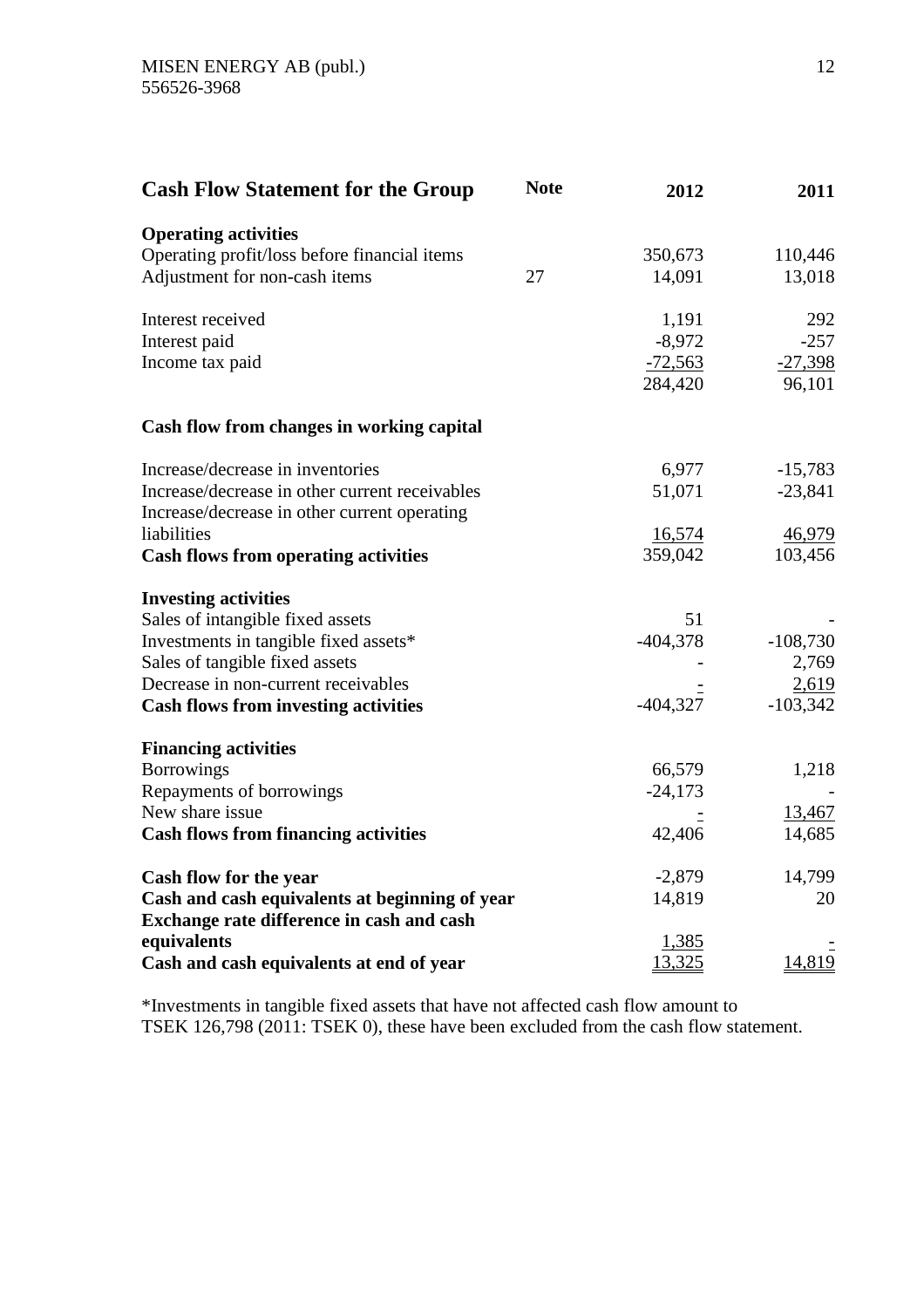| <b>Parent Company Income Statement</b>                       | <b>Note</b>    | 2012      | 2011              |
|--------------------------------------------------------------|----------------|-----------|-------------------|
| Net sales                                                    | 1, 2           | 9,542     |                   |
| <b>Operating expenses</b>                                    |                |           |                   |
| Other external expenses                                      | 3, 4,<br>26    | $-18,603$ | $-3,977$          |
| Personnel costs                                              | 5,6            | $-2,695$  | $-2,705$          |
| Depreciation, amortisation and write-downs of                |                |           | $-1,559$          |
| tangible and intangible fixed assets                         | $\overline{7}$ |           |                   |
| Loss on disposals of tangible, intangible and                |                |           | $-150$            |
| financial fixed assets                                       |                |           |                   |
| Gains on sales of subsidiaries                               |                |           | 2,764             |
| <b>Total operating expenses</b>                              |                | $-21,298$ | $-5,627$          |
| <b>Operating profit/loss</b>                                 |                | $-11,756$ | $-5,627$          |
| <b>Profit/loss from financial items</b>                      |                |           |                   |
| Other interest income and similar profit/loss                | 8              | 899       | $\mathbf{1}$      |
| items                                                        |                |           |                   |
| Interest expenses and similar profit/loss items              | 9              | $-206$    | $\frac{-18}{-17}$ |
| <b>Total profit/loss from financial items</b>                |                | 693       |                   |
| <b>Profit/loss after financial items</b>                     |                | $-11,063$ | $-5,644$          |
| Tax on profit for the year                                   | 10             |           |                   |
| Net loss for the year                                        |                | $-11,062$ | $-5,644$          |
| <b>Statement of comprehensive income - Parent</b><br>Company |                |           |                   |
| Net profit/loss for the year                                 |                | $-11,062$ | $-5,644$          |
| Other comprehensive income for year                          |                |           |                   |
| Total comprehensive income for year                          |                | $-11,062$ | $-5,644$          |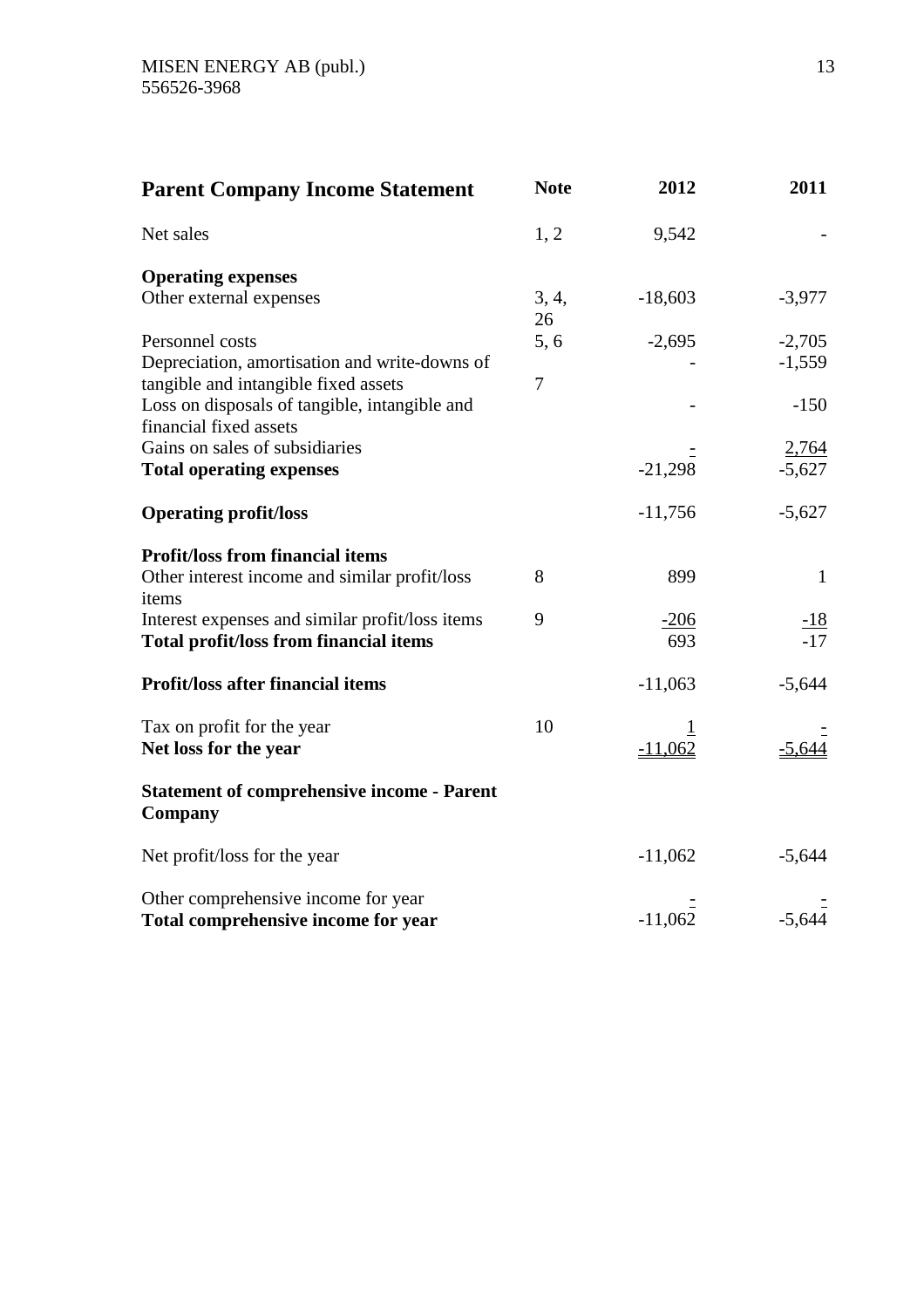| <b>Parent Company Balance Sheet</b>                                                      | <b>Note</b> | 31 Dec 2012                 | 31 Dec 2011               |
|------------------------------------------------------------------------------------------|-------------|-----------------------------|---------------------------|
| <b>Assets</b>                                                                            |             |                             |                           |
| <b>Fixed assets</b>                                                                      |             |                             |                           |
| Tangible fixed assets<br>Equipment, tools, fixtures and fittings                         | 13          |                             |                           |
| Financial fixed assets<br>Participations in Group companies<br><b>Total fixed assets</b> | 28          | 1,001,799<br>1,001,799      | 1,000,899<br>1,000,899    |
| <b>Current assets</b>                                                                    |             |                             |                           |
| Current receivables<br>Other current receivables<br>Prepaid expenses                     | 18<br>19    | 573<br>207<br>780           | 167<br>1,358<br>1,525     |
| Cash and bank balances<br><b>Total current assets</b><br><b>Total assets</b>             |             | 8,512<br>9,292<br>1,011,091 | 639<br>2,164<br>1,003,063 |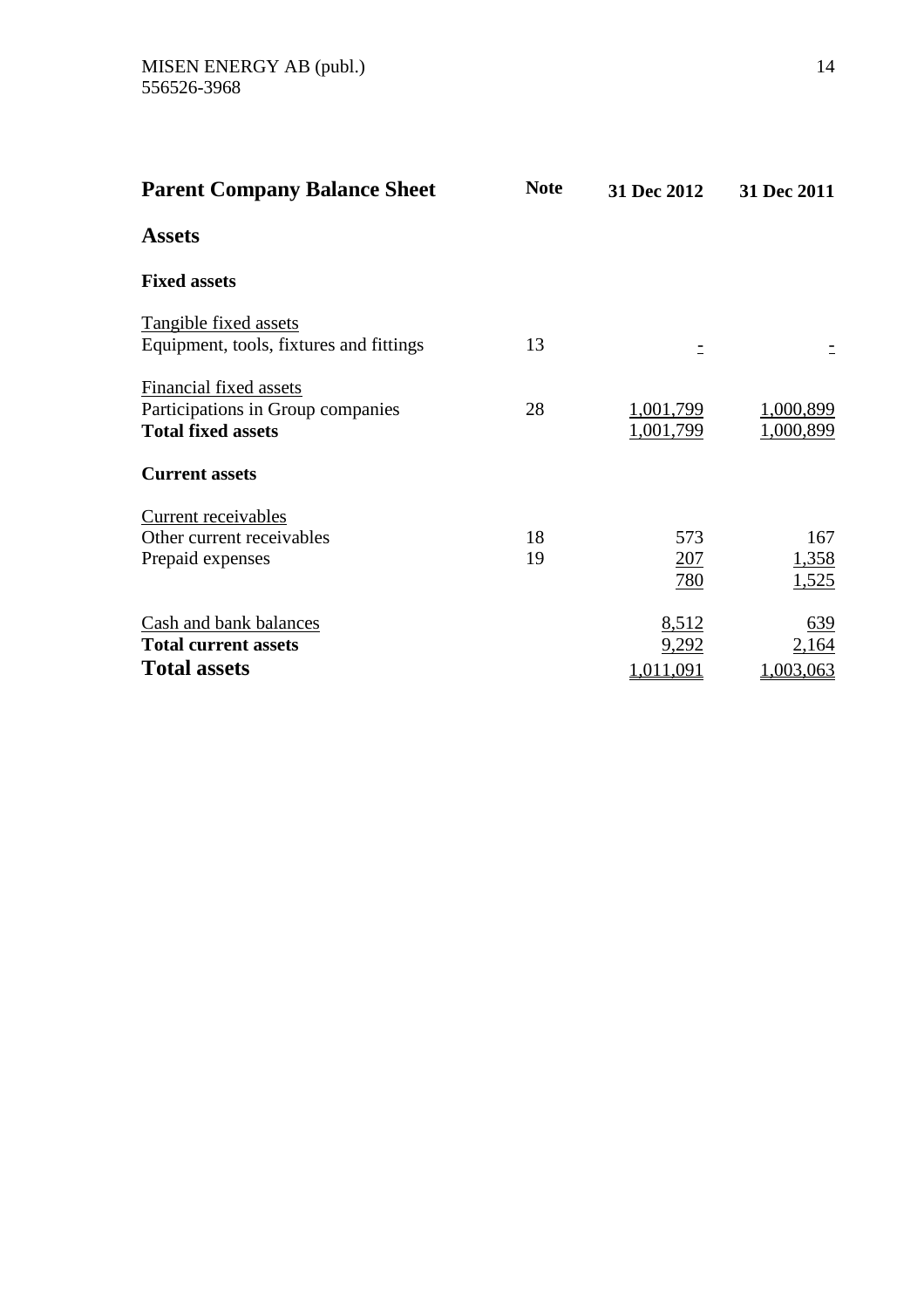| <b>Parent Company Balance Sheet</b>                                                                                                                                                                                                      | <b>Note</b> | 31 Dec 2012                                            | 31 Dec 2011                                         |
|------------------------------------------------------------------------------------------------------------------------------------------------------------------------------------------------------------------------------------------|-------------|--------------------------------------------------------|-----------------------------------------------------|
| <b>Equity and liabilities</b>                                                                                                                                                                                                            |             |                                                        |                                                     |
| <b>Equity</b>                                                                                                                                                                                                                            |             |                                                        |                                                     |
| <b>Restricted equity</b><br>Share capital<br><b>Statutory reserve</b>                                                                                                                                                                    | 20          | 290,136<br>345<br>290,481                              | 290,136<br>345<br>290,481                           |
| Non-restricted equity<br>Share premium reserve<br>Retained earnings<br>Net loss for the year<br><b>Total equity</b>                                                                                                                      |             | 714,285<br>$-5,757$<br>$-11,062$<br>697,466<br>987,947 | 714,285<br>$-114$<br>$-5,644$<br>708,527<br>999,008 |
| <b>Non-current liabilities</b><br>Other liabilities to credit institutions<br>Liabilities to Group companies<br><b>Total non-current liabilities</b>                                                                                     | 21          | 20,034<br>93<br>20,127                                 | $\frac{93}{93}$                                     |
| <b>Current liabilities</b><br>Accounts payable - trade<br>Liabilities to Group companies<br>Other current liabilities<br>Accrued expenses and deferred income<br><b>Total current liabilities</b><br><b>Total equity and liabilities</b> | 23          | 1,080<br>399<br>505<br>1,033<br>3,017<br>1,011,091     | 743<br>624<br>295<br>2,300<br>3,962<br>1,003,063    |
| <b>Pledged assets</b>                                                                                                                                                                                                                    | 24          | 152                                                    | 39                                                  |
| <b>Contingent liabilities</b>                                                                                                                                                                                                            | 25          | 39                                                     | 39                                                  |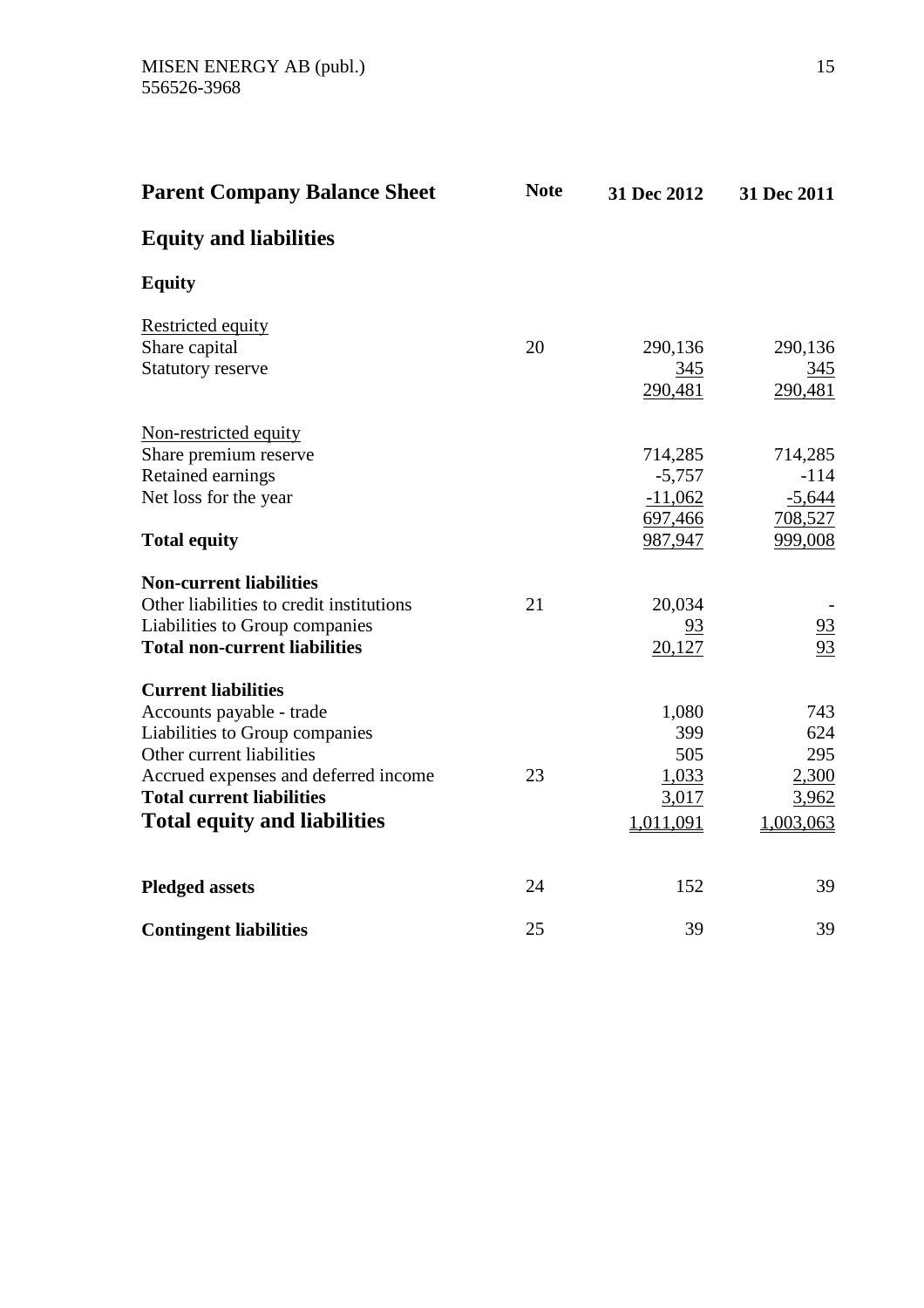# **Changes in Equity for the Parent Company**

|                                       | Share<br>capital         | Statutory                | Share<br>reserve premium<br>reserve | Retained<br>earnings | Total<br>equity |
|---------------------------------------|--------------------------|--------------------------|-------------------------------------|----------------------|-----------------|
| <b>Opening equity, 1 January</b>      |                          |                          |                                     |                      |                 |
| 2011                                  | 4,422                    | 345                      | 960                                 | $-1,073$             | 4,654           |
| <b>Comprehensive income</b>           |                          |                          |                                     |                      |                 |
| Net loss for the year                 |                          |                          |                                     | $-5,644$             | $-5,644$        |
| Other comprehensive income            |                          |                          |                                     |                      |                 |
| <b>Translation difference</b>         | Ξ                        | Ξ                        |                                     |                      |                 |
| <b>Total comprehensive</b>            |                          |                          |                                     |                      |                 |
| income                                | $\boldsymbol{0}$         | $\underline{\mathbf{0}}$ | $\overline{\mathbf{0}}$             | $-5,644$             | $-5,644$        |
| <b>Transactions with shareholders</b> |                          |                          |                                     |                      |                 |
| New share issue                       | 285,714                  | Ξ                        | 713,325                             | 960                  | 999,999         |
| <b>Total transactions with</b>        |                          |                          |                                     |                      |                 |
| shareholders                          | 285,714                  | $\underline{\mathbf{0}}$ | <u>713,325</u>                      | <u>960</u>           | <u>999,999</u>  |
| Closing equity, 31                    |                          |                          |                                     |                      |                 |
| December 2011                         | 290,136                  | 345                      | 714,285                             | $-5,757$             | 999,009         |
| <b>Opening equity, 1 January</b>      |                          |                          |                                     |                      |                 |
| 2012                                  | 290,136                  | 345                      | 714,285                             | $-5,757$             | 999,009         |
| <b>Comprehensive income</b>           |                          |                          |                                     |                      |                 |
| Net loss for the year                 |                          |                          |                                     | $-11,062$            | $-11,062$       |
| Other comprehensive income            |                          |                          |                                     |                      |                 |
| <b>Translation difference</b>         | Ξ                        | $\equiv$                 | Ξ                                   |                      |                 |
| <b>Total comprehensive</b>            |                          |                          |                                     |                      |                 |
| income                                | $\underline{\mathbf{0}}$ | $\overline{\mathbf{0}}$  | $\overline{\mathbf{0}}$             | <u>-11,062</u>       | <u>-11,062</u>  |
| Closing equity, 31                    |                          |                          |                                     |                      |                 |
| December 2012                         | 290,136                  | 345                      | 714,285                             | $-16,819$            | 987,947         |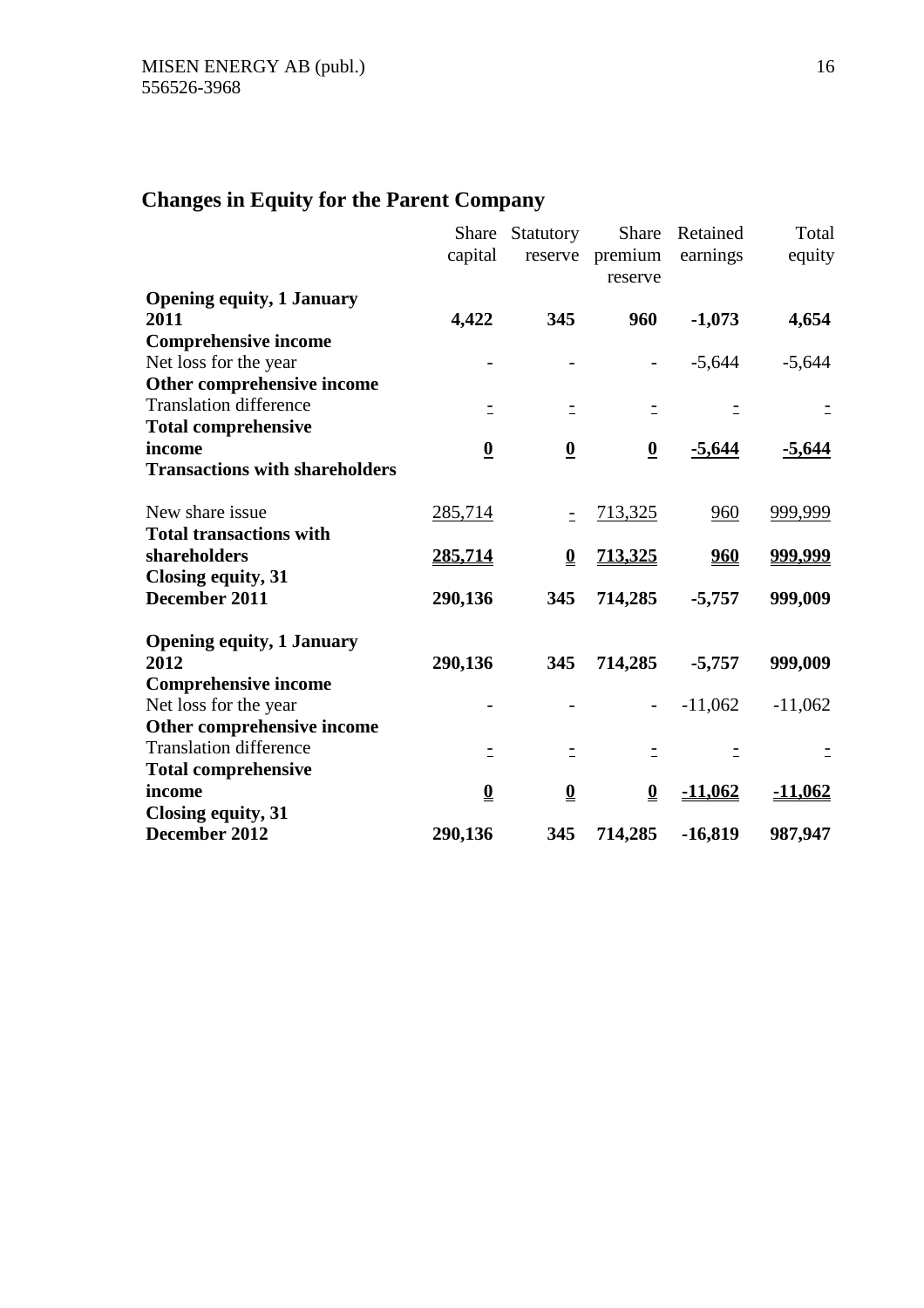# **Cash Flow Statement for the Parent**

| Company                                        | <b>Note</b> | 2012      | 2011         |
|------------------------------------------------|-------------|-----------|--------------|
| <b>Operating activities</b>                    |             |           |              |
| Operating profit/loss before financial items   |             | $-11,756$ | $-5,627$     |
| Adjustment for non-cash items                  | 27          | $-29$     | $-1,060$     |
| Interest received                              |             | 899       | $\mathbf{1}$ |
| Interest paid                                  |             | $-206$    | $-18$        |
| Income tax paid                                |             | $-11,092$ | $-6,704$     |
| Increase/decrease in other current receivables |             | 745       | 3,314        |
| Increase/decrease in accounts payable          |             | 337       | 102          |
| Increase/decrease in other current operating   |             |           |              |
| liabilities                                    |             | $-1,281$  | <u>997</u>   |
| <b>Cash flows from operating activities</b>    |             | $-11,291$ | $-2,291$     |
| <b>Investing activities</b>                    |             |           |              |
| Shareholders' contribution paid                |             | $-900$    | $-800$       |
| Sales of tangible fixed assets                 |             |           | 150          |
| Sales of subsidiaries                          |             |           | 2,770        |
| <b>Cash flows from investing activities</b>    |             | $-900$    | 2,120        |
| <b>Financing activities</b>                    |             |           |              |
| Increase in non-current liabilities            |             | 20,063    | 626          |
| Group contribution received                    |             |           |              |
| <b>Cash flows from financing activities</b>    |             | 20,064    | 626          |
| Cash flow for the year                         |             | 7,873     | 455          |
| Cash and cash equivalents at beginning of year |             | 639       | <u>184</u>   |
| Cash and cash equivalents at end of year       |             | 8,512     | 639          |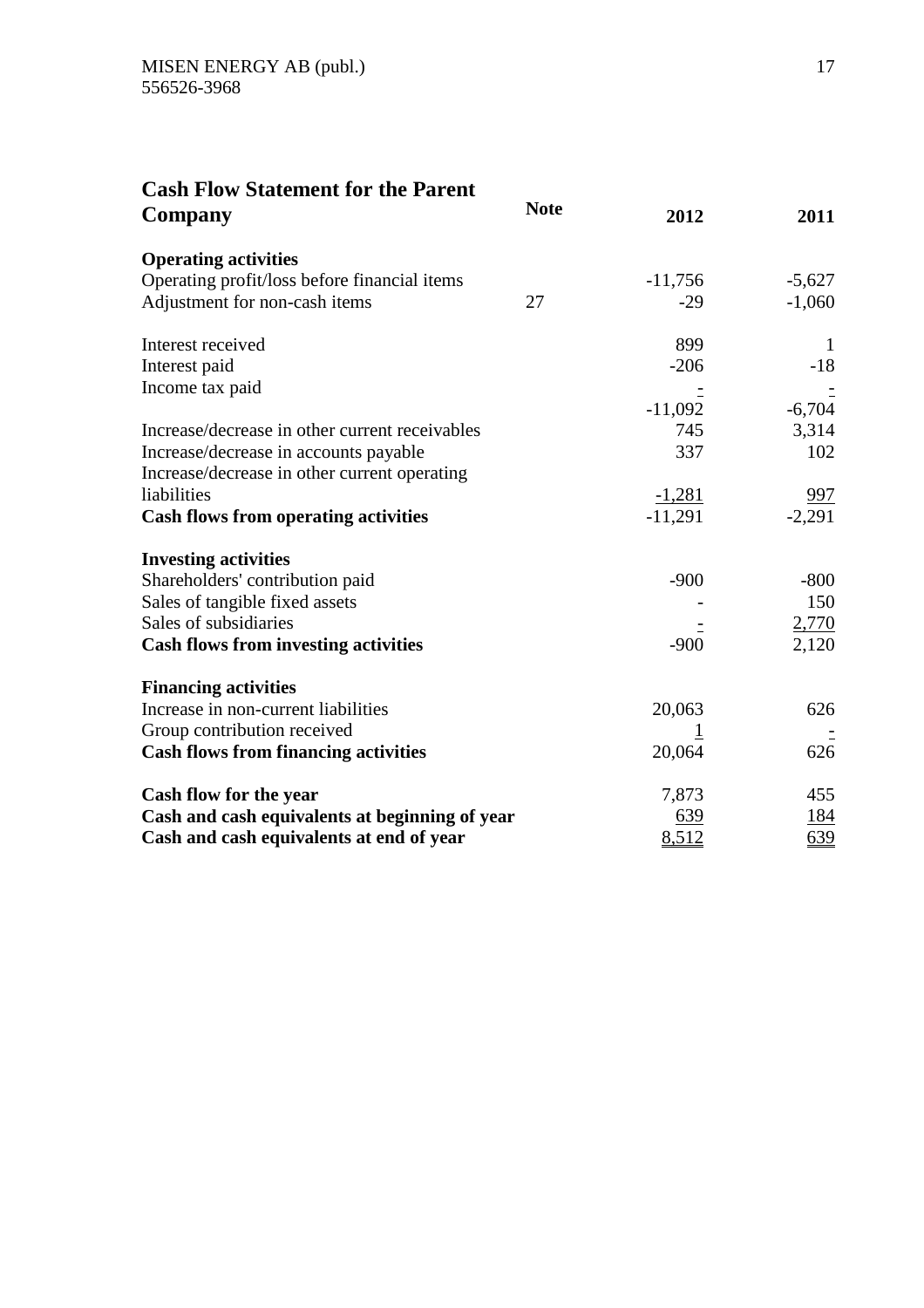# **Supplementary information**

# **General disclosures**

# **General information**

The Group's operations involve exploring for and extracting hydrocarbons, with the focus on establishing oil and gas production in Ukraine.

The Parent Company is a limited liability company with its registered offices in Stockholm. The address of the Head Office is Engelbrektsgatan 32, 411 37 Gothenburg. The Parent Company's shares are listed on First North.

Misen Energy AB's business focus is to undertake Group-wide tasks and, together with its subsidiary Misen Enterprises AB, provide funding for operations in Ukraine.

The Board of Directors and the Managing Director have, on 24 April 2013, approved this annual report and consolidated financial statements for publication.

Unless otherwise stated all amounts are reported in TSEK. Information in brackets refers to the previous year.

# **Summary of important accounting principles**

The most important accounting principles applied in the preparation of the consolidated financial statements are set out below. Unless otherwise stated, these principles have been consistently applied for all years disclosed.

# *Basis of preparation of the consolidated financial statements*

The consolidated financial statements for the Misen Energy AB Group have been prepared in accordance with the Annual Accounts Act, RFR 1 Supplementary Accounting for Groups, and International Financial Reporting Standards (IFRS) as adopted by the EU. The consolidated financial statements have been prepared using the cost method.

The preparation of financial statements in conformity with IFRS requires the use of certain critical accounting estimates. It also requires Management to exercise its judgment in applying the Group's accounting principles. Areas involving a high level of judgment, which are complex, or areas where assumptions and estimates are of substantial significance to the consolidated financial statements are commented on, where applicable, in the notes.

# *Group concepts*

The Annual General Meeting on 30 June 2011 approved the Board's proposal to acquire all shares in Misen Enterprises AB. This acquisition was made as of 1 July 2011. Payment was made through the issue of new shares in what was then Svenska Capital Oil AB, now Misen Energy AB, for the entire purchase price, which amounted to TSEK 999,999. Through this transaction, the five previous owners of Misen Enterprises AB became the dominant shareholders in Svenska Capital Oil AB, with a total shareholding of 98.8 % of all shares. In this manner, the IFRS rules for reverse acquisitions are applied as follows: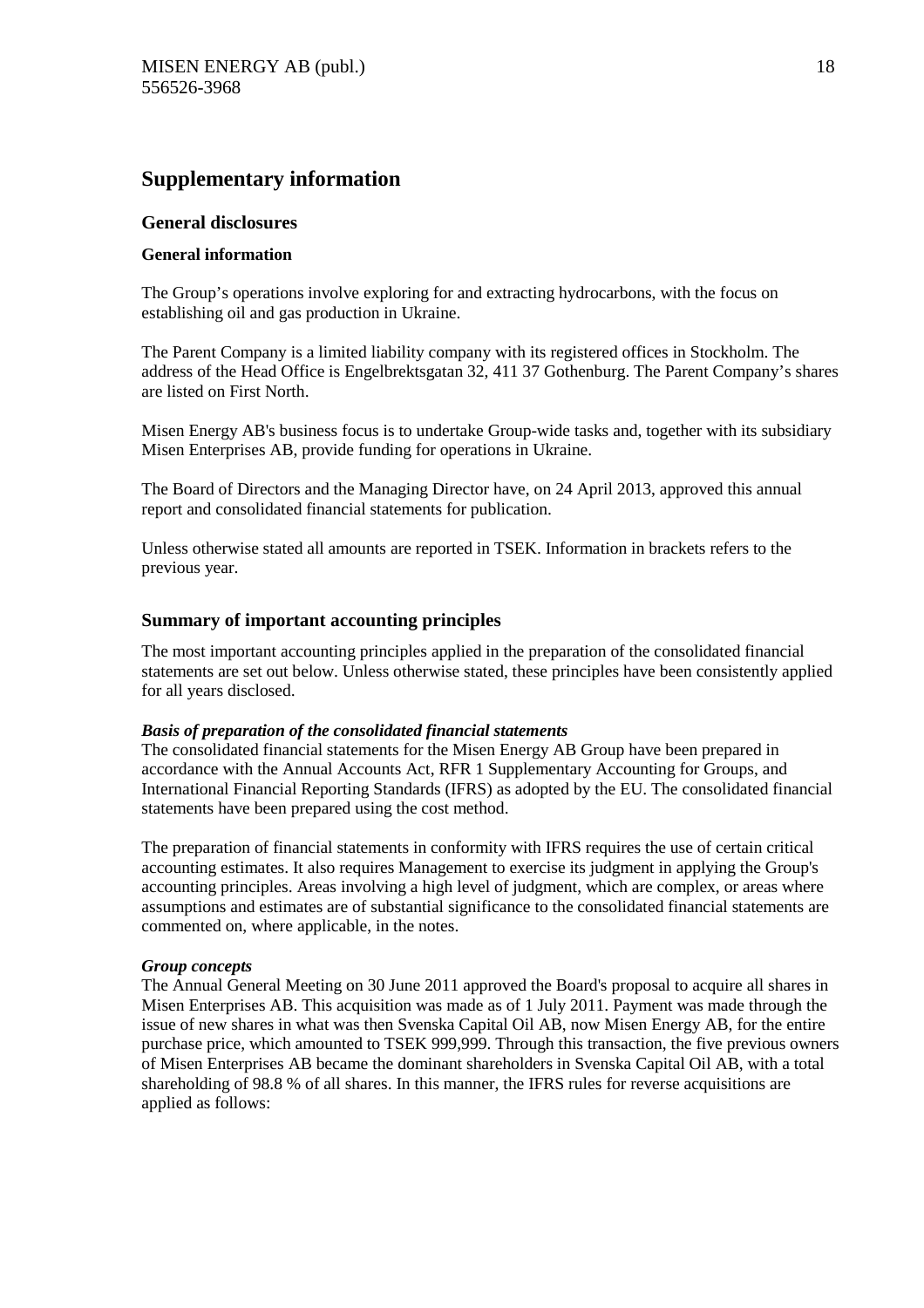"Even in cases where the listed company which issues the shares is legally considered to be the parent company and the privately owned company is considered to be the subsidiary, the subsidiary is formally regarded as the acquirer, if it has the power to govern the financial and operating policies of the parent company in order to obtain economic benefits."

This implies that both the consolidated financial statements in this report and the comparative figures for 2011 refer to the Misen Enterprises Group.

The Misen Enterprises Group, which is included in the consolidated financial statements, consists of Misen Enterprises AB, its wholly-owned Ukrainian subsidiary LLC Karpatygaz and 50.01 % of the partner-owned, Joint Activity, which Misen and Karpatygaz operate jointly with the Ukrainian state-owned gas company Ukrgazvydubovannya. The consolidated financial statements also include Misen Energy Group, but only from the second half of 2011, as the reverse acquisition became effective on 1 July 2011.

The accounts relating to the Parent Company do, however, as before, include Misen Energy AB, formerly Svenska Capital Oil AB.

#### *New and amended standards applied by the Group*

None of the IFRS or IFRIC interpretations which were obligatory for the first time for the financial year commencing on 1 January 2012 have had a significant impact on the Group.

# *New standards, amendments and interpretations to existing standards that have not yet entered into force and have not been early adopted by the Group*

- · Amendments have been introduced to IAS 1 "Presentation of Financial Statements" regarding the reporting of Other comprehensive income. The most significant change to the amended IAS 1 is the requirement that the items reported under "Other comprehensive income" are to be classified according to two categories. This classification is based on whether or not the items can be recycled to an item in the income statement (recyclable adjustments). The change does not address the matter of which items are to be included in "Other comprehensive income". The Group intends to apply the amendments to IAS 1 for the financial year beginning 1 January 2013.
- IAS 27, "Consolidated and Separate Financial Statements" (revised 2011). Amendments were introduced to IAS 27 in May 2011 following the publication of IFRS 10. The amended IAS 27 addresses only the accounting of subsidiaries, associated companies and joint ventures in the separate financial statements for the Parent Company. The Group intends to apply the updated IAS 27 for the financial year beginning 1 January 2014.
- · IAS 28, "Investments in Associates and Joint Ventures" (revised 2011) stipulates that joint ventures and associated companies are to be recognised in accordance with the equity method pursuant to IFRS 11. The Group intends to apply IAS 28 for the financial year beginning 1 January 2014.
- IFRS 9 "Financial Instruments" addresses the classification, valuation and accounting of financial liabilities and assets. IFRS 9 was published in November 2009 regarding financial assets and in October 2010 regarding financial liabilities and replaces those aspects of IAS 39 which refer to the classification and measurement of financial instruments. IFRS 9 stipulates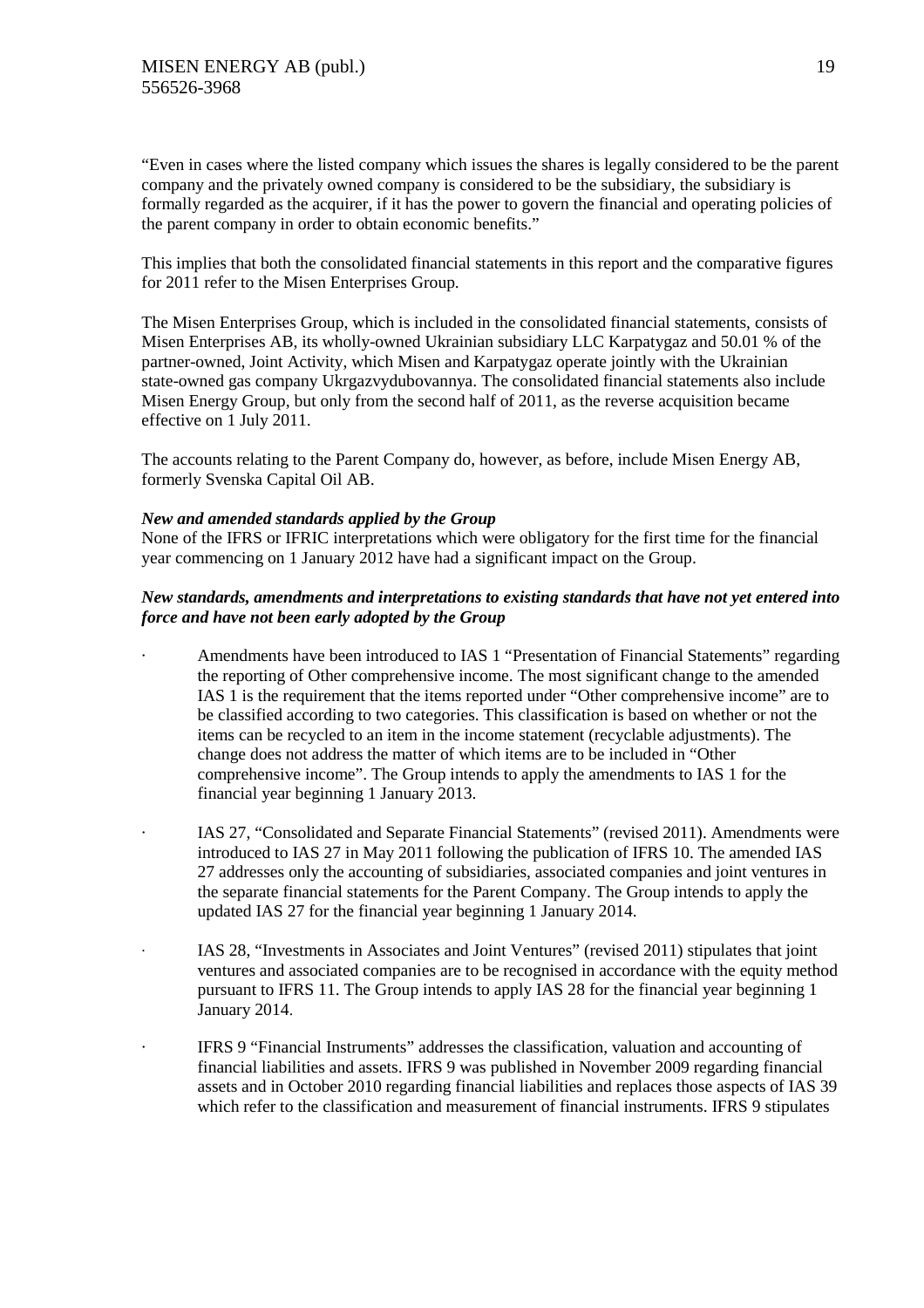that financial assets be classified into two different categories: valued at fair value or valued at amortised cost. Classification is determined at initial recognition according to the company's business model and the characteristics in the contractual cash flows. There will be no major differences compared with IAS 39, as regards financial liabilities. The largest difference implies changes to liabilities which are valued at fair value. The following is applied to such liabilities: the portion of the change in fair value which is attributable to the company's own credit risk is to be recognised in Other comprehensive income, instead of in Net profit/loss, so long as this does not result in an accounting mismatch. The Group intends to apply the new standard no later than the financial year beginning 1 January 2015 and has not yet evaluated the effects. The standard is yet to be adopted by the EU.

IFRS 10 "Consolidated Financial Statements" builds on existing principles by identifying the concept of control as the determining factor as to whether an entity should be included within the consolidated financial statements. The standard provides additional guidance to assist in the determination of this control where this is difficult to assess. The Group intends to apply IFRS 10 for the financial year beginning 1 January 2014 and has not yet evaluated the full effects on the financial statements.

· IFRS 11 "Joint Arrangements" is a new standard for the classification of joint arrangements, which may refer to joint ventures or joint operations. Joint ventures will continue to be recognised according to the equity method. IFRS 11 provides a more realistic view of joint arrangements by focusing on the rights and obligations of the arrangement, rather than its legal form. There are two types of joint arrangements: joint operations and joint ventures. A joint operation arises when parties with a joint controlling influence over an arrangement have direct rights to the assets, and obligations for the liabilities, in a joint arrangement. In such an arrangement, assets, liabilities, income and expenses are to be reported according to the amount of the holder's participating interest in these items. A joint venture arises when parties with a joint controlling influence over an arrangement have the right to the net assets in a joint arrangement. In such an arrangement, the holder is to report its share according to the equity method. The proportional method is no longer permitted. The Group's operations within JA are deemed to fall under the classification of joint operations, for which reason the standard will not have a material impact on the financial statements. The Group intends to apply IFRS 11 for the financial year beginning 1 January 2014.

IFRS 12 "Disclosures of interests in other entities" addresses disclosure requirements for subsidiaries, joint arrangements, associated companies and non-consolidated structured entities. The Group has not yet evaluated the full effects of IFRS 12 for the financial year beginning 1 January 2014.

· IFRS 13 "Fair Value Measurement" aims at more consequent and less complex valuations at fair value by providing an exact definition and a common source in IFRS for valuations at fair value and associated disclosures. The requirements do not extend the area of application as to when fair value should be applied but provide guidance regarding the manner in which fair value should be applied in areas where other IFRS already require, or allow, valuation at fair value. The Group has not yet evaluated the full effects of IFRS 13 on the financial statements. The Group intends to apply the new standard for the financial year beginning 1 January 2013. The standard is yet to be adopted by the EU.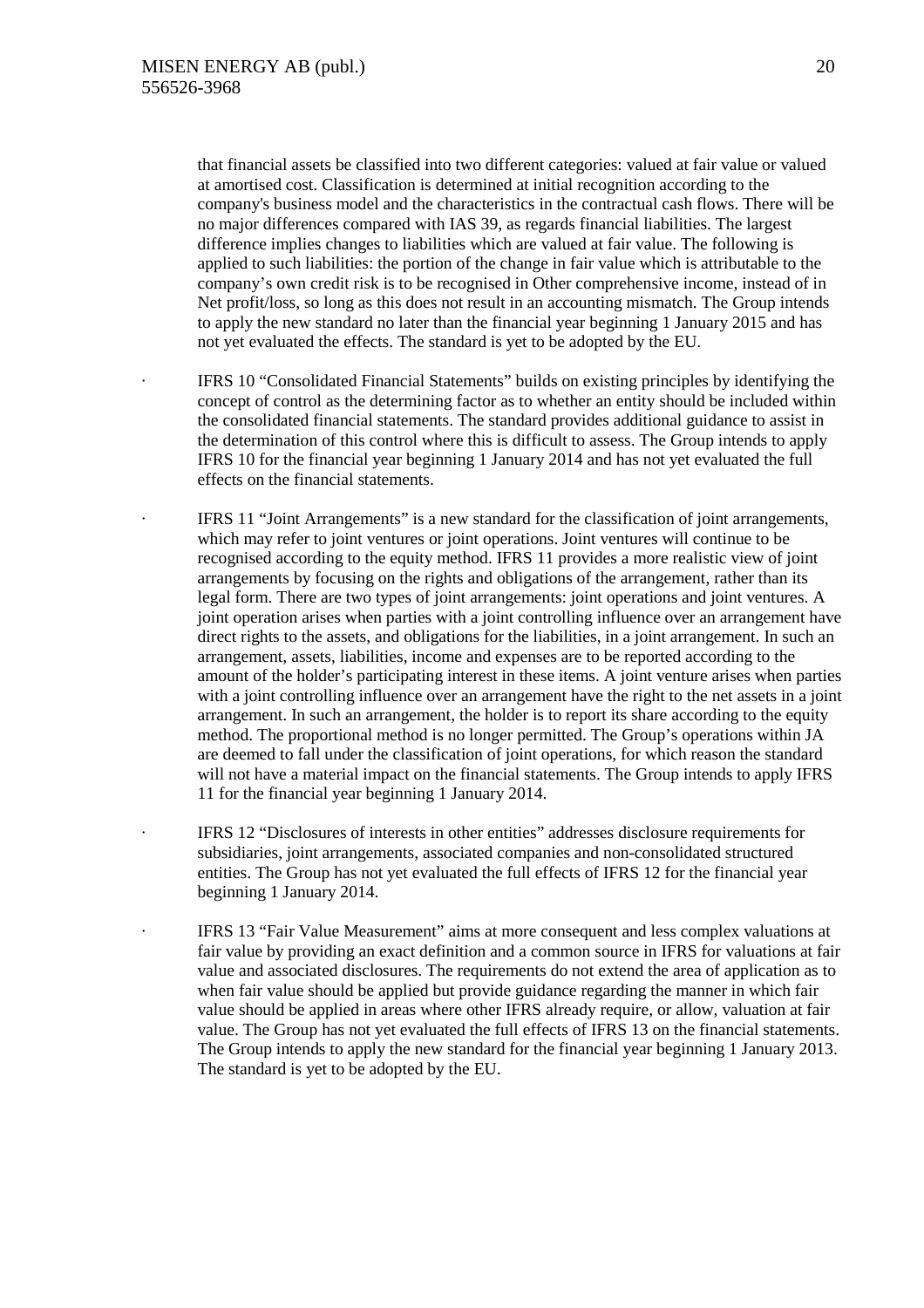#### *Consolidated financial statements*

Subsidiaries are defined as all entities (including special purpose entities) over which the Group has the power to govern the financial and operating policies, as is generally the case with a shareholding exceeding more than half of the voting rights. The existence and effect of potential voting rights, presently exercisable or convertible, are taken into account when assessing the Group's ability to exercise controlling interest over another company. Subsidiaries are fully consolidated as of the date on which control is transferred to the Group. They are de-consolidated from the date on which that control is relinquished.

The acquisition method is used to report the Group's business combinations. The purchase price for the acquisition of a subsidiary comprises the fair value of assets and liabilities that the Group transfers to former owners of the acquired company and the shares issued by the Group. The purchase price also includes the fair value of all assets and liabilities resulting from an agreement on contingent consideration. Identifiable assets acquired and liabilities assumed at a business combination, are measured initially at their fair values at the acquisition date. For each acquisition – i.e. on a case-by-case basis – the Group determines whether non-controlling interest in the acquired company is reported at fair value or at the proportionate share of the reported value of the acquired company's identifiable net assets.

Acquisition-related costs are expensed as incurred.

Goodwill is measured initially as the amount by which the total purchase price and the fair value of any non-controlling interest exceeds the fair value of identifiable assets acquired and liabilities assumed. If the purchase price is lower than the fair value of the acquired company's net assets, the difference is recognised immediately in the income statement.

Any intra-Group transactions, balance sheet items, income and expenses on transactions between Group companies are eliminated. Gains and losses resulting from intra-Group transactions and reported as assets are also eliminated. Accounting standards of subsidiaries have been changed, where necessary, to ensure a consistent application of the Group's standards.

# *Joint ventures*

The Group's interests in jointly controlled entities are recognised by proportionate consolidation. The Group combines its share of income and expenses, assets and liabilities and cash flows of the joint venture, with the corresponding items in its own consolidated financial statements. The Group recognises the portion of gains or losses from its sale of assets to a joint venture which corresponds to the other participants' ownership share. The Group does not recognise any share of profits or losses in a joint venture which result from the Group's purchase of assets from the joint venture until the assets are sold on to an independent party. Nevertheless, if a transaction involves a loss, it is recognised immediately, provided that the loss is incurred due to overvaluation of an asset.

#### *Segment reporting*

An operating segment is a group of assets and operations engaged in providing products or services that are subject to risks and returns that are different from those of other operating segments. Geographical segments provide products or services within a particular economic environment that are subject to risks and returns that are different from other economic environments. The Group's operations are confined in its entirety to Ukraine and focused on the production of natural gas.

The chief operating decision-maker is the function responsible for allocating resources and assessing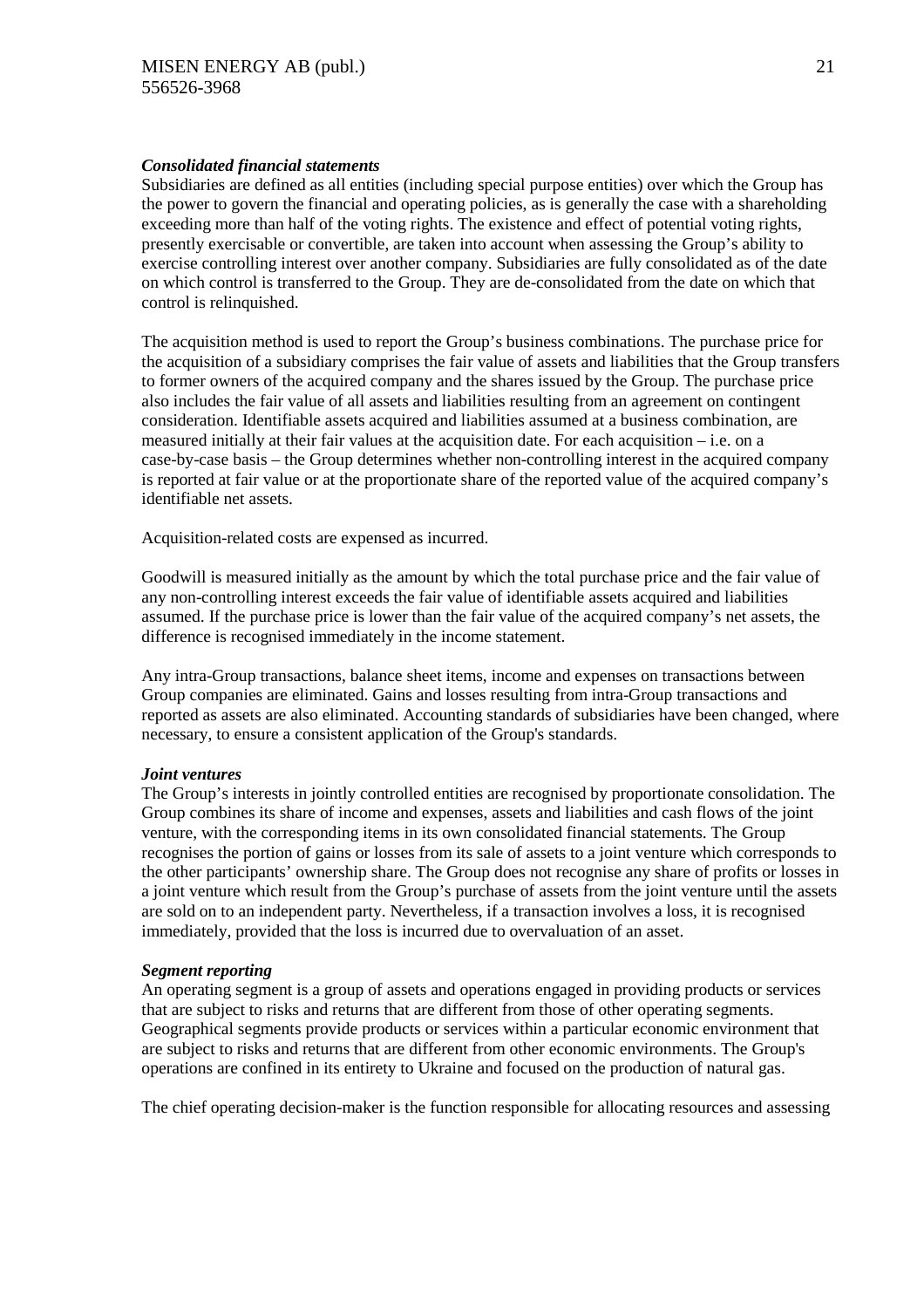the performance of operating segments. In the Group, this function has been identified as the Board of Directors and Group Management. The Board of Directors and Group Management do not monitor the business in any other dimension than the legal, for which reason reporting of a particular segment is not established. Operating segments are thus reported in a manner consistent with the internal reporting provided to the chief operating decision-maker.

# *Translation of foreign currencies*

# *(a) Functional currency and presentation currency*

Items included in the financial statements of each of the Group's entities are estimated using the currency of the primary economic environment in which the entity operates (the functional currency). The consolidated financial statements are presented in SEK, which is the Parent Company's functional and presentation currency.

#### *(b) Transactions and balance sheet items*

Foreign currency transactions are translated into the functional currency using the exchange rates prevalent at the transaction date. Exchange gains and losses resulting from the settlement of such transactions and from the translation of monetary assets and liabilities denominated in foreign currencies at the balance sheet date are recognised in the income statement.

#### (c) *Group companies*

Group companies are defined as companies that are part of the group owned by Misen Energy AB. The results and financial positions of all the Group entities (none of which has a hyperinflationary currency) that have a functional currency different from the presentation currency are translated into the presentation currency as follows: assets and liabilities for each balance sheet presented are translated at the closing exchange rate, income and expenses for each of the income statements are translated at the average exchange rates, provided that this average is a reasonable approximation of the cumulative effect of the rates prevalent on the transaction date. If not, income and expenses are translated per transaction day. All resulting exchange rate differences are recognised in total comprehensive income.

Goodwill and fair value adjustments arising on the acquisition of a foreign entity are treated as assets and liabilities of the foreign entity and are translated at the closing rate of exchange.

The following exchange rates have been applied in the financial statements:

| <b>Currency</b> | Income statement | <b>Balance sheet</b> |
|-----------------|------------------|----------------------|
| EUR             | 8.7113           | 8.6159               |
| <b>UAH</b>      | 0.8497           | 0.8097               |
| <b>USD</b>      | 6.7765           | 6.5096               |

#### *Tangible fixed assets*

Tangible fixed assets for the extraction of natural gas are recognised at cost less accumulated depreciation based on the asset's estimated useful life. Cost includes expenditure that is directly attributable to the acquisition of the asset.

Subsequent costs are added to the asset's reported value or recognised as a separate asset, as appropriate, only when it is probable that the future economic benefits associated with the asset will flow to the Group and that the cost of the asset can be measured reliably. All other forms of repairs and maintenance are expensed in the income statement in the period in which they arise. The assets'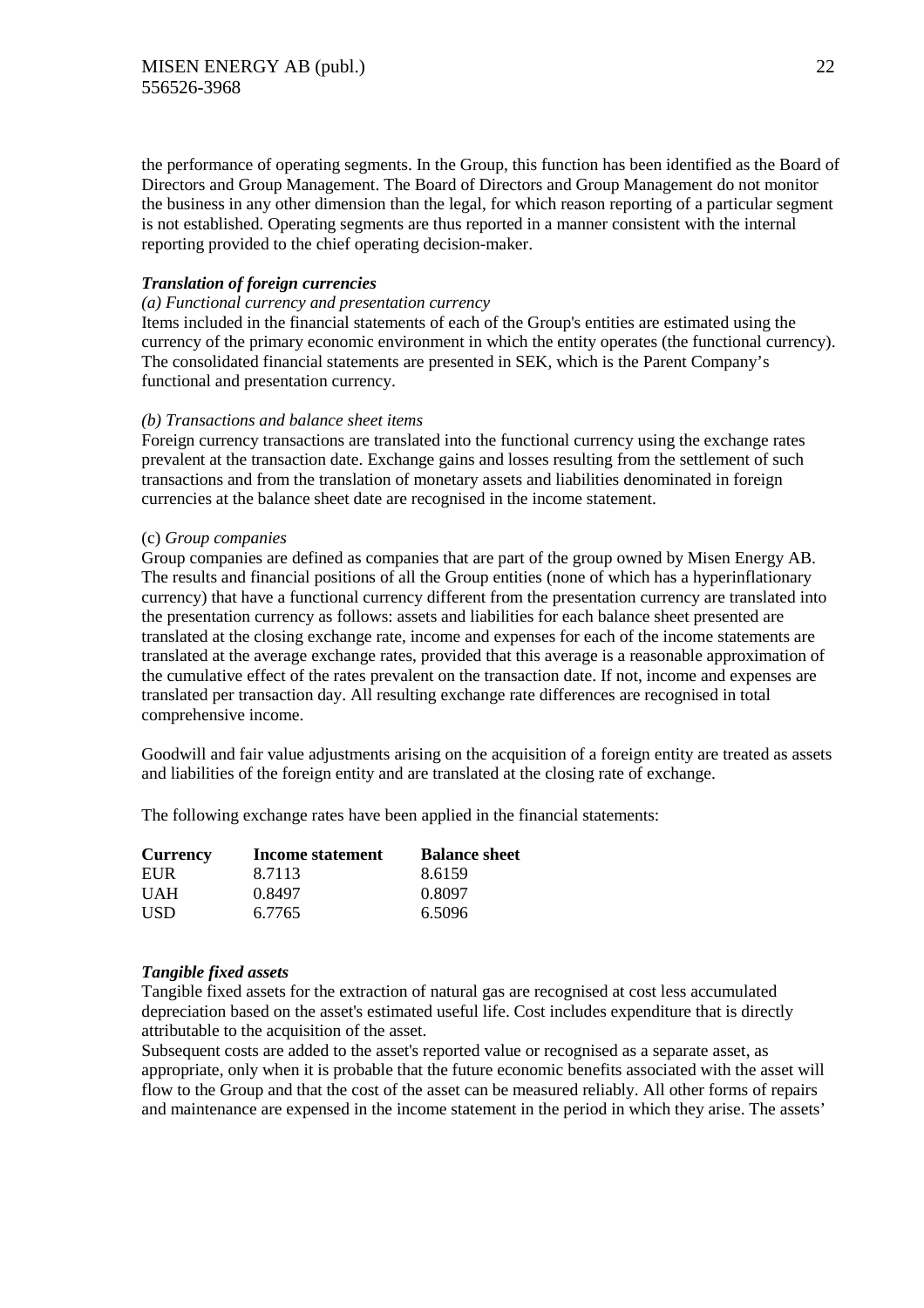residual values and useful lives are reviewed at each reporting date and adjusted if necessary. An asset's reported value is written down immediately to its recoverable amount if the asset's reported value exceeds its estimated recoverable amount.

Gains and losses on disposals are determined by comparing the proceeds of the sale with the reported value and are recognised in the income statement.

| Depreciations have been made as follows:  |           |
|-------------------------------------------|-----------|
| - Equipment, tools, fixtures and fittings | 10-50 $%$ |
| - Capitalised development expenditure     | 9%        |

Constructions in progress also include advance payments. No depreciation is made for constructions in progress. Depreciation is recognised when the facility is completed and taken into use.

#### *Assets for oil and gas exploration*

Expenditure on exploration and the evaluation of oil and natural gas are accounted for using a method based on successful exploration and evaluation ("successful efforts method"). Costs are accumulated separately for each field. Geological and geophysical costs are expensed as incurred. Costs directly attributable to an oil well borehole, the cost of exploration and acquisition of concessions, licenses, etc., are capitalised until the value of the reserves has been established. If it is found that no commercial opportunities exist, the costs are expensed in the income statement.

Capitalisation occurs for tangible fixed assets, such as Equipment, tools, fixtures and fittings.

When exploitable sources are discovered, exploration and evaluation assets are assessed with respect to any potential need for write-downs and are reclassified as tangible and intangible development assets. No depreciation or amortisation is recognised during the exploration and evaluation phase.

#### *Tangible fixed assets*

Expenditures for the construction, installation or completion of infrastructure equipment such as platforms, pipelines and the expansion of commercially proven development wells are capitalised as tangible and intangible assets, depending on the nature of the asset. When the expansion of a certain field is completed, the item is reclassified to production assets or intangible assets. No depreciation is recognised during the exploration and evaluation phase.

#### *Assets for oil and gas production*

Oil and gas production assets are the aggregation of property exploration and evaluation assets, and development costs attributable to the production of commercially proven reserves.

#### *Depreciation*

Depreciation of reported wells has been made on a straight-line basis based on the asset's useful life rather than, as is customary, by applying the unit-of-production method. The difference between straight-line depreciation and the unit-of-production method is not significant for these financial statements.

# *Write-downs of exploration and evaluation assets and constructions in progress*

Exploration and evaluation assets are tested for write-down requirements when the assets are reclassified to tangible fixed assets or when facts or circumstances suggest that a write-down requirement may exist. Write-downs are recognized in the amount by which the exploration and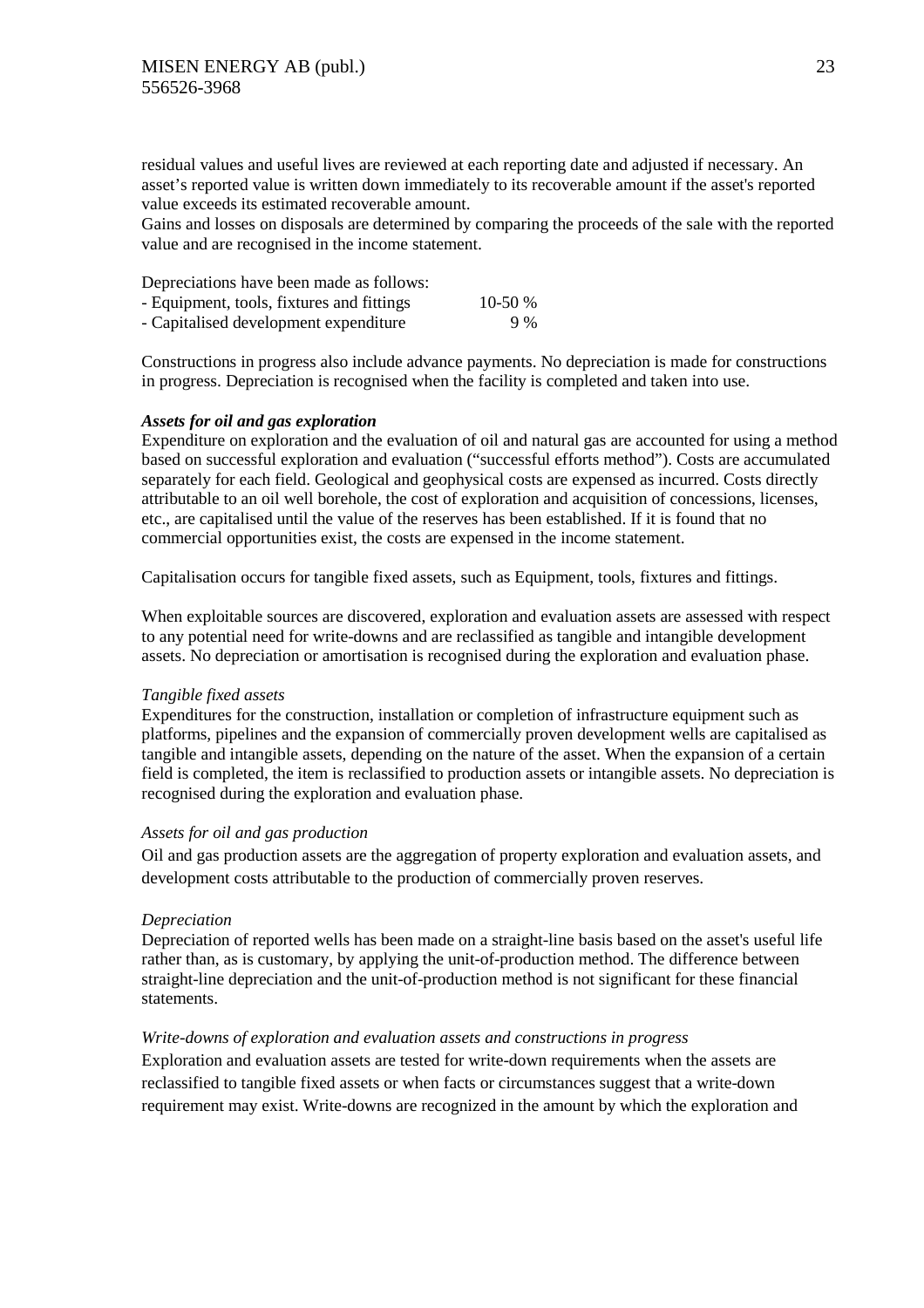evaluation asset's reported value exceeds its recoverable amount. The recoverable amount is the higher of the exploration and evaluation asset's fair value less costs to sell and value in use. For the purpose of assessing write-down requirements, the exploration and evaluation assets are grouped to existing cash-generating units in production fields located in the corresponding geographic region.

# *Write-downs of commercially proven oil and gas properties*

Commercially proven oil and gas properties are tested for write-down requirements whenever events or changes in various circumstances indicate that the reported value may not be recoverable. Write-downs are recognized in the amount by which the asset's reported value exceeds its recoverable amount. The recoverable amount is the higher of an asset's fair value less costs to sell and value in use. For the purpose of assessing write-down requirements, assets are grouped at the lowest levels for which there are separately identifiable cash flows.

#### *Intangible assets*

Intangible assets are recognised at acquisition cost less accumulated amortisation. Intangible assets relate entirely to extraction licenses and technical documentation. The intangible assets are amortized on a straight-line basis over the JAA ("Joint Activity Agreement") contract's duration, which expires in 2031, as it is anticipated that it will be possible to extend licenses with expiry dates prior to 2031.

- Annual amortisation of 8 %

#### *Financial assets*

The Group classifies its financial assets in the following categories: financial assets measured at fair value through profit or loss, loans and receivables, and financial assets available for sale. Classification depends on the purpose for which the financial assets were acquired. Management determines the classification of financial assets at initial recognition. Currently, the Group only has financial assets in the category Loans and receivables.

#### *Loans and receivables*

Loans and receivables are financial assets that are not derivatives, that have fixed or determinable payments and that are not quoted in an active market. They are included in current assets, with the exception of assets with maturities greater than 12 months after the reporting date, which are instead classified as fixed assets. The Group's loans and receivables comprise accounts receivable and cash and cash equivalents in the balance sheet.

#### *Accounts receivable*

Accounts receivable are initially recognised at fair value and subsequently measured at amortised cost using the effective interest method, less any reserves for write-downs. A reserve for write-downs of accounts receivable is established when there is objective evidence that the Group will not be able to collect all amounts due according to the original terms. Significant financial difficulties on the part of the debtor, probability that the debtor will enter bankruptcy or financial restructuring, and default or delinquency in payments are considered indicators that the need for a write-down of accounts receivable may be present. Reserves are measured as the difference between the asset's reported value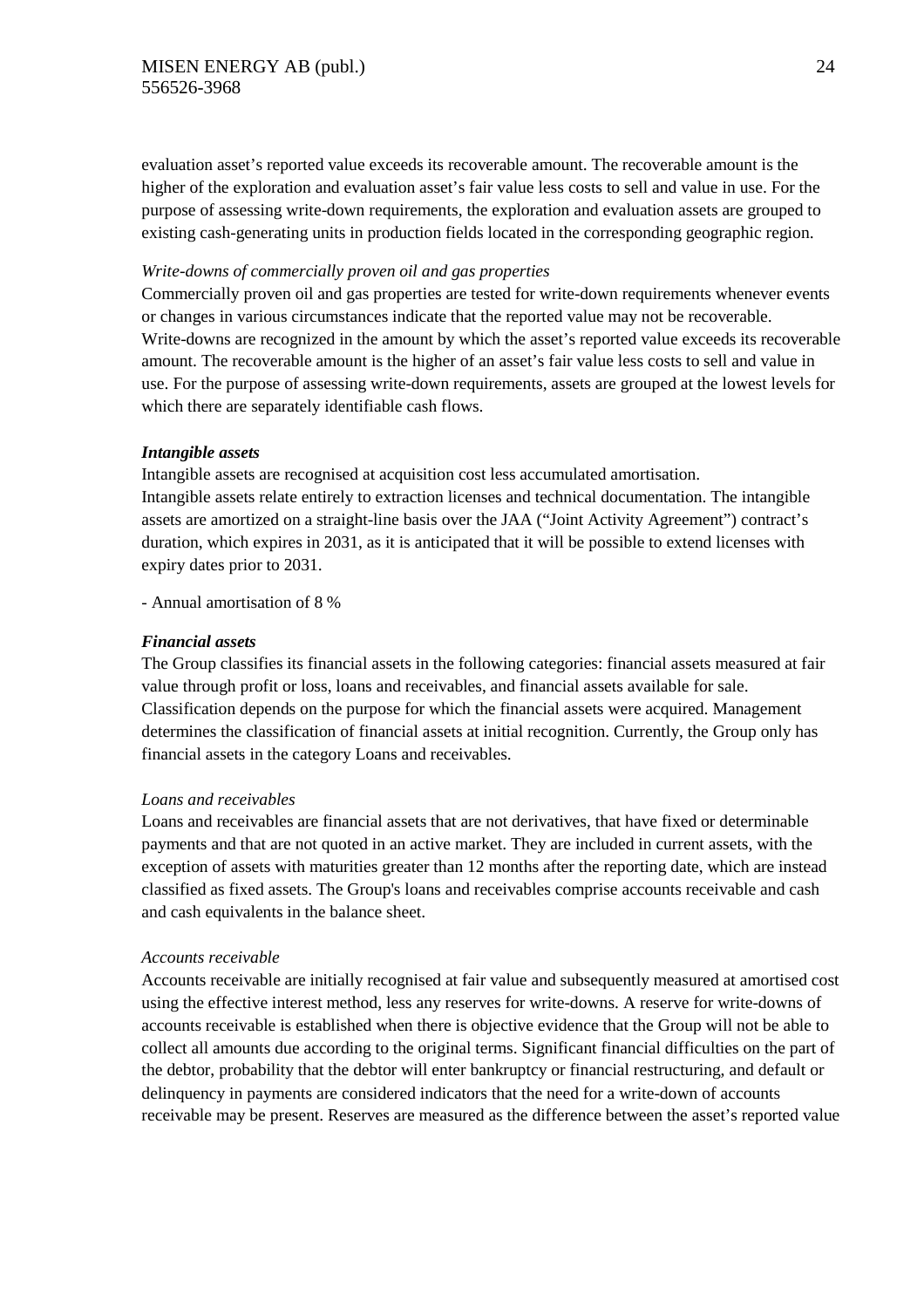and the present value of estimated future cash flows, discounted at the effective interest rate. The asset's reported value is reduced through the use of a depreciation account and the loss is recognised in the income statement. When receivables cannot be collected, these are written off against the depreciation account for accounts receivable. Subsequent recoveries of amounts previously written off are credited to the income statement.

# *Cash and cash equivalents*

Cash and cash equivalents include cash, bank deposits and other short-term investments with maturities of three months or less.

#### *Financial liabilities*

#### *Borrowings*

Borrowings are recognised initially at fair value, net of transaction costs. Borrowings are subsequently recognised at amortised cost and any difference between the proceeds (net of transaction costs) and the redemption value is recognised in the income statement over the borrowing period using the effective interest method. Borrowings are classified as current liabilities unless the Group has an unconditional right to defer settlement of the liability for at least 12 months after the balance sheet date.

Fees paid for loan facilities are recognised as transaction costs of the loan to the extent that it is probable that some or all of the facility will be utilised. In such cases, the fee is incurred when the facility is utilised. When there is no evidence that it is probable that some or all of the facility will be utilised, the fee is recognised as a pre-payment for financial services and amortised over the maturity of the loan facility.

Bank overdrafts are reported as borrowings under Current Liabilities in the balance sheet.

#### *Accounts payable*

Accounts payable are commitments to pay for goods or services which have been purchased from the supplier in the course of the day-to-day operations. Accounts payable are classified as current liabilities if they mature within one year (or during the normal business cycle if this is shorter). If this is not the case, they are reported as non-current liabilities. Accounts payable are initially recognised at fair value and subsequently measured at amortised cost by applying the effective interest method.

#### *Borrowing expenses*

General and specific borrowing expenses which are directly attributable to the purchase, establishment or production of qualified assets, that is, assets which necessarily require a considerable amount of time to prepare for their intended purpose or sale, are recognised as a portion of their acquisition cost. Capitalisation ceases when all activities required to prepare the asset for its intended use or sale have largely been completed. The Group has capitalised interest expenses for new constructions in progress regarding tangible fixed assets.

Financial income which has accrued when special borrowed capital has been temporarily invested while waiting to be utilised to finance assets, reduces the borrowing expenses which can be capitalised. All other borrowing expenses are written off as they arise.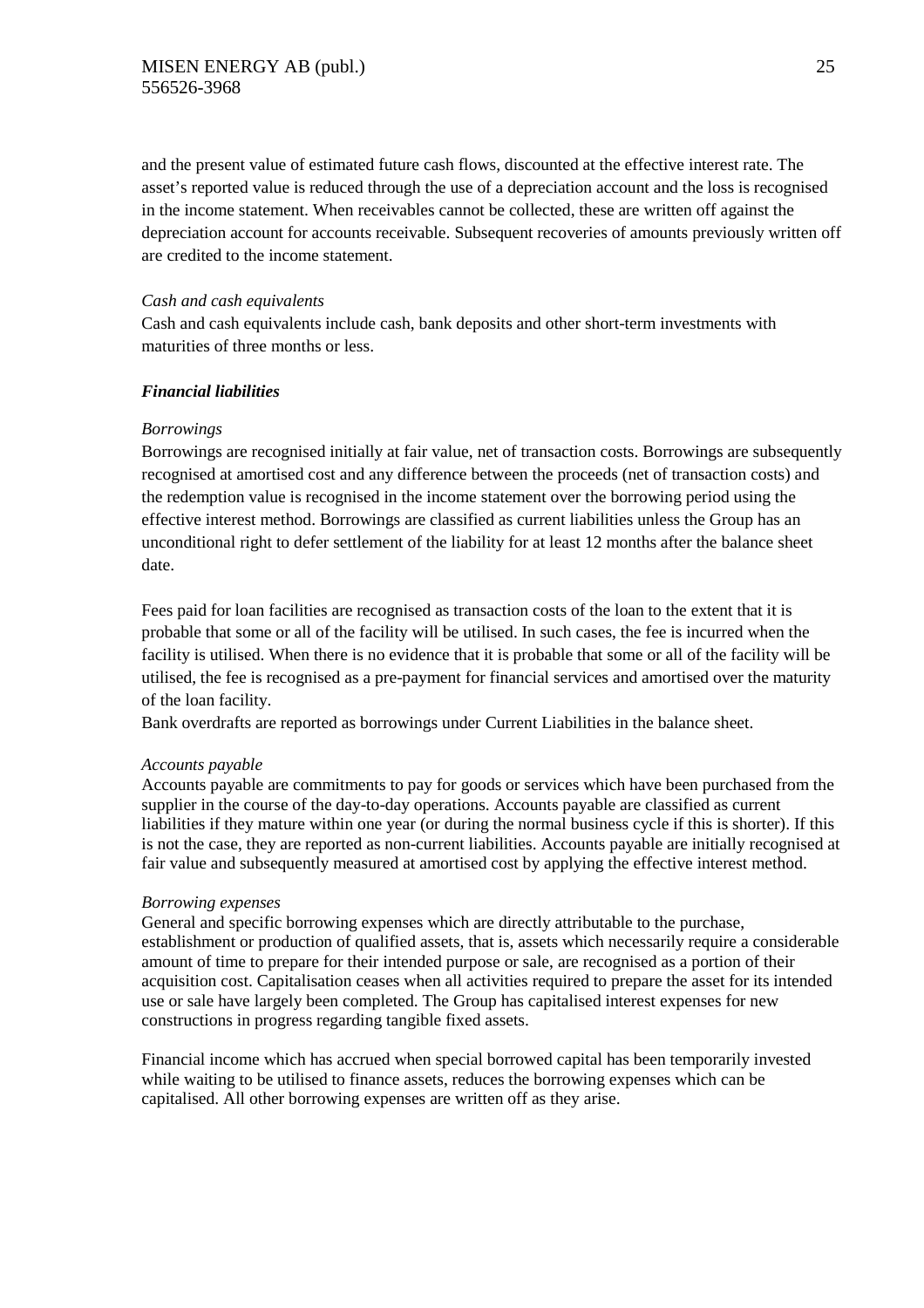#### *Write-downs*

Assets which are depreciated or amortised are assessed with regard to reductions in value at such time as events or changes in circumstances indicate that the reported value may not be recoverable. Write-downs are undertaken in the amount with which the asset's reported value exceeds its recoverable value. The recoverable value is the higher of an asset's fair value less selling expenses and the value in use. When assessing write-down requirements, assets are grouped at the lowest level at which there are separate identifiable cash flows (cash-generating units). Assets other than financial assets and goodwill, which have previously been written down, are tested at each balance date to see if a cancellation should be made. No write-downs have been made during the year.

#### *Inventories*

Inventories are valued at the lower of acquisition cost and net realisable value, whereby the FIFO principle is applied. The net realisable value has been calculated as the selling price after deductions for estimated selling expenses.

#### *Share capital*

Transaction costs which can be directly attributed to the issue of new shares or options are recognised in equity, net after tax, as a deduction from the proceeds of the issue.

#### *Leasing*

Leases in which a significant portion of the risks and benefits of ownership are retained by the lessor are classified as operating leases. Payments made during the lease term (net of any incentives received from the lessor) are charged to the income statement on a straight-line basis over the lease period.

The Group leases certain tangible fixed assets. Lease agreements of fixed assets where the Group essentially takes all the risks and benefits associated with ownership are classified as financial leases. When the lease period commences, financial leases are capitalised in the balance sheet at whichever is the lower of the leased asset's fair value and the present value of the minimum lease payments.

Each lease payment is allocated among the repayment of debt and financial charges. The corresponding payment obligations, net of finance charges, are included in the balance sheet items Long-term borrowings and Short-term borrowings. The interest portion of the financial expenses is reported in the income statement over the lease period so that each accounting period is charged with an amount corresponding to a fixed interest rate for the respective period's reported liability. Fixed assets held under financial leasing agreements are impaired over the shorter period of the asset's useful life and the lease term.

#### *Current and deferred income tax*

The tax expense for the period comprises current and deferred tax. Tax is recognised in the income statement, except when the tax relates to items recognised in other comprehensive income or directly in equity. In such cases, tax is also recognised in other comprehensive income or equity.

The current tax expense is calculated on the basis of the tax regulations that at balance sheet date have been enacted or substantively enacted in countries where the Parent Company and its subsidiaries operate and generate taxable income. Management periodically evaluates positions taken in tax returns with respect to situations in which applicable tax regulations are subject to interpretation. When deemed appropriate, Management makes provisions for amounts expected to be paid to the tax authorities.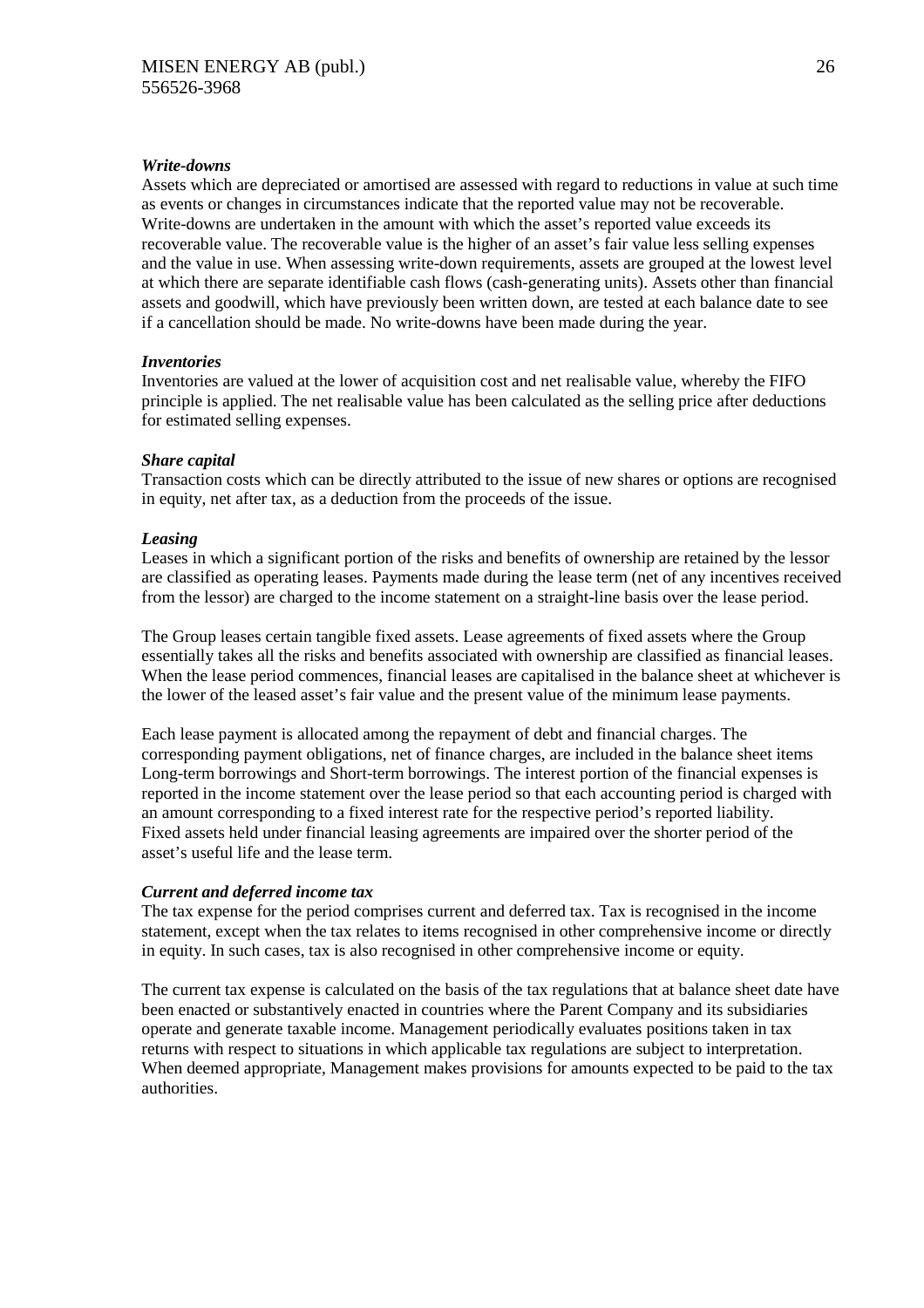Deferred tax is recognised, in accordance with the balance sheet method, on all temporary differences arising between the fiscal value of assets and liabilities and their reported values in the consolidated financial statements. Deferred tax is not recognised if it arises from the initial recognition of goodwill. Nor is deferred tax recognised if it arises as a result of a transaction that constitutes the initial recognition of an asset or liability in a business combination that, at the time of the transaction, affects neither the accounting or fiscal results. Deferred income tax is calculated using tax rates (and legislation) that have been determined or advised by the balance sheet date and which are expected to apply when the related deferred income tax asset is realised or the deferred income tax liability is settled.

Deferred tax assets are recognised to the extent that it is probable that future taxable profit will be available against which the temporary differences can be utilised.

Deferred tax is calculated on temporary differences arising on participations in subsidiaries, except for deferred tax liabilities when the date of the reversal of the temporary difference is controlled by the Group and it is probable that the temporary difference will not reverse within the foreseeable future.

Deferred tax assets and liabilities are offset when there is a legally enforceable right to offset current tax assets and tax liabilities and when the deferred tax assets and liabilities relate to taxes levied by the same taxation authority and relate to either the same taxable entity or different taxable entities where there is an intention to settle balances by net payments.

#### *Remuneration to employees*

#### *Pension obligations*

For defined contribution pension plans, the Group pays contributions to publicly or privately administered pension insurance plans on a mandatory, contractual or voluntary basis. The Group has no further payment obligations once the contributions have been paid. The contributions are recognised as personnel costs when they fall due. Prepaid contributions are recognised as an asset to the extent that a cash refund or a reduction in future payments may accrue to the Group.

# *Provisions*

Provisions for environmental restoration measures, restructuring costs and legal claims are recognised when the Group has a legal or informal obligation as a result of prior events and it is probable that an outflow of resources will be required in order to settle the obligation so that this does not take place and the amount has been calculated in a reliable manner. Provisions for restructuring include costs for lease terminations and severance pay. Provisions are not recognised for future operating losses. If there are a number of similar obligations, the likelihood that an outflow of resources will be required in the regulation of the entire group of commitments is assessed. A provision is recognised even if the likelihood of an outflow with respect to any one item in this group of obligations is minimal. No such provisions have been recognised within the Group.

# *Revenue recognition*

Revenue comprises the fair value of goods and services sold, net of VAT and discounts, and after elimination of internal Group sales. Revenues in the Parent Company relate to invoicing of services plus expenses. The revenue from the Company's sale of goods is recognised as income when the significant risks and rewards of ownership of the goods passes to the buyer.

The Group reports revenue when the amount can be measured in a reliable manner, it is probable that future economic benefits will flow to the Company and specific criteria have been met for each of the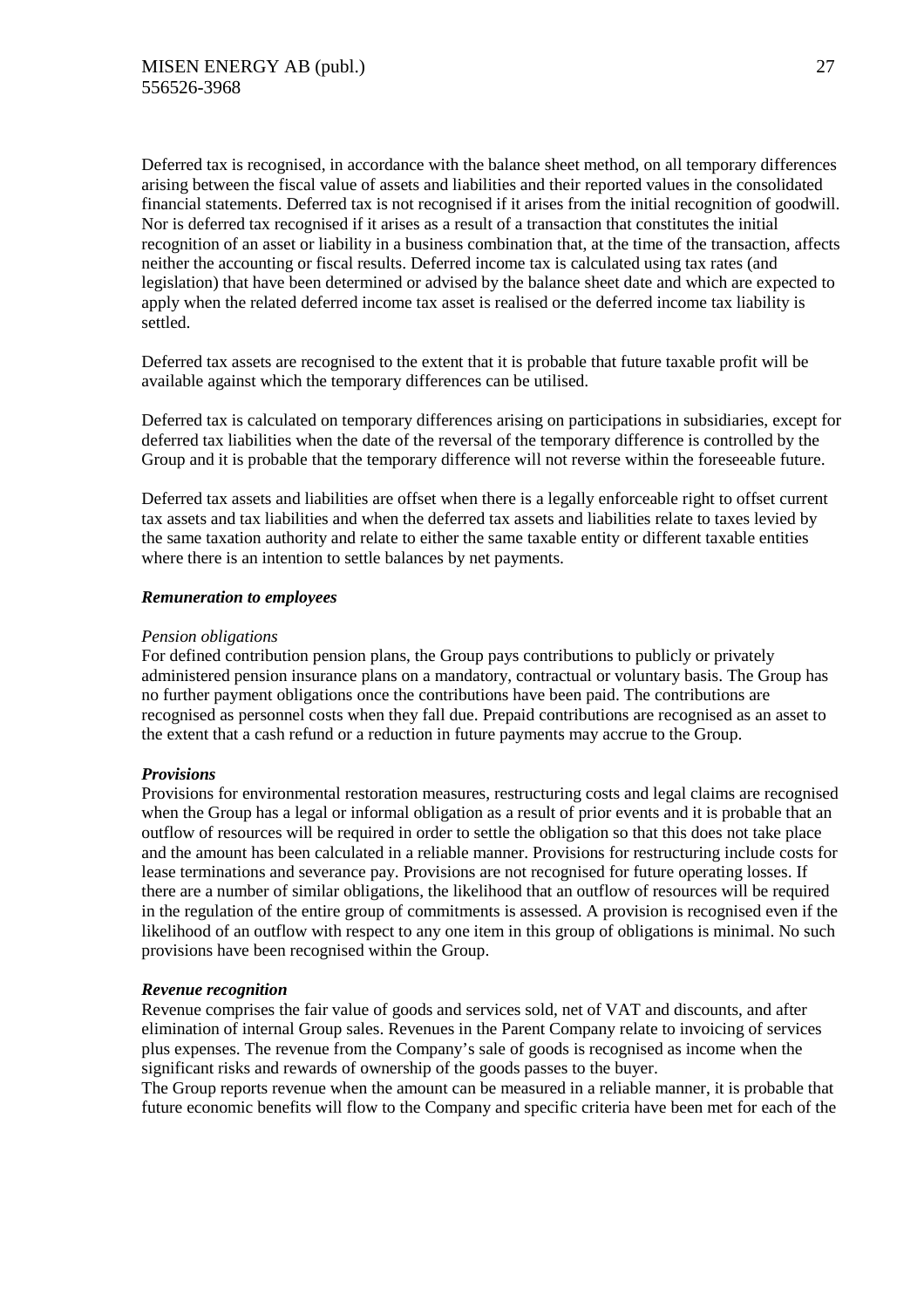#### Group's operations.

Within the JA there are, on occasion, exchanges of gas products with other companies, partly in order to, reduce transportation costs. Such an exchange may mean that the company replaces gas in pipes with gas in storage and vice versa. This exchange can lead to gross invoicing taking place from both parties, but it is not recognised as income or expense in the financial statements.

# *Parent Company accounting principles*

The Parent Company has prepared its annual report in accordance with the Swedish Annual Accounts Act (1995:1554) and the Financial Reporting Council's recommendation RFR 2 Accounting for Legal Entities. RFR 2 states that the parent company, in the annual report for the legal entity, shall apply all EU-approved IFRS as far as possible within the framework of the Swedish Annual Accounts Act, taking into account the relationship between accounting and taxation. The recommendation states which exceptions and additions to be made from IFRS.

# *Financial instruments*

Financial instruments are recognised in the Parent Company in accordance with IAS 39, Financial Instruments.

# *Participations in subsidiaries*

Participations in subsidiaries are accounted for using the cost method. The cost includes acquisition-related costs and any additional purchase price. When there is an indication that a participation in a subsidiary has decreased in value, an estimate of the recoverable amount is made. If this is lower than the reported value, the participation is written down to this lower value.

# *Taxes*

The Parent Company reports untaxed reserves including deferred tax where applicable. In the consolidated financial statements, however, untaxed reserves are divided between deferred tax liabilities and equity.

# *Group contributions*

Group contributions that have been paid or received by the Parent Company in order to minimise the total Group tax, are recognised in equity in the balance sheet.

# *Calculation of fair value*

Nominal value, less any estimated credit entries for accounts receivable and accounts payable are assumed to correspond to the fair value.

# *Significant estimates and assumptions for accounting purposes*

Estimates and assumptions are continually evaluated and are based on historical experience and other factors, including expectations of future events that are believed to be reasonable under the circumstances.

The Group makes estimates and assumptions concerning the future. The accounting estimates that result from these, by definition, seldom correspond to the actual results. The estimates and assumptions that imply a significant risk of material adjustments in the carrying values of assets and liabilities within the next financial year are outlined below.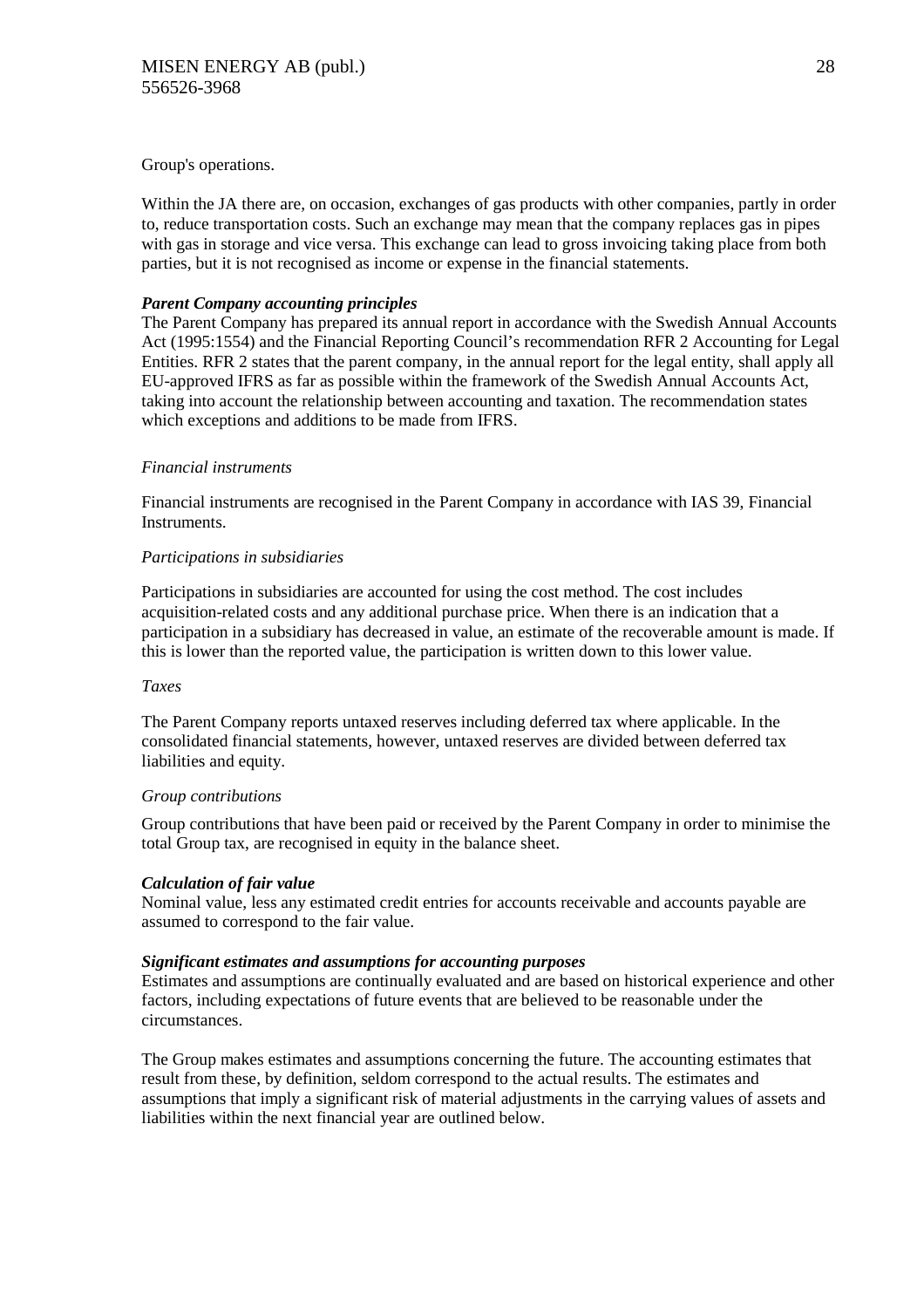### *Useful lives of property, plant and equipment.*

The estimation of the useful life of an item of property, plant and equipment is a matter of management judgment based upon experience with similar assets. In determining the useful life of an asset, management considers the expected usage based on production and reserve estimates, estimated technical obsolescence, physical wear and tear and the physical environment in which the asset is operated. Changes in any of these conditions or estimates may result in adjustments to future depreciation rates.

Were the estimated useful lives to differ by 10% from management's estimates, the impact on depreciation for the year ended 31 December 2012 would be to increase it by 742 TSEK or decrease it by 607 TSEK (2011: increase by 88 TSEK or decrease by 72 TSEK).

#### *Tax Legislation in Ukraine*

Ukrainian tax, currency and customs legislation is under continued development. In cases of conflict between different legal systems, Management applies different interpretations. The Group Management considers that its interpretations are accurate and durable, but cannot guarantee that its judgment will not be questioned by the Ukrainian authorities. On 2 December 2010, new tax legislation in Ukraine was adopted, of which the majority of the regulations took effect on 1 January 2011. Particularly significant major changes include a reduction in tax rates for companies from 25% to 16% which will be introduced progressively during the years 2011 to 2014, a change in the VAT rate from 20% to 17% starting from 1 January 2014 and a change in the methods for determining the basis for income tax and VAT.

#### **Company-related risks**

#### *Oil and natural gas prices*

The Group's revenues and profitability will be dependent on the prevailing price of oil and natural gas, which are macro factors beyond the control of the Group. There are numerous such factors, including market fluctuations, proximity to and capacity in oil and natural gas pipelines, as well as decisions taken by public authorities. The price of oil and natural gas has, historically, been volatile, and is expected to continue to be so in the future. This implies it will be difficult to predict future oil and natural gas prices. A substantial and long-term fall in oil and natural gas prices would have a significant negative effect on the result and financial position of the Group.

In the event of a significant fall in the price of oil and natural gas, the conditions for production operations would worsen. A fall in price might lead to a decrease in the volumes of reserves that the Group can harvest, as a result of the Group being potentially unable to establish profitable production in certain bore holes.

#### *Production risk*

Until an oil or natural gas project reaches a certain maturity, it is extremely difficult to assess whether or not production will be successful. Oil and natural gas reservoirs have an inherent uncertainty regarding the possibility of commercially extracting the oil and natural gas that only can be solved through actual production during a certain period of time. A bore hole generally needs three to six months before it is possible to draw conclusions about its stability. For a completely new field this time is even longer. For this reason it can be almost impossible to assess the level of extraction from a source before production tests have been carried out.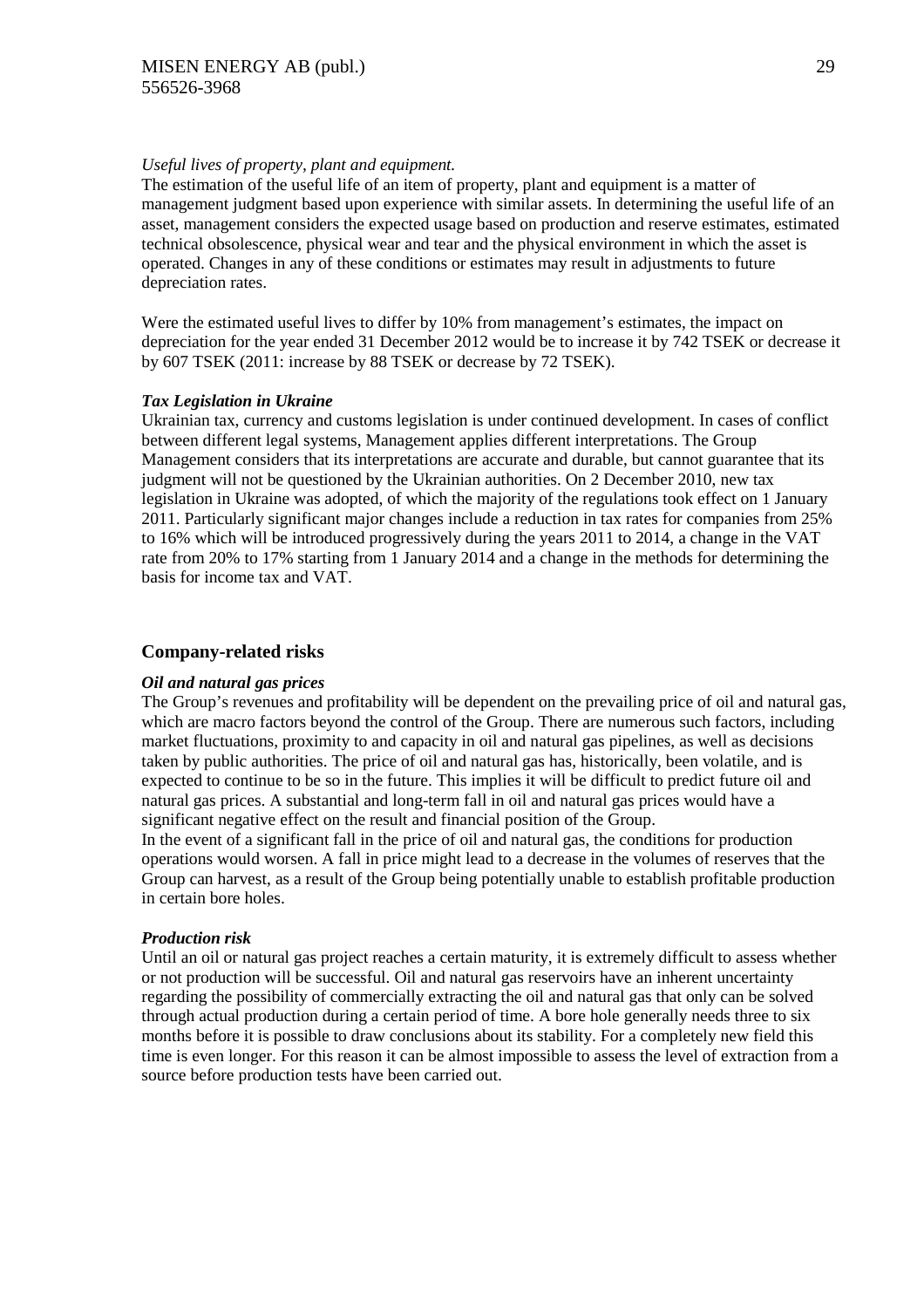# *Local risk*

Ukraine still suffers from heavy bureaucracy. Furthermore, all business activities are built on personal networks. It takes both time and resources to acquire information and obtain the necessary permits. On the other hand, it is a closed market in which access to specialised services and equipment is much better than in the rest of the world: drilling services, drilling equipment, etc. can be procured much faster than in the west, given today's oil and natural gas market.

# *Tax risk*

The Group currently conducts activities in Sweden and has, through its participation in the JA, resumed activity in Ukraine. The tax legislation in each country can change over time. Consequently, it cannot be ruled out that changes regarding the tax legislation and its enforcement might, in the future, affect the Group's profit.

# *Supply of equipment*

Working with the extraction of oil and natural gas requires advanced drilling equipment. It can therefore not be ruled out that there might be a shortage of drilling equipment and/or other necessary equipment, or that such equipment would require further investment, which could result in increased costs and delays, despite a focus on production operations from the current exploration activity.

# *Key personnel risk*

The Group is dependent on a small number of individual personnel. The future success of the Group is, to a large extent, dependent on the ability to retain, recruit and develop qualified personnel.

# *The need for additional capital*

The Group's operations may require additional financial resources in the future if the Group is to be able to continue operations. This will lead to the requirement for additional capital from owners or for other types of financing. The Group's future growth will, to a large extent, be dependent on prevailing oil and natural gas prices. A positive trend in this market may also result in the Group requiring financing, for example through a new share issue. A longer period of falling oil and natural gas prices will have a negative impact on the Group's financial position and results.

# *Environmental risks*

Stricter laws regarding environmental control are continuously being drawn up in Ukraine, with stricter environmental directives being introduced and stricter regulations governing the environment constantly being considered.

The Group continuously evaluates its obligations according to the prevailing environmental legislation. As soon as environmental obligations are determined they are taken into account by the Group. Potential obligations that can be introduced as a consequence of changes in legislation, regulations or legislation governing civil law cannot be assessed, but can be significant. For the time being, the Group does not deem that there are any significant risks regarding environmental influence.

# *License risk*

Before every purchase of concessions, as well as before the commencement of the drilling of bore holes, the Group carries out thorough investigations regarding the ownership of each license. Despite these investigations, the Group cannot guarantee that it has obtained a correct picture of the ownership situation, which can result in the Company's rights being questioned. This can have a negative impact on the Group's result and financial position.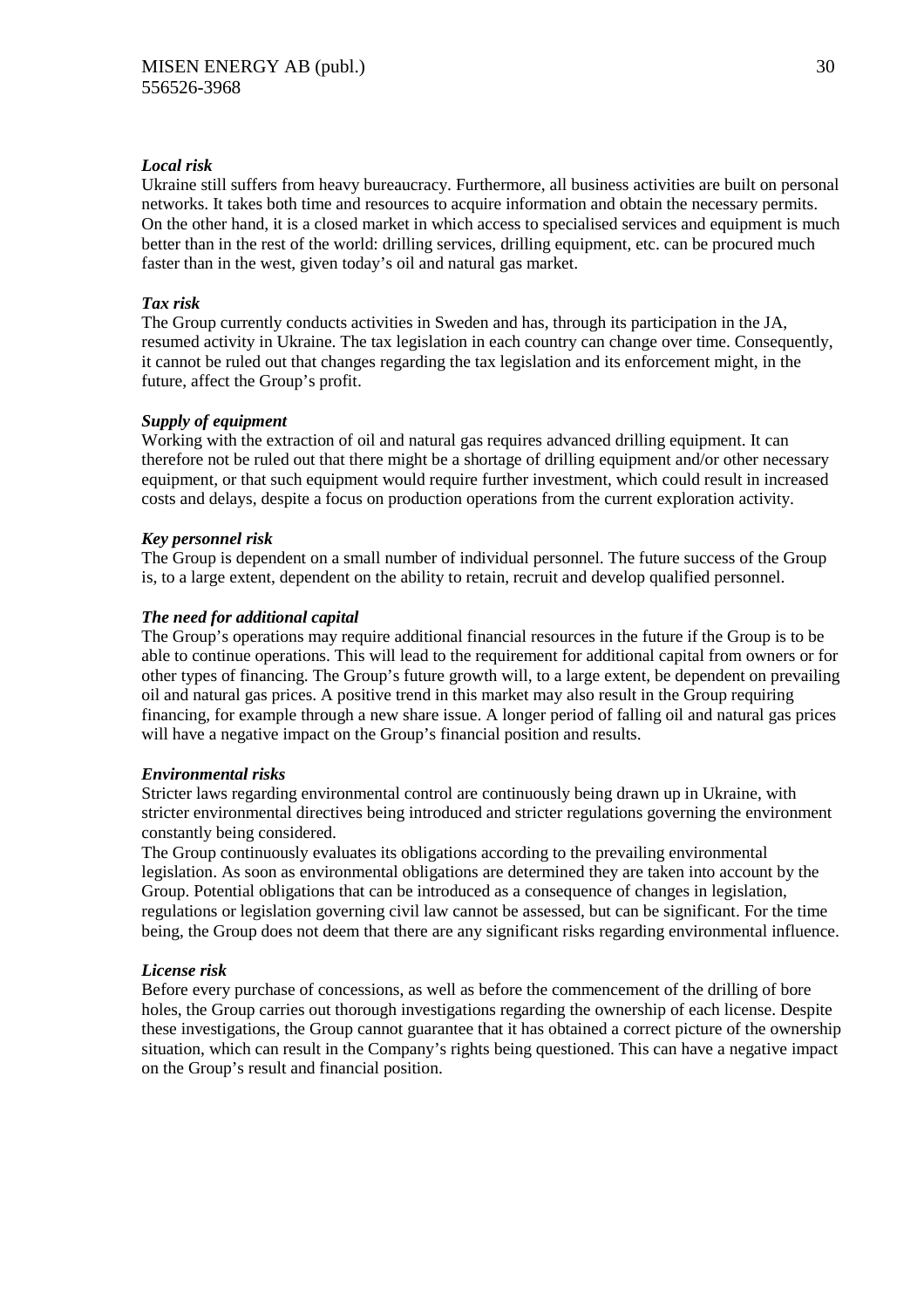Misen Energy AB will initiate a process that will aim to investigate what measures are needed to extend the licenses expiring in 2018, as most of the licenses formally expire at that time.

# *Geological risks*

All estimations of extractable geo-resources are based, to a large extent, on probabilities. The estimations of the oil and natural gas reserves are thus based on the investigations that are, in each case, made by geologists and based on factors gathered from different types of geological and geophysical methods of investigation. The Group's activities continuously utilise the best available technology in each case in order to investigate probable outcomes with the highest precision and to improve the forecasts through well-balanced operations programmes. The estimations that the Group has reported is the latest information available for each project. There are, therefore, no guarantees that the size of these estimations will remain constant over time.

# **General risks associated with Ukraine**

# *Political risks*

In recent years, Ukraine has undergone a profound political and social change. The value of the Group's assets may be affected by uncertainties such as political or diplomatic developments, social or religious instability, changes in government policies, taxation and interest rates, restrictions on currency repatriation and other political and economic development of laws and rule in Ukraine. These risks relate in particular to expropriation, nationalisation, confiscation of assets and legislative changes concerning the level of foreign ownership.

# *Economic risks*

Ukraine's transformation from a rigid, centrally planned economy to a market economy has been hampered by strong economic and political special interests. A small number of people with substantial wealth have had a dominant position in the country and have influenced policy in a negative way. This has resulted in a deceleration of the reform of the market economy. Ukraine's economy is characterised by a strong dependence on heavy industry - chemicals, steel, shipbuilding, machine building and weaponry.

Ukraine also acts as a transit country for Russian gas, which provides the state with much-needed revenue and offers a degree of security in the country's energy supply. Meanwhile, the energy policy remains a foreign policy stage where the special interests between Ukraine, the transit country, and Russia, the supplier country, periodically appear. After the Orange Revolution, there was an upswing in the business climate in the country thanks to the country's new goodwill and a generally prevailing optimism. This development has taken a turn for the worse, largely due to the previous disagreement among the country's political leadership. There is, however, still a desire within the country to increase trade and attract foreign investors. The recent presidential election has also led to a stabilisation of the country's political climate.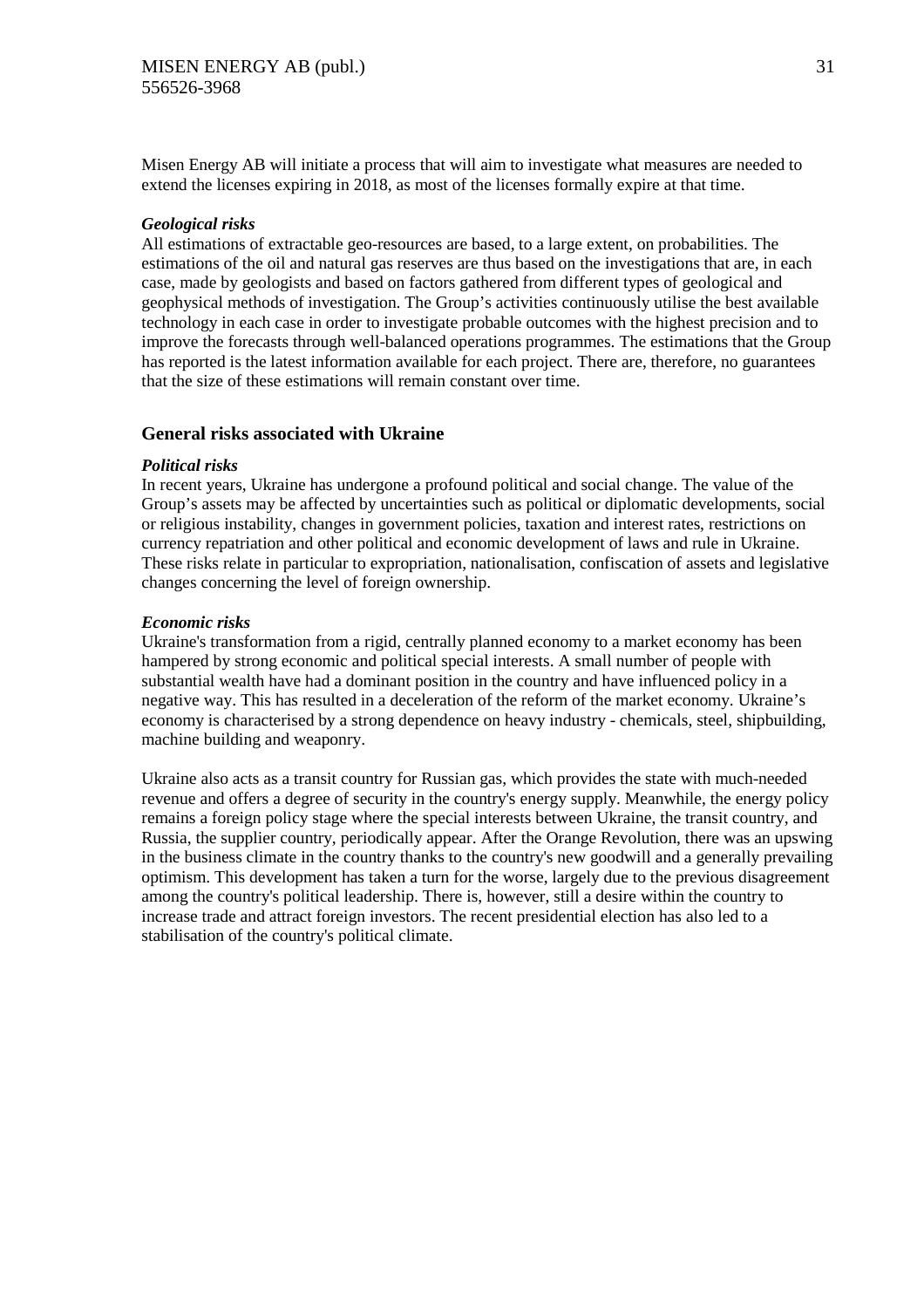# **Definitions of key ratios**

1. EBITDA (earnings before interest, tax, depreciation and amortisation) is defined as the Group's and Parent Company's respective operating profit plus depreciation.

2. Earnings per share before dilution is defined as the Group's and Parent Company's respective profit after tax divided by the total number of outstanding shares before dilution at the end of the period.

3. Earnings per share after dilution is defined as the Group's and Parent Company's respective profit after tax divided by the number of outstanding shares after dilution at the end of the period.

4. Return on equity is defined as the Group's and Parent Company's respective profit divided by equity at the end of the period.

5. Return on working capital is defined as the Group's and Parent Company's respective profit after financial items plus/minus interest expenses plus/minus exchange rate differences for financial loans divided by the working capital (the average of the two most recent balance sheet totals less non-interest-bearing liabilities).

6. Debt/equity ratio is defined as the Group's and Parent Company's respective interest-bearing liabilities in relation to the reported capital.

7. Equity/assets ratio is defined as the Group's and Parent Company's respective equity (including minority interest) as a percentage of the balance sheet total.

8. The portion of risk-bearing capital is defined as the sum of the Group's and Parent Company's respective equity and deferred tax (including minority interest) divided by the balance sheet total.

9. Number of outstanding shares at full dilution is defined as the amount of outstanding shares including maximum utilisation of options as well as outstanding paid underwritten shares.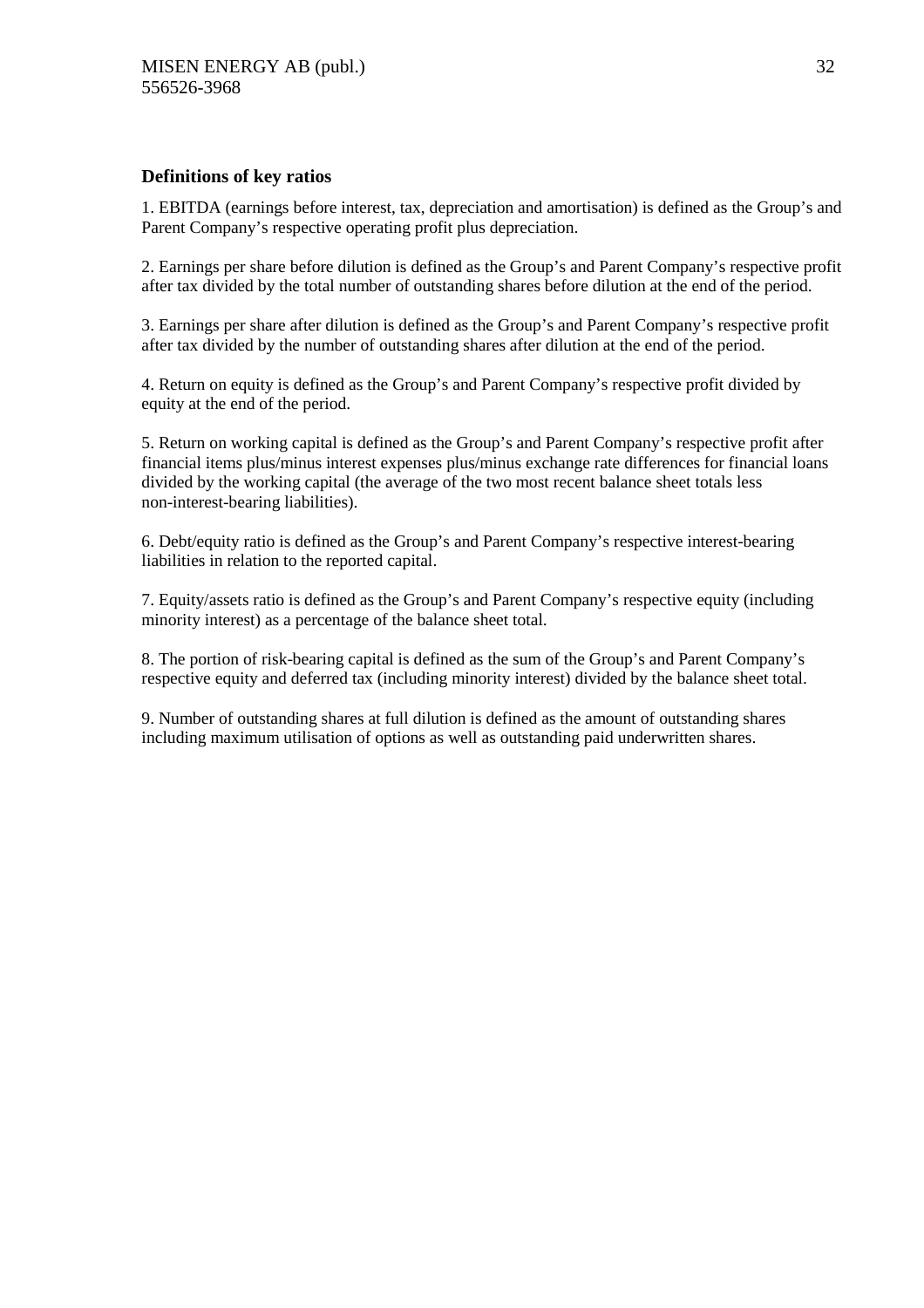# **Notes, for the Parent Company and the Group**

# **Note 1 Classification of income**

|                                    | Group   |         | <b>Parent Company</b> |                 |
|------------------------------------|---------|---------|-----------------------|-----------------|
|                                    | 2012    | 2011    | 2012                  | 2011            |
| Included in net sales are revenues |         |         |                       |                 |
| from:                              |         |         |                       |                 |
| Natural gas                        | 532,061 | 176,876 |                       |                 |
| Oil products                       | 44,724  | 14,237  |                       |                 |
| Other                              | 9,764   |         | 9,542                 |                 |
| Total                              | 586,549 | 191,113 | 9,542                 | $\underline{0}$ |

# **Note 2 Segment information - Group**

The Group's operational activities are located in Ukraine. Solely administrative issues are undertaken in Sweden.

| Geographical area   | 31 Dec 2012                  | 31 Dec 2011 |
|---------------------|------------------------------|-------------|
| Net sales, external |                              |             |
| Sweden              | 9,542                        |             |
| Ukraine             | 577,007                      | 191,113     |
| <b>Fixed assets</b> |                              |             |
| Sweden              | $\qquad \qquad \blacksquare$ |             |
| Ukraine             | 580,057                      | 106,391     |
|                     |                              |             |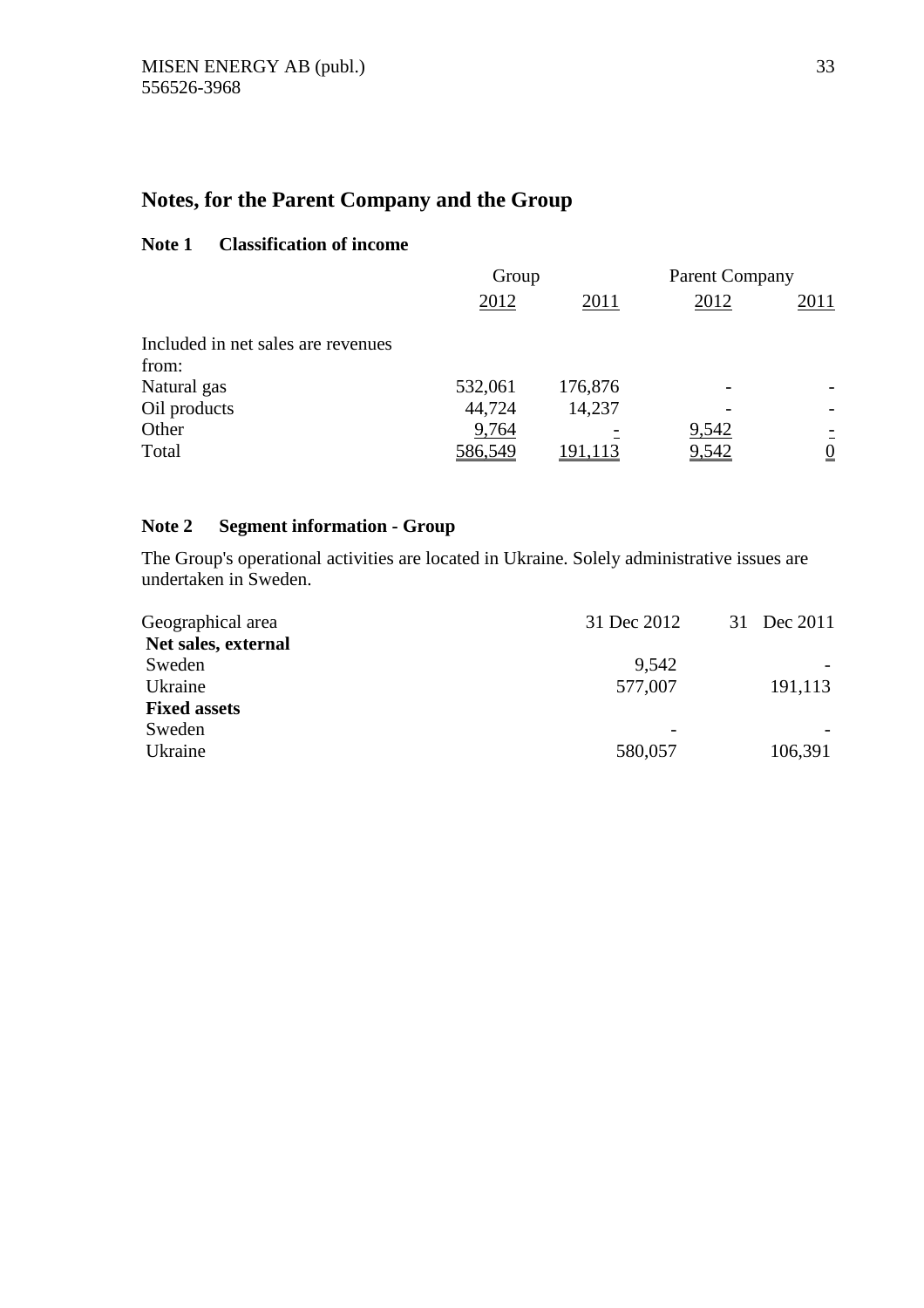|                              | Group       |           | <b>Parent Company</b> |                  |
|------------------------------|-------------|-----------|-----------------------|------------------|
|                              | 2012        | 2011      | 2012                  | 2011             |
| PwC                          |             |           |                       |                  |
| Audit assignment             | 1,175       | 136       | 871                   |                  |
| Tax advisory services        | 85          |           | 85                    |                  |
| Other services               | 984         | 136       | 673                   |                  |
| Total                        | 2,244       | 272       | 1,629                 | $\frac{1}{0}$    |
| <b>Moore Stephens KLN AB</b> |             |           |                       |                  |
| Audit assignment             |             | 377       |                       | 377              |
| Tax advisory services        |             | 15        |                       | 15               |
| Other services               | <u> 125</u> | <u>29</u> | <u> 125</u>           | $\underline{29}$ |
| Total                        | 125         | 421       | 125                   | 421              |
| Other                        |             |           |                       |                  |
| Audit assignment             |             | 81        |                       |                  |
| Total                        | 2,369       | 774       | 1,754                 | 421              |

# **Note 3 Remuneration to auditors**

Fees related to the Group audit of JA and LLC Karpatygaz are invoiced to the parent company. Fees related to the audit of the Swedish subsidiaries are invoiced to the parent company.

# **Note 4 Other external expenses**

|                                | Group   |           | <b>Parent Company</b> |       |
|--------------------------------|---------|-----------|-----------------------|-------|
|                                | 2012    | 2011      | 2012                  | 2011  |
| Rent and royalties             | 119,110 | 45,454    |                       |       |
| Production and transport costs | 36,742  | 15,858    |                       |       |
| Land expenses                  | 7.373   | 2,767     |                       |       |
| Refinery expenses              | 3,505   | 1,039     |                       |       |
| <b>External services</b>       | 1,526   | 1,407     |                       |       |
| Change in inventories          | 7,201   | $-14,545$ |                       |       |
| Other                          | 33,271  | 10,382    | 18,603                | 3,977 |
| Total                          | 208,728 | 62,362    | 18,603                | 3,977 |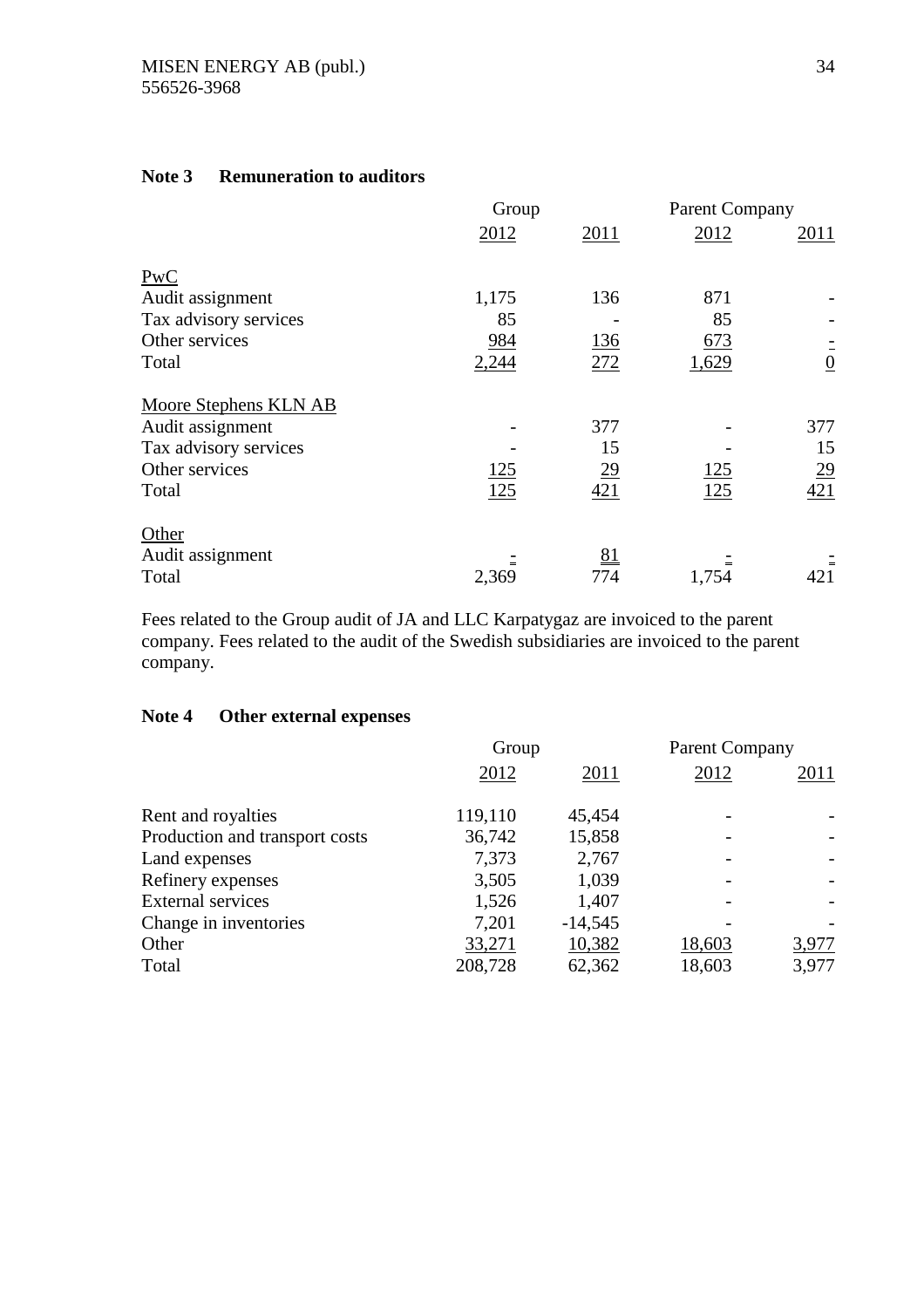| 2012                            | Basic salary/<br>Directors' fee remuneration |              | Other Benefits Pension |                          | Total |
|---------------------------------|----------------------------------------------|--------------|------------------------|--------------------------|-------|
| <b>Parent Company and Group</b> |                                              |              |                        |                          |       |
| Leif Larsson,                   |                                              |              |                        |                          |       |
| <b>Managing Director</b>        | 1,270                                        |              | 55                     | 556                      | 1,881 |
| Göran Wolff,                    |                                              |              |                        |                          |       |
| <b>Managing Director</b>        | 252                                          |              |                        |                          | 252   |
| Tore I. Sandvold, Chairman      |                                              |              |                        |                          |       |
| of the Board of Directors       | 520                                          | 2,104        |                        | $\overline{\phantom{0}}$ | 2,624 |
| Henry Cameron,                  |                                              |              |                        |                          |       |
| <b>Board of Directors</b>       | 348                                          | 1,006        |                        |                          | 1,354 |
| Dimitrios Dimitriadis,          |                                              |              |                        |                          |       |
| <b>Board of Directors</b>       | 346                                          |              |                        |                          | 346   |
| Hans Lundgren,                  |                                              |              |                        |                          |       |
| <b>Board of Directors</b>       | 341                                          |              |                        |                          | 341   |
| Knud H. Nørve,                  |                                              |              |                        |                          |       |
| <b>Board of Directors</b>       | 348                                          |              |                        |                          | 348   |
| Other senior executives         | 257                                          |              |                        |                          | 257   |
| <b>Total</b>                    | 3,682                                        | 3,110        | 55                     | 556                      | 7,403 |
| 2011                            | Basic salary                                 |              | Other Benefits         | Pension                  | Total |
|                                 |                                              | remuneration |                        |                          |       |
| <b>Parent Company and Group</b> |                                              |              |                        |                          |       |
| Leif Larsson,                   |                                              |              |                        |                          |       |
| <b>Managing Director</b>        | 1,398                                        |              | 89                     | 469                      | 1,956 |
| <b>Total</b>                    | 1,398                                        | $\bf{0}$     | 89                     | 469                      | 1,956 |

# **Note 5 Salaries and remuneration to the Board and Company management**

No board of directors' fees were paid in 2011. No variable remuneration is paid.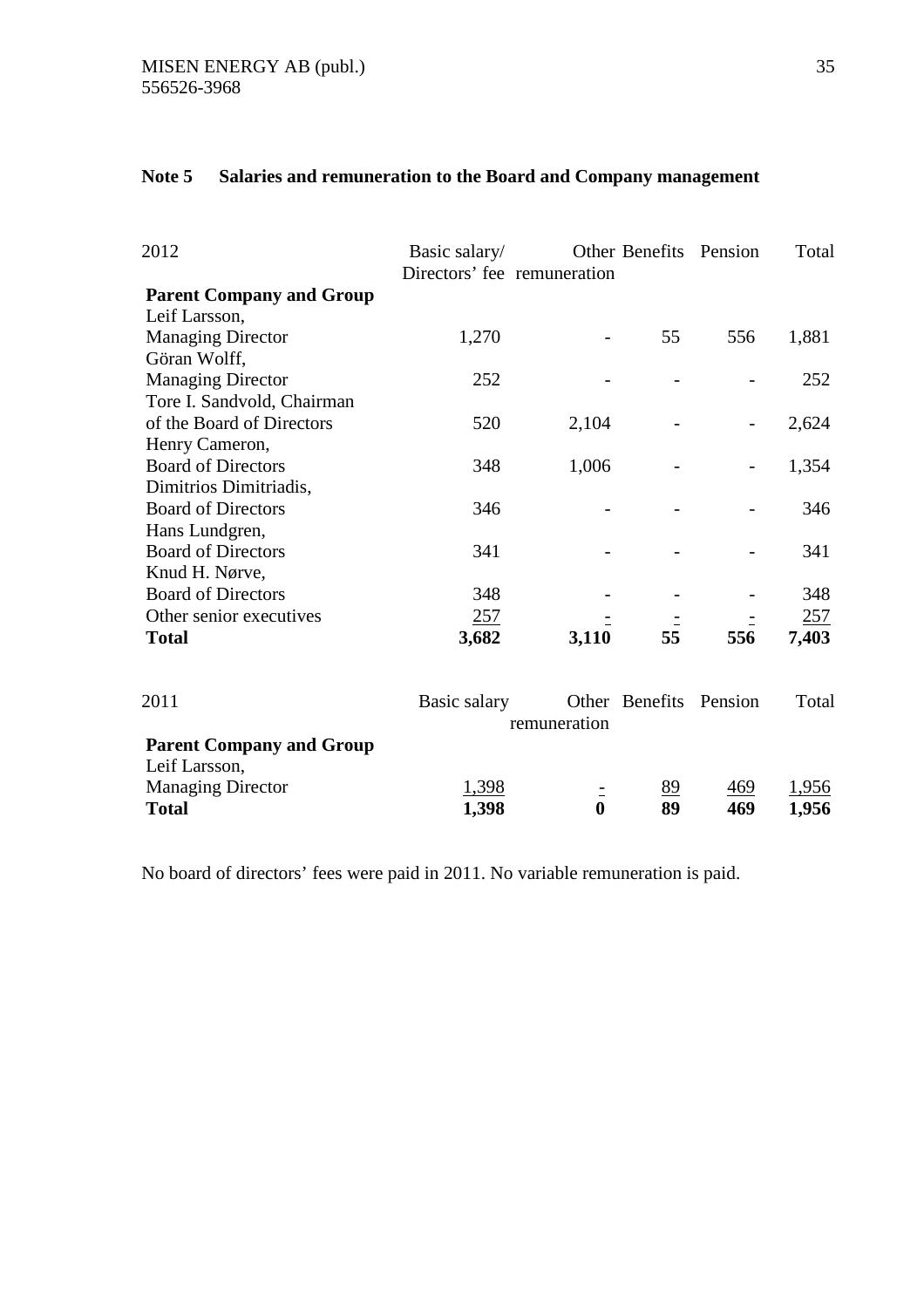|                                    | Group           |                 | <b>Parent Company</b> |               |
|------------------------------------|-----------------|-----------------|-----------------------|---------------|
|                                    | 2012            | 2011            | 2012                  | 2011          |
| <b>Average number of employees</b> |                 |                 |                       |               |
| Women                              | 24              | 13              | 1                     | $\mathbf{1}$  |
| Men                                |                 |                 |                       |               |
| Total                              | $\frac{64}{88}$ | $\frac{19}{32}$ | $\frac{1}{2}$         | $\frac{1}{2}$ |
| Total salaries, remuneration,      |                 |                 |                       |               |
| social security contributions and  |                 |                 |                       |               |
| pension costs                      |                 |                 |                       |               |
| Salaries and remuneration to the   |                 |                 |                       |               |
| Board of Directors, Managing       |                 |                 |                       |               |
| Director and other senior          |                 |                 |                       |               |
| management                         | 3,682           | 699             | 3,425                 | 1,398         |
| Salaries and remuneration to other |                 |                 |                       |               |
| employees                          | 6,808           | 2,948           | $\frac{93}{2}$        | <u> 120</u>   |
|                                    | 10,490          | 3,647           | 3,518                 | 1,518         |
| Statutory and contractual social   |                 |                 |                       |               |
| security contributions             | 694             | 1,114           | 694                   | 691           |
| Pension costs for Board of         |                 |                 |                       |               |
| Directors, Managing Director and   |                 |                 |                       |               |
| other senior management            | 556             | 235             | 556                   | 469           |
| Pension costs for other employees  |                 | 10              |                       | 19            |
| Total                              | 11,740          | 5,006           | 4,768                 | 2,697         |

# **Note 6 Salaries, other remuneration and social security contributions**

All salaries are fixed and no variable remuneration is paid. No agreements are in place regarding severance pay.

Remuneration to the Board of Directors is reported in Other external expenses.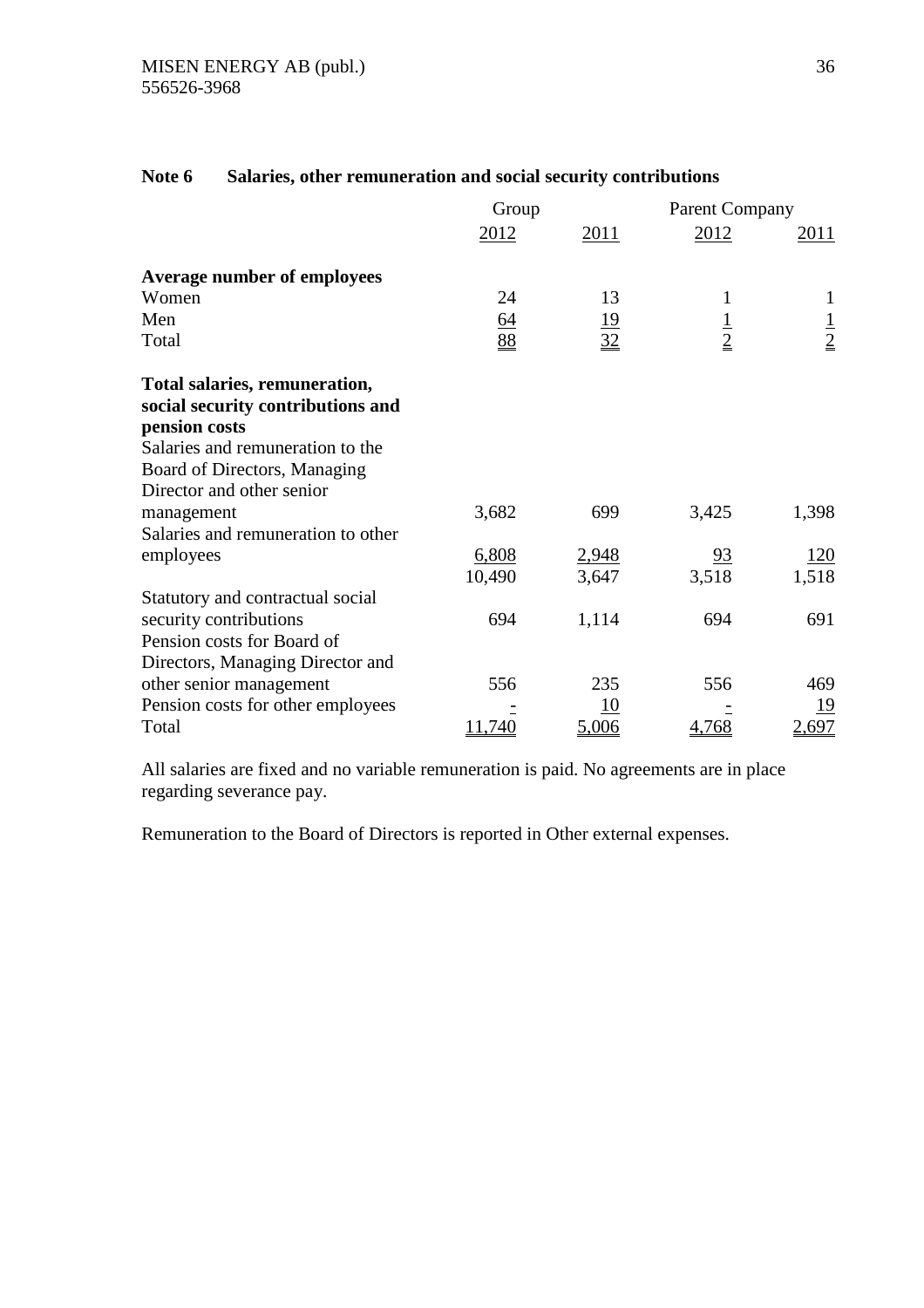| <b>Members of the Board and senior</b><br>management<br>Number of Board members on the<br>balance sheet date |  |             |
|--------------------------------------------------------------------------------------------------------------|--|-------------|
| Men<br>Total                                                                                                 |  | $rac{5}{5}$ |
| Number of Managing Directors and<br>other senior management                                                  |  |             |
| Men<br>Total                                                                                                 |  |             |

# **Note 7 Amortisation/depreciation and write-downs**

|                                                                                          | Group |               | <b>Parent Company</b> |       |  |  |
|------------------------------------------------------------------------------------------|-------|---------------|-----------------------|-------|--|--|
|                                                                                          | 2012  | 2011          | 2012                  | 2011  |  |  |
| Depreciation, amortisation and<br>write-downs of tangible and<br>intangible fixed assets |       |               |                       |       |  |  |
| Amortisation of intangible assets                                                        | 3,096 |               |                       |       |  |  |
| Depreciation of equipment                                                                | 6,681 | 792           |                       | 75    |  |  |
| Write-downs of goodwill arising on                                                       |       |               |                       |       |  |  |
| acquisitions                                                                             |       | 13,510        |                       |       |  |  |
| Write-downs of machinery                                                                 |       | 1,483         |                       | 1,484 |  |  |
| Total                                                                                    |       | <u>15,785</u> |                       | 1,559 |  |  |

# **Note 8 Other interest income and similar profit/loss items**

|                 | Group |      | Parent Company |  |
|-----------------|-------|------|----------------|--|
|                 | 2012  | 2011 | 2012           |  |
| Interest income | 191   | 292  | <u>899</u>     |  |
| Total           |       | 292  | 899            |  |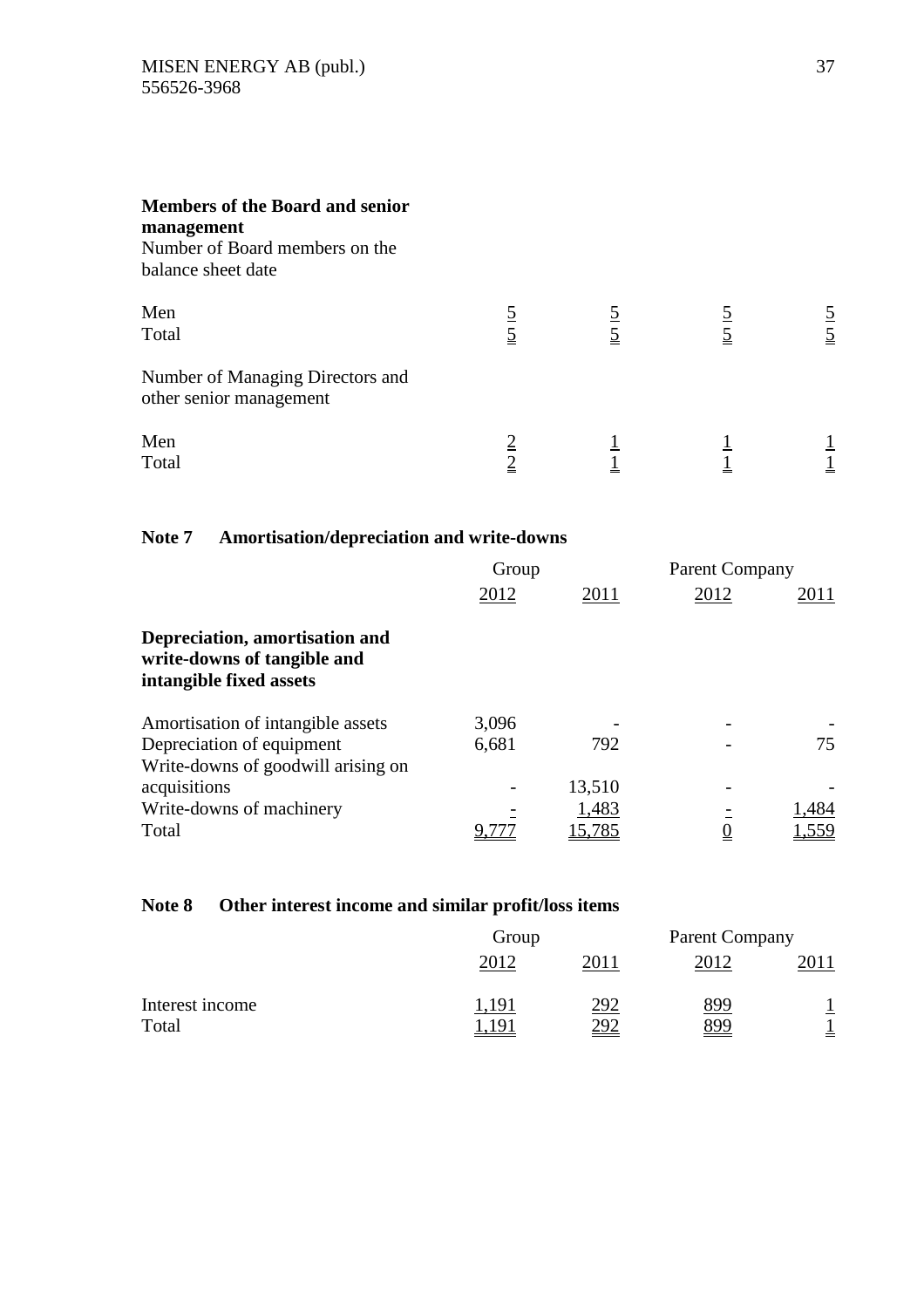# **Note 9 Other interest expenses and similar profit/loss items**

|                           | Group |      | <b>Parent Company</b> |      |
|---------------------------|-------|------|-----------------------|------|
|                           | 2012  | 2011 | 2012                  | 2011 |
| Other interest expenses   | 3,124 | 243  | 206                   |      |
| Exchange rate differences | 2,208 | 15   |                       | ⇁    |
| Other financial expenses  | 3,640 |      |                       |      |
| Total                     | 8,972 | 258  | 206                   | 18   |

# **Note 10 Tax on profit for the year**

| Distribution of income tax | Group     | Group     | Parent  | Parent  |
|----------------------------|-----------|-----------|---------|---------|
|                            | 2012      | 2011      | Company | Company |
|                            |           |           | 2012    | 2011    |
| Current tax                | $-78,329$ | $-27.399$ |         |         |
| Deferred tax               | 187       |           |         |         |
| <b>Total</b>               | $-78,142$ | $-27,399$ |         |         |

|                                                                                    | Group     |           | <b>Parent Company</b> |                |
|------------------------------------------------------------------------------------|-----------|-----------|-----------------------|----------------|
|                                                                                    | 2012      | 2011      | 2012                  | 2011           |
| Reported profit before tax                                                         | 342,892   | 110,481   | $-11,063$             | $-5,645$       |
| Tax according to national tax rates<br>Tax attributable to non-taxable             | $-72,783$ | $-29,658$ | 2,909                 | 1,485          |
| income                                                                             |           | 3,245     |                       |                |
| Tax attributable to non-deductible<br>expenses<br>Tax losses for which no deferred | $-2,457$  | -9        | $-7$                  | $-9$           |
| tax asset is recognised                                                            | $-2,902$  | $-977$    | $-2,902$              | $-1,476$       |
| Tax on Group contributions                                                         |           |           |                       |                |
| Tax expenses for the year                                                          | $-78,142$ | $-27,399$ |                       | $\overline{0}$ |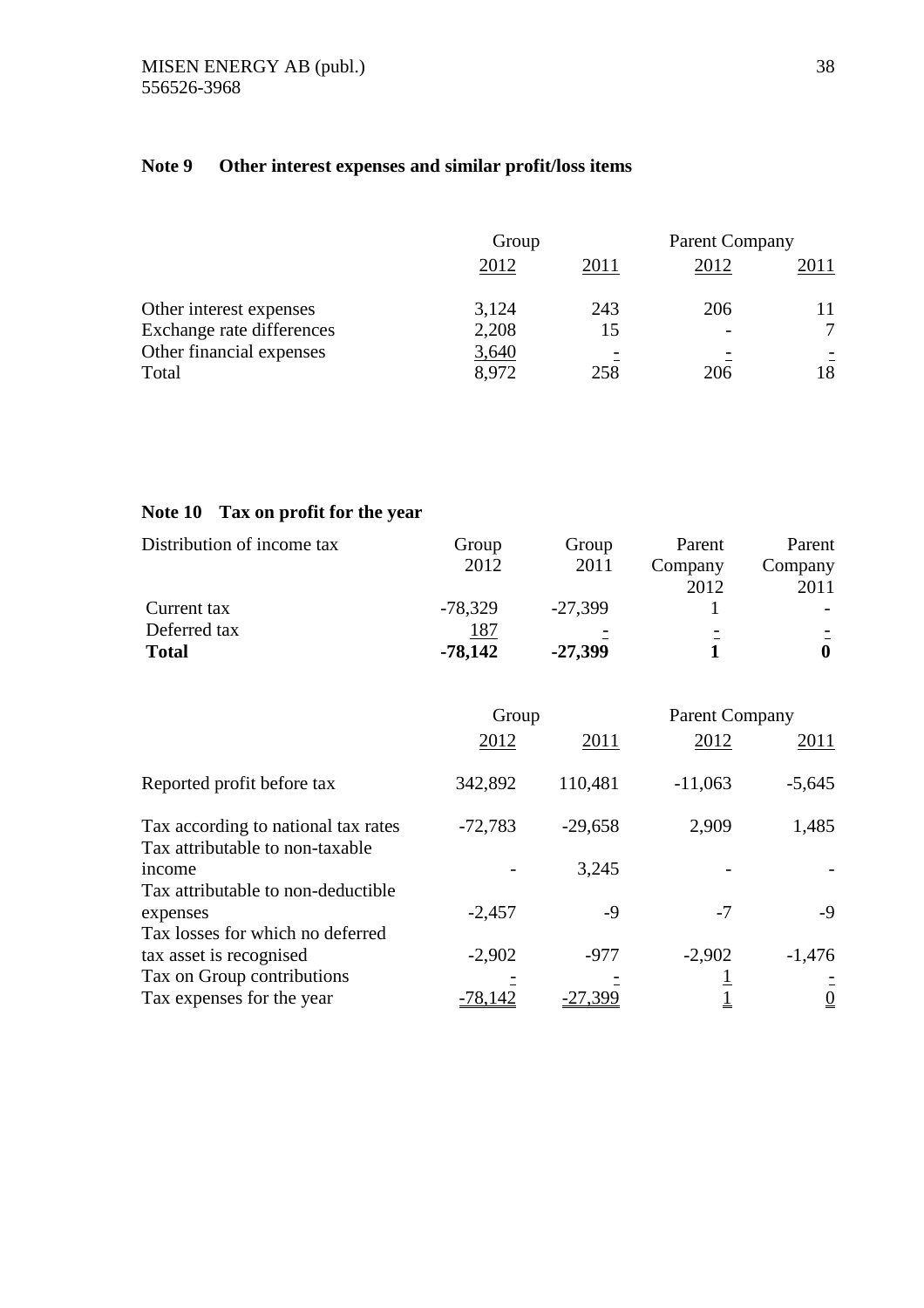As per 31 December 2012, the Group had a fiscal deficit amounting to SEK 153,285,016, of which the Parent Company's deficit amounted to SEK 151,546,891. Deferred tax assets totalling SEK 33,722,703 for the Group and SEK 33,340,316 for the Parent Company have not been reported as an asset, as the possibility of utilizing these amounts against of tax loss carry forwards in the foreseeable future is uncertain. Tax losses in Sweden for the Parent company do not expire.

# **Note 11 Rights and licenses**

|                                          | Group                   |        |  |
|------------------------------------------|-------------------------|--------|--|
|                                          | 31 Dec 2012 31 Dec 2011 |        |  |
| Opening acquisition cost                 | 1,452                   |        |  |
| The Group's share of contributions to JA | 41,748                  |        |  |
| Purchases                                | 1,118                   | 1,452  |  |
| <b>Translation differences</b>           | $-159$                  |        |  |
| Closing accumulated acquisition cost     | 44,159                  | 1,452  |  |
| Opening amortisation                     | $-608$                  |        |  |
| Amortisation for the year                | $-3,096$                | $-608$ |  |
| <b>Translation differences</b>           | <u>59</u>               |        |  |
| Closing accumulated amortisation         | $-3,645$                | $-608$ |  |
| Closing residual value according to plan | 40,514                  | 844    |  |

# **Note 12 Capitalised development expenditure**

|                                          | Group                   |        |  |
|------------------------------------------|-------------------------|--------|--|
|                                          | 31 Dec 2012 31 Dec 2011 |        |  |
| Opening acquisition cost                 | 16,306                  | 16,306 |  |
| Reclassifications                        | $-15,860$               |        |  |
| <b>Translation differences</b>           | $-446$                  |        |  |
| Closing accumulated acquisition cost     | 0                       | 16,306 |  |
| Opening depreciation                     | $-422$                  |        |  |
| Depreciation for the year                |                         | $-397$ |  |
| Reclassifications                        | 411                     |        |  |
| <b>Translation differences</b>           | <u> 11</u>              | $-25$  |  |
| Closing accumulated depreciation         | $\overline{0}$          | $-422$ |  |
| Closing residual value according to plan | $\underline{0}$         | 15,884 |  |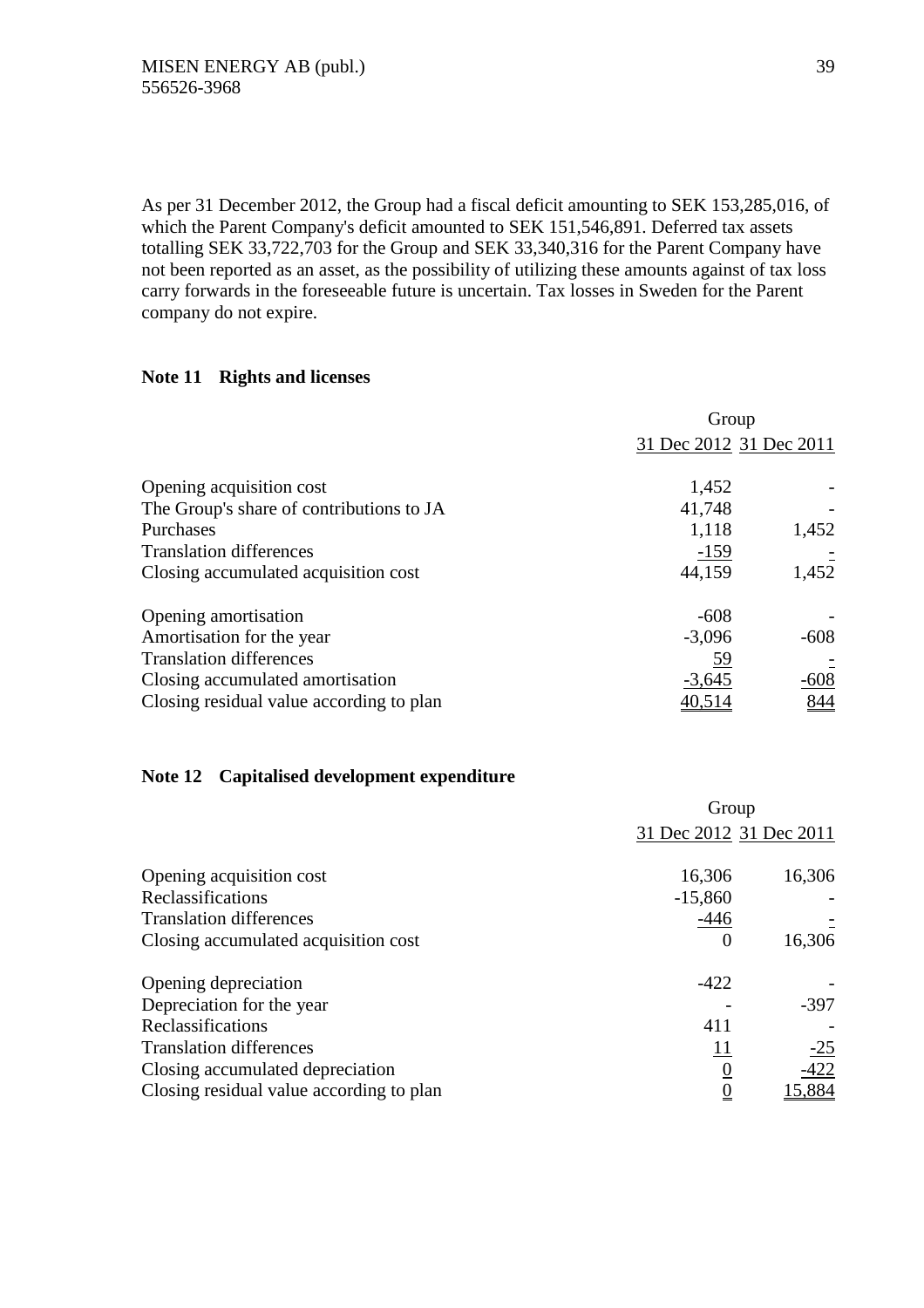# **Note 13 Equipment, tools, fixtures and fittings**

|                                     | Group         |                         | <b>Parent Company</b> |                         |  |  |
|-------------------------------------|---------------|-------------------------|-----------------------|-------------------------|--|--|
|                                     |               | 31 Dec 2012 31 Dec 2011 |                       | 31 Dec 2012 31 Dec 2011 |  |  |
| Opening acquisition cost            | 2,315         |                         | 403                   | 403                     |  |  |
| Purchases                           | 163,939       | 1,912                   |                       |                         |  |  |
| <b>Translation differences</b>      | $-9,088$      |                         |                       |                         |  |  |
| Sales and disposals                 | -64           |                         |                       |                         |  |  |
| Via acquisitions of subsidiaries    |               | 403                     |                       |                         |  |  |
| Reclassifications                   | <u>17,566</u> |                         |                       |                         |  |  |
| Closing accumulated acquisition     |               |                         |                       |                         |  |  |
| cost                                | 174,668       | 2,315                   | 403                   | 403                     |  |  |
| Opening depreciation                | $-665$        |                         | $-403$                | $-328$                  |  |  |
| Sales and disposals                 | 13            |                         |                       |                         |  |  |
| Depreciation for the year           | $-6,682$      | $-284$                  |                       | $-75$                   |  |  |
| Reclassifications                   | $-453$        |                         |                       |                         |  |  |
| <b>Translation differences</b>      | 760           | $-16$                   |                       |                         |  |  |
| Acquisitions of subsidiaries        |               | $-365$                  |                       |                         |  |  |
| Closing accumulated depreciation    | $-7,027$      | $-665$                  | $-403$                | $-403$                  |  |  |
| Closing residual value according to |               |                         |                       |                         |  |  |
| plan                                | 167,641       | 1,650                   | $\underline{0}$       | $\underline{0}$         |  |  |

# **Note 14 Constructions in progress and advance payments for tangible fixed assets**

|                                     | Group                   |          | <b>Parent Company</b>   |          |
|-------------------------------------|-------------------------|----------|-------------------------|----------|
|                                     | 31 Dec 2012 31 Dec 2011 |          | 31 Dec 2012 31 Dec 2011 |          |
| Opening acquisition cost            | 85,530                  |          |                         | 1,784    |
| Expenses accrued during the year    | 303,498                 | 85,530   |                         |          |
| Acquisitions of subsidiaries        |                         | 1,784    |                         |          |
| <b>Sales</b>                        |                         | $-300$   |                         | $-300$   |
| Reclassifications                   | $-1,706$                |          |                         |          |
| Capitalized interest expenses incl. |                         |          |                         |          |
| exchange rate differences           | 3,507                   |          |                         |          |
| <b>Translation differences</b>      | $-18,927$               |          |                         |          |
| Write-downs for the year            |                         | $-1,484$ |                         | $-1,484$ |
| Closing accrued expenses            | 371,902                 | 85,530   |                         |          |

Advance payments from suppliers in 2011 also referred to constructions in progress for tangible assets, and have, therefore, been partially reclassified to this category.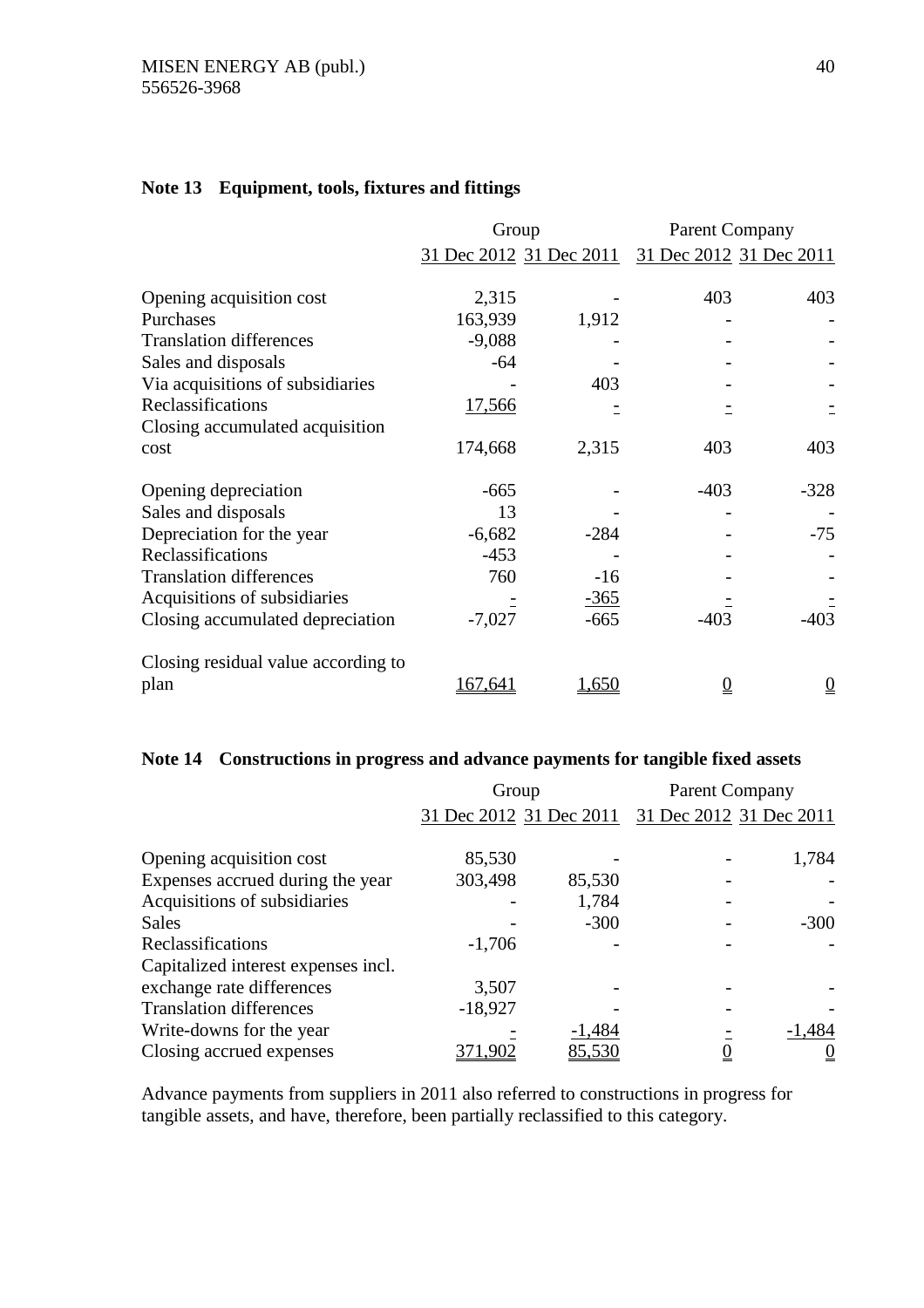# **Note 15 Inventories**

|                              | Group                   |        |  |  |
|------------------------------|-------------------------|--------|--|--|
|                              | 31 Dec 2012 31 Dec 2011 |        |  |  |
| Valued at acquisition cost   |                         |        |  |  |
| Spare parts                  | 545                     | 357    |  |  |
| Oil products and natural gas | 7,438                   | 14,982 |  |  |
| Other                        |                         | 444    |  |  |
| Total                        | 7,983                   | 15,783 |  |  |

# **Note 16 Financial instruments by category**

|                                       | Group                   |        | <b>Parent Company</b>   |       |
|---------------------------------------|-------------------------|--------|-------------------------|-------|
|                                       | 31 Dec 2012 31 Dec 2011 |        | 31 Dec 2012 31 Dec 2011 |       |
| <b>Assets</b>                         |                         |        |                         |       |
| Loans and receivables                 |                         |        |                         |       |
| Accounts receivable, external         | 19,218                  | 11,667 |                         |       |
| Accounts receivable, JA               | 2,128                   |        |                         |       |
| Cash and cash equivalents             | 13,325                  | 14,819 | 8,512                   | 639   |
| Total                                 | 34,671                  | 26,486 | 8,512                   | 639   |
| <b>Liabilities</b>                    |                         |        |                         |       |
| Other financial liabilities           |                         |        |                         |       |
| Borrowing (excluding liabilities      |                         |        |                         |       |
| attributable to financial leases)     | 114,748                 |        |                         |       |
| Liabilities attributable to financial |                         |        |                         |       |
| leases                                | 22,001                  |        |                         |       |
| Accounts payable and other            |                         |        |                         |       |
| liabilities excluding non-financial   |                         |        |                         |       |
| liabilities                           | 66,333                  | 21,984 | 1,572                   | 1,460 |
|                                       | 203,082                 | 21,984 | 1,572                   | 1,460 |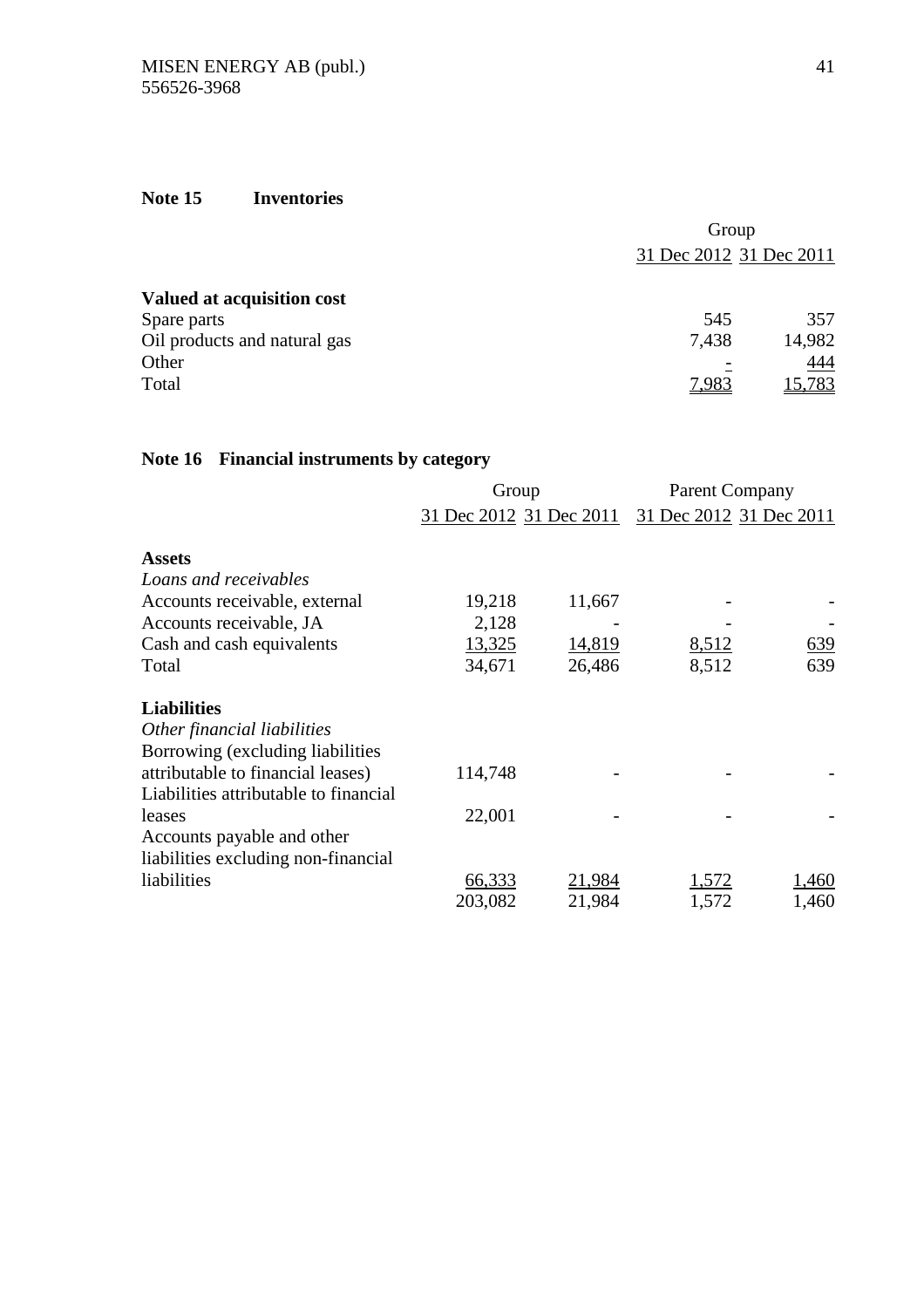# **Note 17 Accounts receivable - trade**

|                               | Group                   |        |  |
|-------------------------------|-------------------------|--------|--|
|                               | 31 Dec 2012 31 Dec 2011 |        |  |
| Accounts receivable, external | 19,218                  | 11,667 |  |
| Total                         | 19,218                  | 11,667 |  |

As per 31 December 2012, accounts receivable (excluding doubtful debts) amounted to TSEK 19,218 (2011: 11,667), after deductions for write-downs totalling TSEK 658 (710).

As per 31 December 2012, accounts receivable amounting to TSEK 9,349 were overdue, but no reserve was deemed to be necessary for this amount. The overdue accounts receivable are attributable to customers that have not previously encountered financial difficulties.

| Maturity analysis of accounts receivable: |        |        |
|-------------------------------------------|--------|--------|
| Not overdue                               | 9.869  | 6,325  |
| $<$ 30 days overdue                       | 9.349  | 5,342  |
| $361 - days$ overdue                      | 658    | 710    |
| Total                                     | 19.876 | 12,377 |

# **Note 18 Other receivables**

|                   |     | Group                                           |                              | Parent Company |
|-------------------|-----|-------------------------------------------------|------------------------------|----------------|
|                   |     | 31 Dec 2012 31 Dec 2011 31 Dec 2012 31 Dec 2011 |                              |                |
| VAT recoverable   | 573 | 167                                             | 573                          | 167            |
| Other receivables | 210 | 2,398                                           | $\qquad \qquad \blacksquare$ | E.             |
| Total             | 783 | 2,565                                           | 573                          | 167            |

# **Note 19 Prepaid expenses**

|                          | Group       |       | Parent Company                                  |                          |
|--------------------------|-------------|-------|-------------------------------------------------|--------------------------|
|                          |             |       | 31 Dec 2012 31 Dec 2011 31 Dec 2012 31 Dec 2011 |                          |
| Prepaid production costs |             | 5,031 |                                                 | $\overline{\phantom{0}}$ |
| Other prepaid expenses   | <u> 222</u> | 1,360 | <u> 207</u>                                     | 1,358                    |
| Total                    | <u>222</u>  | 6,391 | <u>207</u>                                      | 1,358                    |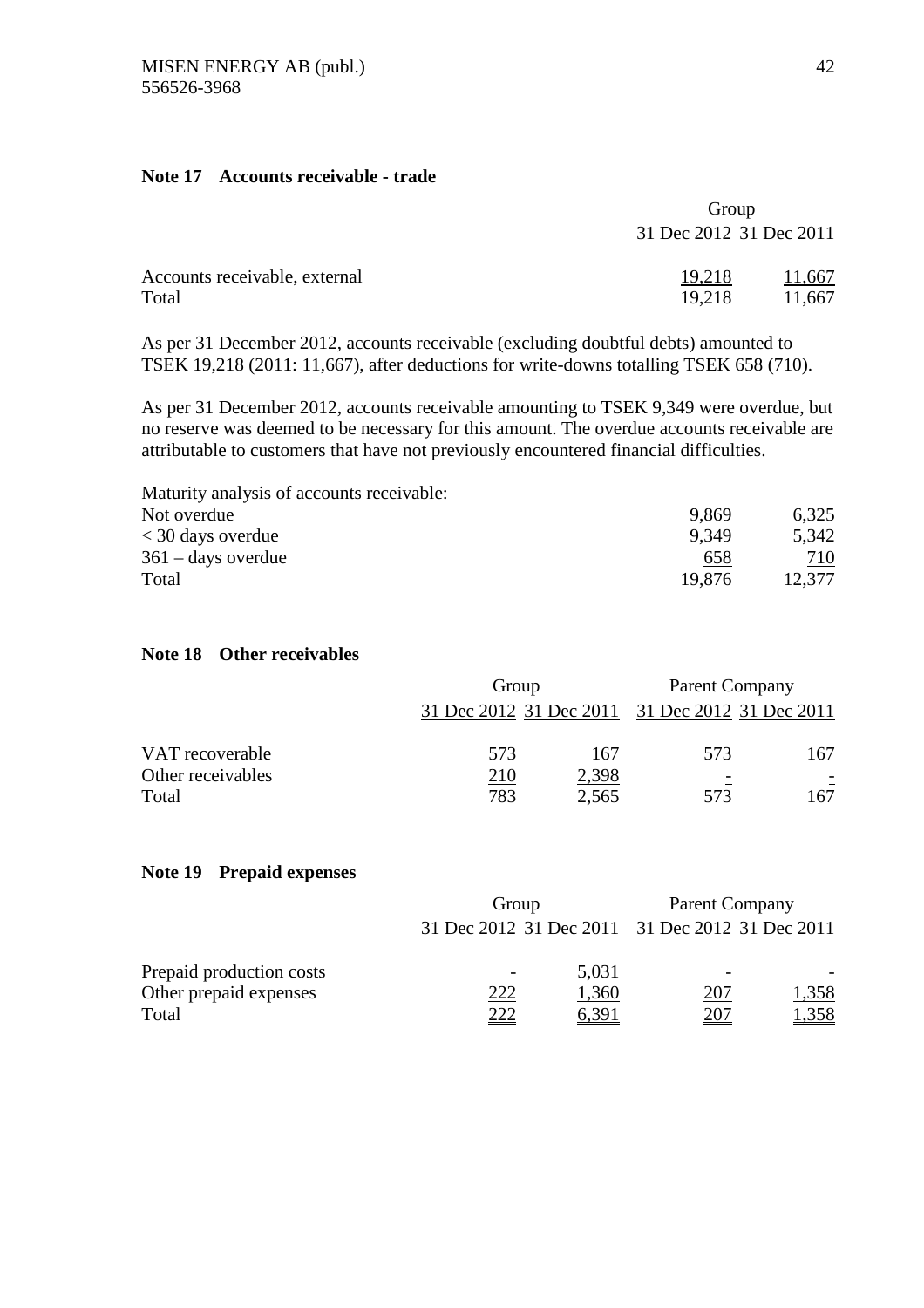# **Note 20 Share capital**

| Share information                             | 2012        | 2011        |
|-----------------------------------------------|-------------|-------------|
| Group                                         |             |             |
| Weighted average number of shares for the     |             |             |
| year*                                         | 145,068,222 | 143,962,611 |
| Number of outstanding shares on balance sheet |             |             |
| date before dilution*                         | 145,068,222 | 145,068,222 |
| Number of outstanding shares on balance sheet |             |             |
| date after dilution*                          | 145,068,222 | 145,068,222 |
| <b>Parent Company (Misen Energy AB)</b>       |             |             |
| Weighted average number of shares for the     |             |             |
| year*                                         | 145,068,222 | 73,639,722  |
| Number of outstanding shares on balance sheet |             |             |
| date before dilution*                         | 145,068,222 | 145,068,222 |
| Number of outstanding shares on balance sheet |             |             |
| date after dilution*                          | 145,068,222 | 145,068,222 |

\* Adjusted for reverse split 100:1 in January 2012.

- On 31 January, 20 February and 13 April 2006, new share issues of 4,000,000; 2,537,454 and 6,530,546 shares, respectively, were registered at an issue price of SEK 0.25 per share. - On 3 November, 21 November and 22 November 2006, new share issues of 988,563; 213,000 and 1,700,089 shares, respectively, were registered at an issue price of SEK 1.2240 per share.

- On 30 November 2006, an offset share issue was conducted.

- On 11 January and 22 February 2007, new share issues of 4,650,000 and 1,670,180 shares, respectively, were registered at an issue price of SEK 1.2240 per share.

- On 15 March 2007, a new share issue of 13,200,000 shares was registered at an issue price of SEK 1.54 per share.

- On 2 April 2007, a new share issue of 10,185,000 shares was registered at an issue price of SEK 1.54 per share.

- On 12 July 2007, a new share issue of 42,000,000 shares was registered at an issue price of SEK 2.40 per share.

- On 11 February 2009, a new share issue of 32,339,802 shares was registered at an issue price of SEK 0.60 per share.

- On 6 May 2010, a reduction of share capital by SEK 13,849,777.84 was registered without a reduction of the number of shares. Following this reduction, share capital amounted to SEK 3,462,444.46. The quotient value per share was, thereafter, SEK 0.02.

- On 2 September 2010, a new share issue of 48,000,000 shares was registered at an issue price of SEK 0.04 per share.

- On 22 September 2011, a new share issue of 14,285,700,000 shares was registered at an issue price of SEK 0.07 per share.

- On 12 January 2012, a reverse split 100:1 was registered, by means of which the number of shares was reduced to 145,068,222 and the quotient value changed to approximately SEK 2.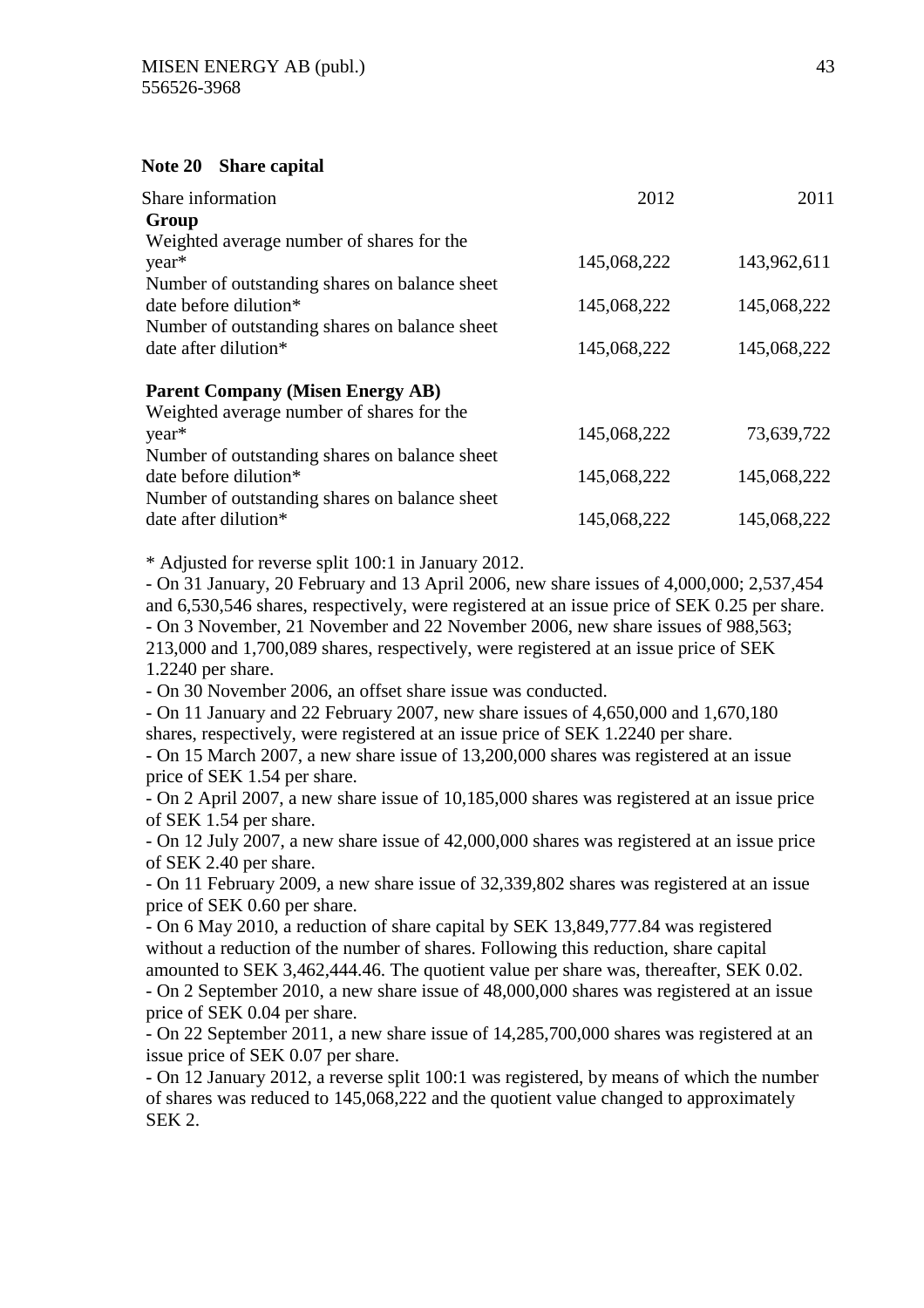# **Note 21 Financial risk management and borrowing**

#### **Financial risk management**

#### *Financial risk factors*

Through its operations, the Group is subject to various financial risks: Market risk (comprehensive foreign exchange risk, interest rate risk and price risk), credit risks and liquidity risks. The Group strives for awareness of potentially negative effects on the Group's financial performance. Interest rates on bank accounts are variable. No foreign exchange hedging has been undertaken during 2012.

# *Foreign exchange risk*

Through its operations in different countries, the Group is exposed to fluctuations in a number of currencies. Therefore, effects on the Company's results and financial position from foreign exchange volatility cannot be disregarded.

Out of the Group's total sales and expenses in 2012, MSEK 558 and MSEK 276, respectively, were denominated in UAH, implying that  $a +10\%$  change in the UAH exchange rate would affect the Group's profit by MSEK +/- 28.

The Group's net assets with UAH as reporting currency amounted to MSEK 407. Thereby, a +/- 10 % change in the UAH exchange rate would affect the Group's equity by MSEK +/- 41.

#### *Interest rate risk*

As per 31 December 2012, the Group had interest-bearing liabilities amounting to MSEK 167 and a change of the interest rate by  $+/- 1\%$  would affect the Group's financial expenses by MSEK  $+/- 2$ .

#### *Price risk*

The Group's profit for the year is primarily affected by natural gas prices. A  $+/-10$  % change in natural gas prices in Ukraine would affect Group income by MSEK  $+/-58$ . A  $+/-10$  % change of cost level in Ukraine would affect Group expenses by MSEK +/- 28.

#### *Credit risk*

The Group takes on exposure to credit risk, which is the risk that one party to a financial instrument will cause a financial loss for the other party by failing to discharge an obligation. Exposure to credit risk arises as a result of the Joint Activity's sales of products in accordance with applicable payment terms and transactions with counterparties giving rise to financial assets.

The Group's maximum exposure to credit risk amounts to the figures reported in the balance sheet. The Group's risks are structured by setting credit limits on counterparties. Limits on the level of credit risk are monitored on a revolving basis and approved regularly by Management. The Joint Activity's Management undertakes regular age analyses and follows up on overdue accounts receivable.

# *Liquidity risk*

Liquidity risk refers to the risk that financing of the Group's capital requirements and the refinancing of outstanding loans is made more complicated or more expensive. Financing requirements are dependent on the Joint Activity's needs for investments in fixed assets and financing for working capital. The Group's financing requirements are estimated to primarily be covered by the surplus from the Joint Activity. However, in the long term, there will probably be a need for external financing to fulfil the investment need at hand. The amount of external financing depends on production volume and future price levels for oil and gas. The financing need that may arise in 2013 will be handled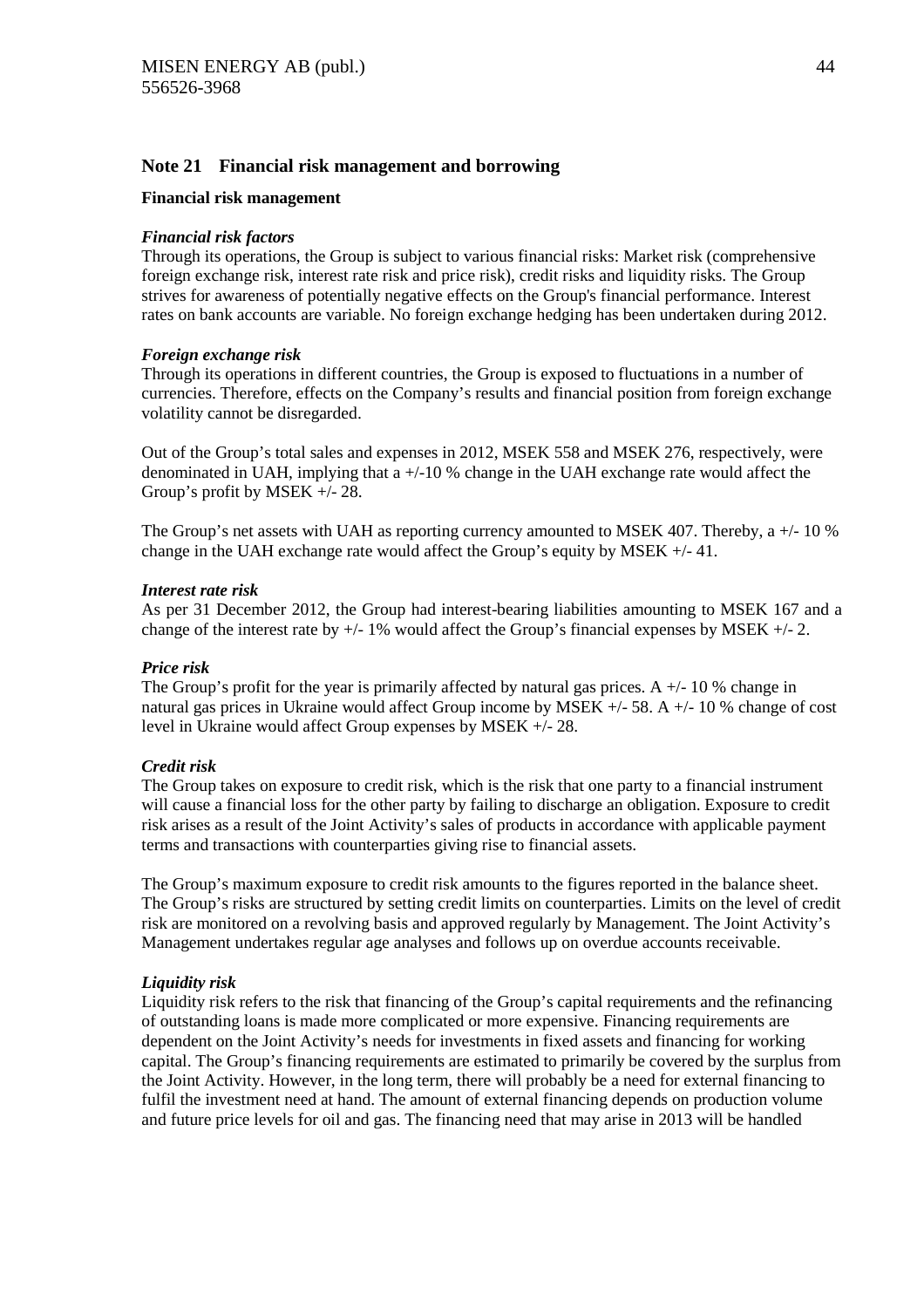through extended credits, and if needed, adjustments in the investment programme.

The table below shows liabilities at 31 December 2012 by their remaining contractual maturity. The amounts disclosed in the maturity table are the contractual undiscounted cash flows, including gross finance lease obligations (before deducting future finance charges), and gross loan commitments. Such undiscounted cash flows differ from the amount included in the balance sheet because the amounts in the balance sheet are based on discounted cash flows.

When the amount payable is not fixed, the amount disclosed is determined by reference to the loan terms applicable at the end of the reporting period. Payment obligations in other currencies than the report currency (SEK) are reported after translation at the closing rate of exchange.

| Payment dates for financial        | >1     | 1 month - 1 1 year - $2 > 2$ years |                |        | Total   |
|------------------------------------|--------|------------------------------------|----------------|--------|---------|
| liabilities as of 31 December      | month  | year                               | year           |        |         |
| 2012                               |        |                                    |                |        |         |
| Liabilities to credit institutions | 4,455  | 64,247                             | 65,397         | 23,630 | 157,729 |
| Liabilities attributable to        |        |                                    |                |        |         |
| financial leases                   | 949    | 9,377                              | 9.838          | 8.259  | 28,423  |
| Accounts payable and other         |        |                                    |                |        |         |
| financial liabilities              | 27,096 |                                    | 39,639         |        | 66,735  |
| <b>Total</b>                       | 32,500 |                                    | 73,624 114,874 | 31,889 | 252,887 |

At 31 December 2011, the Group's financial liabilities were due either at immediate notice or within less than a month.

# *Covenants*

Borrowing in the Group is based on compliance with a certain set of covenants. If these covenants are not met, this could lead to negative effects for the Group, such as increased borrowing costs and early repayment obligations. The Group fulfilled all applicable covenants at 31 December 2012, with the exception of one guarantee from Ukrgazvydubovannya that was not pledged in time, according to the terms for a Letter of Credit arrangement. This implied a 2 % increase of the JA borrowing interest rate cost during the period of delay, within the scope of the Letter of Credit arrangement. The implied cost increase did not significantly affect the Group's profit for the year.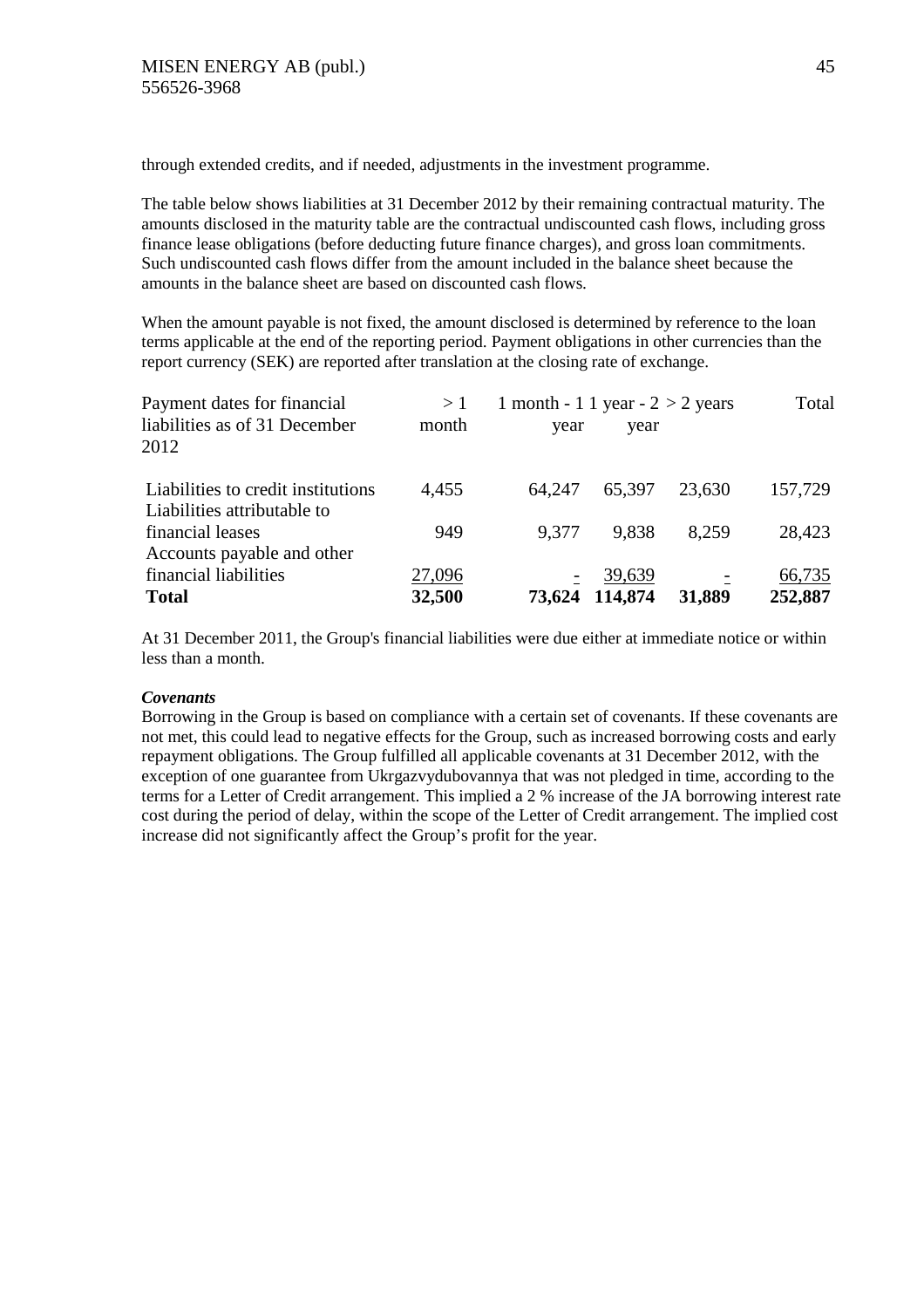|                                                                                                           | Group<br>31 Dec 2012 31 Dec 2011 |                | <b>Parent Company</b><br>31 Dec 2012 31 Dec 2011 |                 |  |
|-----------------------------------------------------------------------------------------------------------|----------------------------------|----------------|--------------------------------------------------|-----------------|--|
| <b>Interest-bearing liabilities</b>                                                                       |                                  |                |                                                  |                 |  |
| Non-current liabilities<br>Liabilities to credit institutions<br>Liabilities attributable to financial    | 87,505                           |                | 20,034                                           |                 |  |
| leases                                                                                                    | 14,790                           |                |                                                  |                 |  |
| Liabilities to Group companies<br>Total                                                                   | 102,295                          | $\overline{0}$ | <u>93</u><br>20,127                              | $\frac{93}{93}$ |  |
| <b>Current liabilities</b><br>Liabilities to credit institutions<br>Liabilities attributable to financial | 57,243                           |                |                                                  |                 |  |
| leases                                                                                                    | <u>7,211</u>                     |                |                                                  |                 |  |
| Total                                                                                                     | 64,454                           |                |                                                  | $\frac{0}{93}$  |  |
| Total interest-bearing liabilities                                                                        | 66,749                           |                | <u>20,127</u>                                    |                 |  |

# **Interest**

Weighted average effective interest rates on borrowings amounted to:

|                                                | Group    |      | Parent Company |      |
|------------------------------------------------|----------|------|----------------|------|
|                                                | 2012     | 2011 | 2012           | 2011 |
| Non-current liabilities to credit institutions | $10.1\%$ | n.a. | 5.9%           | n.a. |
| Current liabilities to credit institutions     | $12.4\%$ | 7.0% | n.a.           | n.a. |
| Liabilities to Group companies                 | n.a.     | n.a. | 2.0%           | 2.0% |

# **Currencies**

|                                           | Group                   |                          | <b>Parent Company</b><br>31 Dec 2012 31 Dec 2011 |                          |
|-------------------------------------------|-------------------------|--------------------------|--------------------------------------------------|--------------------------|
| Interest-bearing liabilities per currency | 31 Dec 2012 31 Dec 2011 |                          |                                                  |                          |
| <b>EUR</b>                                | 21,947                  | $\overline{\phantom{a}}$ | 20,034                                           | $\overline{\phantom{a}}$ |
| <b>USD</b>                                | 20,229                  | $\overline{\phantom{a}}$ |                                                  | $\overline{\phantom{a}}$ |
| <b>UAH</b>                                | 124,573                 |                          |                                                  |                          |
| <b>Total</b>                              | 166,749                 |                          | 20,034                                           | 0                        |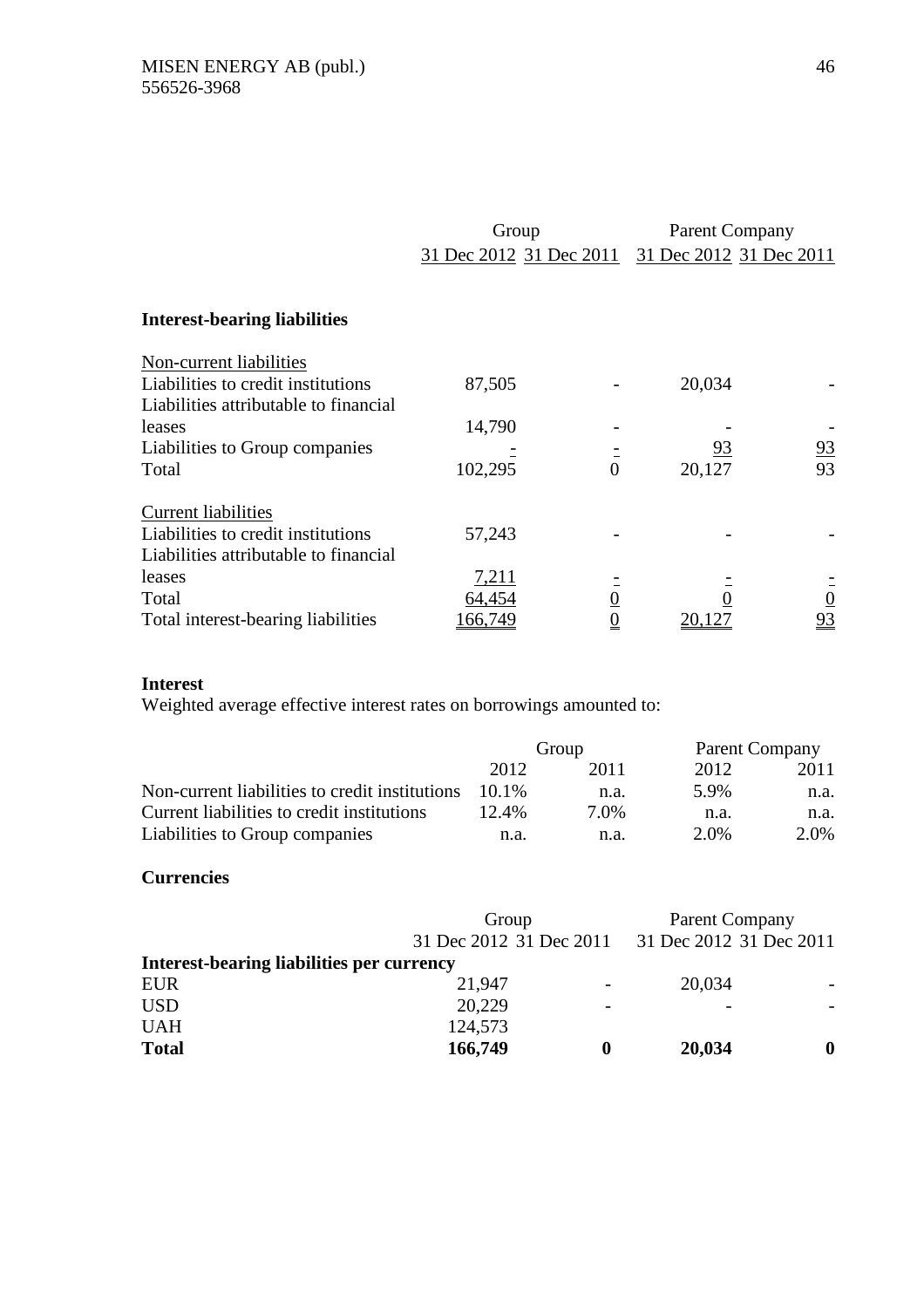# *Financial assets carried at amortised cost.*

The fair value of floating rate instruments is normally their carrying amount. The estimated fair value of fixed interest rate instruments is based on estimated future cash flows expected to be received discounted at current interest rates for new instruments with similar credit risk and remaining maturity. Discount rates used depend on credit risk of the counterparty.

Carrying amounts of trade and other financial receivables approximate fair values.

# **Note 22 Financial lease agreements**

| Group TSEK                            | Maturity within Maturity between 1 | Total       |          |
|---------------------------------------|------------------------------------|-------------|----------|
|                                       | 1 year                             | and 5 years |          |
| Minimum payments per 31 December      |                                    |             |          |
| 2012                                  | 10,324                             | 18,096      | 28,420   |
| Minus future financing expenses       | $-3,113$                           | $-3,306$    | $-6,419$ |
| <b>Present value of minimum lease</b> |                                    |             |          |
| payments at 31 December 2012          | 7,211                              | 14,790      | 22,001   |

# **Note 23 Accrued expenses and deferred income**

|                                                         | Group                   |                          |                         | <b>Parent Company</b> |
|---------------------------------------------------------|-------------------------|--------------------------|-------------------------|-----------------------|
|                                                         | 31 Dec 2012 31 Dec 2011 |                          | 31 Dec 2012 31 Dec 2011 |                       |
| Accrued interest expenses<br>Accrued salaries and other | 193                     | $\overline{\phantom{a}}$ | 192                     |                       |
| personnel costs                                         | 516                     | 2,163                    | 54                      | 1,863                 |
| Other items                                             | 858                     | 532                      | 787                     | 437                   |
| Total                                                   | .567                    | <u>2,695</u>             | l,033                   | <u>2,300</u>          |

# **Note 24 Pledged assets**

|                                                         | Group                   |           | <b>Parent Company</b>   |           |
|---------------------------------------------------------|-------------------------|-----------|-------------------------|-----------|
|                                                         | 31 Dec 2012 31 Dec 2011 |           | 31 Dec 2012 31 Dec 2011 |           |
| For the Company's own liabilities                       |                         |           |                         |           |
| Pledged bank balances                                   | 152                     | 39        | 152                     | 39        |
| Pledged fixed assets<br>Pledged accounts receivable and | 257,738                 |           |                         |           |
| future customer payments                                | 101,233                 |           |                         |           |
| Total pledged assets                                    | 359,123                 | <u>39</u> | 152                     | <u>39</u> |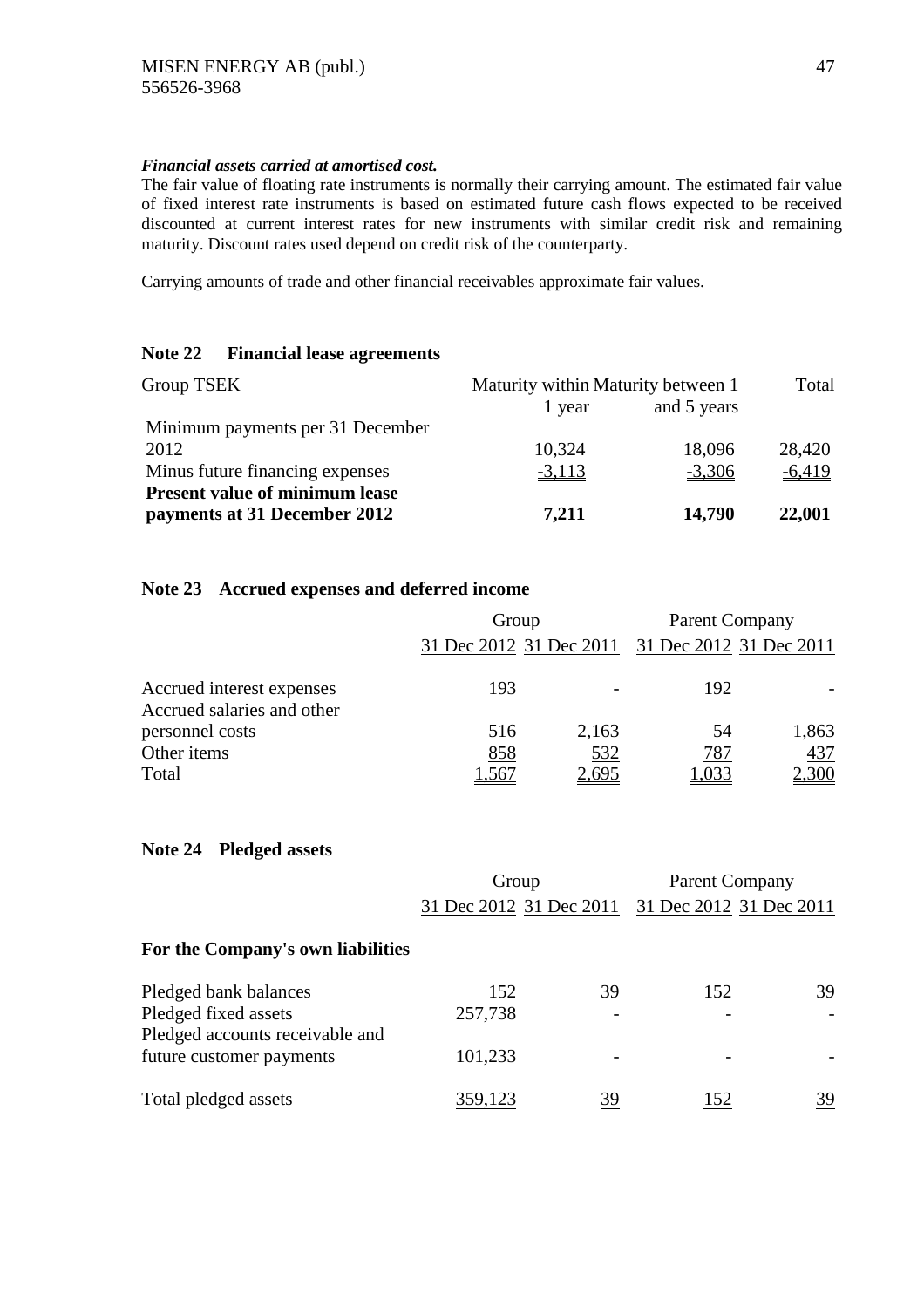# **Note 25 Contingent liabilities**

|                                                              | Group                  |                    | <b>Parent Company</b>   |         |
|--------------------------------------------------------------|------------------------|--------------------|-------------------------|---------|
|                                                              | 31 Dec 2012            | 31 Dec 2011        | 31 Dec 2012 31 Dec 2011 |         |
| <b>Contingent liabilities</b>                                |                        |                    |                         |         |
| Rental guarantee<br>Attributable to liabilities in the       | 39                     | 39                 | 39                      | 39      |
| JA                                                           | 204,514                | 28,412             |                         |         |
| Other contingent liabilities<br>Total contingent liabilities | 2,429,100<br>2,633,653 | 906,441<br>934,892 | 39                      | Ξ<br>39 |

The Group is jointly liable for liabilities arising in the JA. The difference between the Group's share and total external liabilities in the JA has been reported as a contingent liability.

In accordance with Addendum Nr 5 to the present Joint Activity Agreement, Misen Enterprises AB has, during the year, committed to secure additional funding for JA up to UAH 3,000,000,000 when required. These three billion UAH are reported as contingent liabilities and are equivalent to TSEK 2,149,100.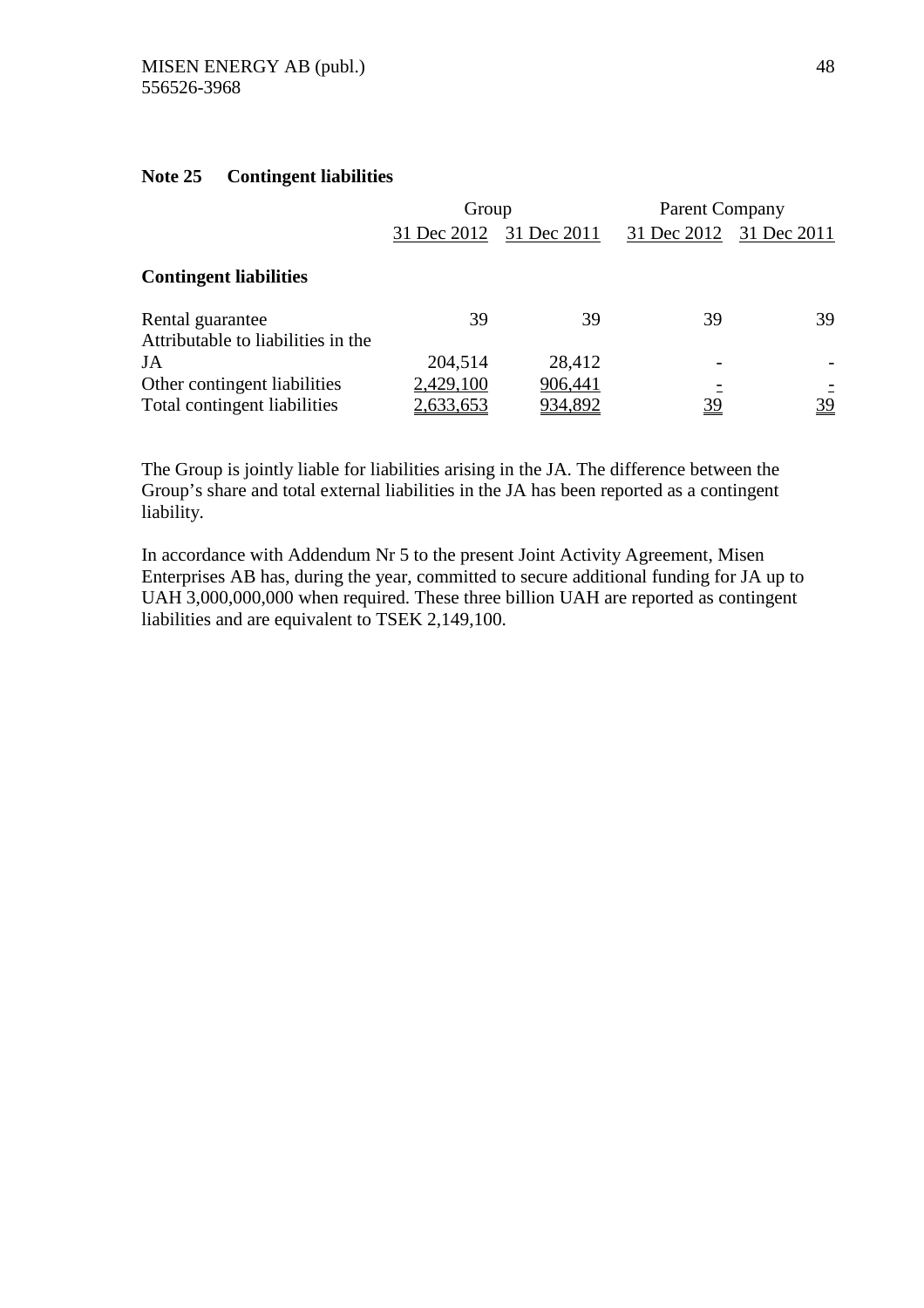# **Note 26 Transactions with related parties**

|                                       | Group      | Group   | Parent  | Parent  |
|---------------------------------------|------------|---------|---------|---------|
|                                       | 2012       | 2011    | Company | Company |
|                                       |            |         | 2012    | 2011    |
| <b>Purchases from related parties</b> |            |         |         |         |
| Sadkora AB 1)                         | 4,342      | 120     | 2,110   |         |
| Ukrgazvydubovannya 2)                 | 235,185    | 153,560 |         |         |
| Sandvold Energy AS 1)                 | 2,104      |         | 2,104   |         |
| Henry Cameron 1)                      | 1,006      |         | 1,006   |         |
| Sergiy Probylov, salaries 3)          | <u>328</u> |         |         |         |
| Total                                 | 242,965    | 153,680 | 5,220   | 0       |

# **Operating receivables/liabilities attributable to related parties**

Receivables/liabilities from sales/purchases of goods/services are stated below.

| 2,120        |  |  |
|--------------|--|--|
|              |  |  |
| <u>2,213</u> |  |  |
|              |  |  |

1) Attributable to purchases of management services from Board member/company owned by Board member

2) Attributable to purchases from JA partner with substantial influence on the JA's operations. In accordance with the JAA, Ukrgazvydobuvannya - the owner of licenses for JA's oil and gas extraction - is compensated for rental payments and drilling in direct relation to additional gas extraction within the JA, above the base level for oil and gas extracted by Ukrgazvydobuvannya. The JA further compensates Ukrgazvydobuvannya for oil and gas production, processing and transport undertaken by the Ukrgazvydobuvannya personnel and JA's utilisation of Ukrgazvydobuvannya's production and infrastructural assets.

3) Refers to salaries to employees with significant ownership and influence in the Group.

Separate notes contain information about

- Salaries and remuneration to the Board of Directors and Managing Director

- Participations in Group companies and JA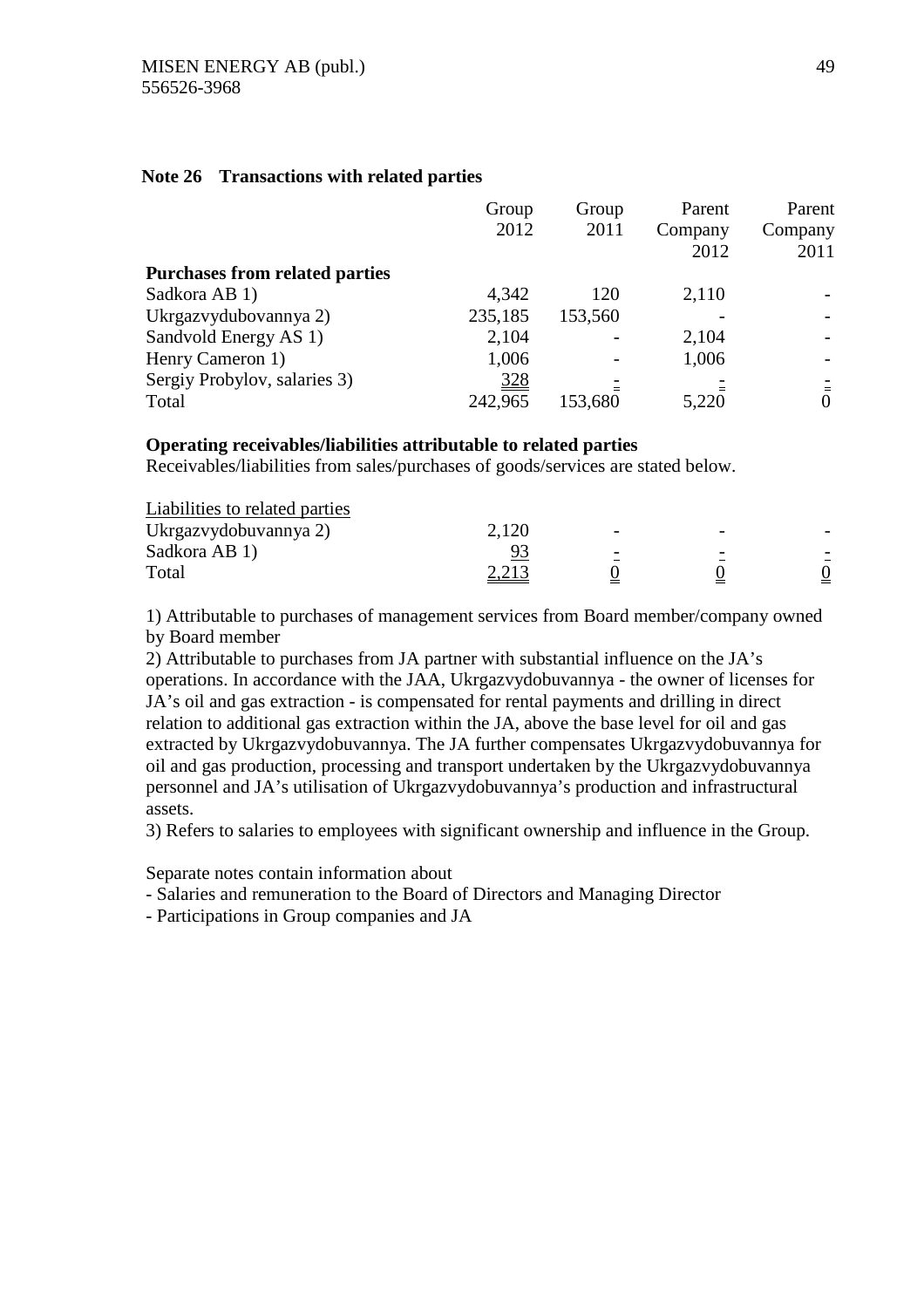# **Note 27 Adjustment for non-cash items**

|                                  | Group                        |          | <b>Parent Company</b> |          |
|----------------------------------|------------------------------|----------|-----------------------|----------|
|                                  | 2012                         | 2011     | 2012                  | 2011     |
| Depreciation/amortisation        | 9.777                        | 793      |                       | 75       |
| Write-downs                      | $\qquad \qquad \blacksquare$ | 14,994   |                       | 1,484    |
| Gains/losses from sales of fixed |                              |          |                       |          |
| assets                           | 2,413                        | $-2,769$ |                       | $-2,619$ |
| Other adjustments                | 1,901                        |          | $-29$                 |          |
| Total                            | 14,091                       | 13,018   | $-29$                 | $-1,060$ |

# **Note 28 Participations in Group companies**

| Group                           | Corporate Identity | Registered | Share of      |
|---------------------------------|--------------------|------------|---------------|
|                                 | Number             | offices    | equity $(\%)$ |
| Misen Enterprises AB            | 556526-3968        | Sweden     | 100           |
| LLC Karpatygaz                  | 30162340           | Ukraine    | 100           |
| $JA*$                           | NA                 | Ukraine    | 0.01%         |
| $JA*$                           | <b>NA</b>          | Ukraine    | 50%           |
| Capital Oil Resources Sweden AB | 556754-4878        | Sweden     | 100           |

\* Joint Activity between Ukrgazvydubovannya (a subsidiary of NJSC Naftogaz of Ukraine), LLC Karpatygaz and Misen Enterprises AB in accordance with regulations in the Joint Activity Agreement, without establishment of a legal entity, on 10 June 2002.

| Parent Company                  |          | Share of Share of Number |                  | <b>Book</b>         | <b>Book</b> |
|---------------------------------|----------|--------------------------|------------------|---------------------|-------------|
|                                 | equity % |                          | voting of shares | value.              | value.      |
|                                 |          | power %                  |                  | 31 Dec 12 31 Dec 11 |             |
| Misen Enterprises AB            | 100      | 100                      | 50,000           | 1,001,699 1,000,799 |             |
| Capital Oil Resources Sweden AB | 100      | 100                      | 1,000            | 100                 | 100         |
| Total                           |          |                          |                  | 1,001.799           | 1,000,899   |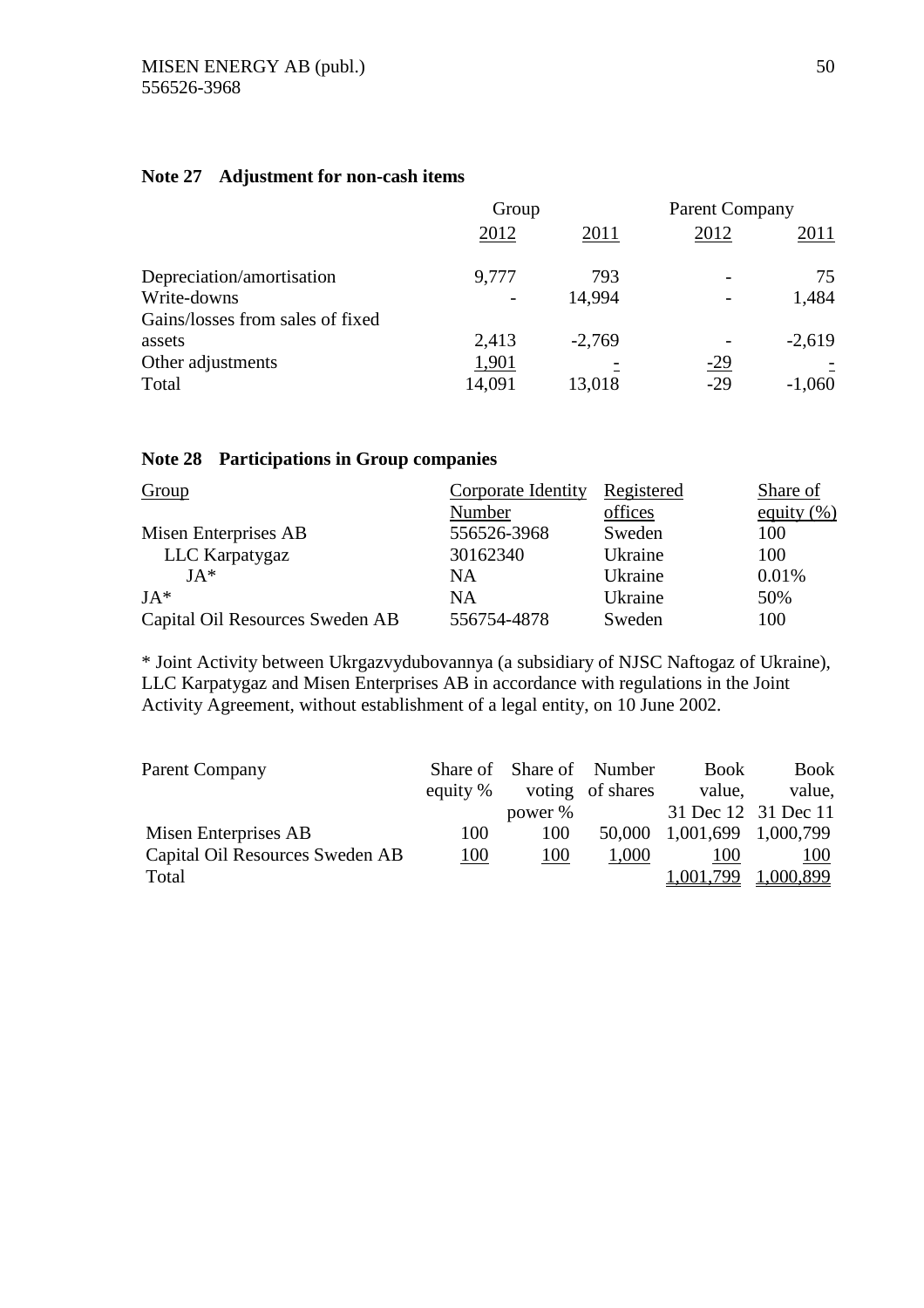| The Group's participation in the JA  | 2012      | 2011      |
|--------------------------------------|-----------|-----------|
| Income Statement                     |           |           |
| Income                               | 557,827   | 191,104   |
| Expenses                             | 275,557   | 90,491    |
| <b>Balance Sheet</b>                 |           |           |
| <b>Fixed assets</b>                  | 580,629   | 44,703    |
| Current assets                       | 36,463    | 97,336    |
| Non-current liabilities              | 81,273    | 2,163     |
| <b>Current liabilities</b>           | 129,008   | 34,329    |
|                                      | 2012      | 2011      |
| Participations in Group companies    |           |           |
| Opening acquisition cost             | 1,000,899 | 1,000,899 |
| Capital contribution                 | 900       |           |
| Closing accumulated acquisition cost | 1,001,799 | 1,000,899 |
| Closing book value                   | 1,001,799 | 1,000,899 |